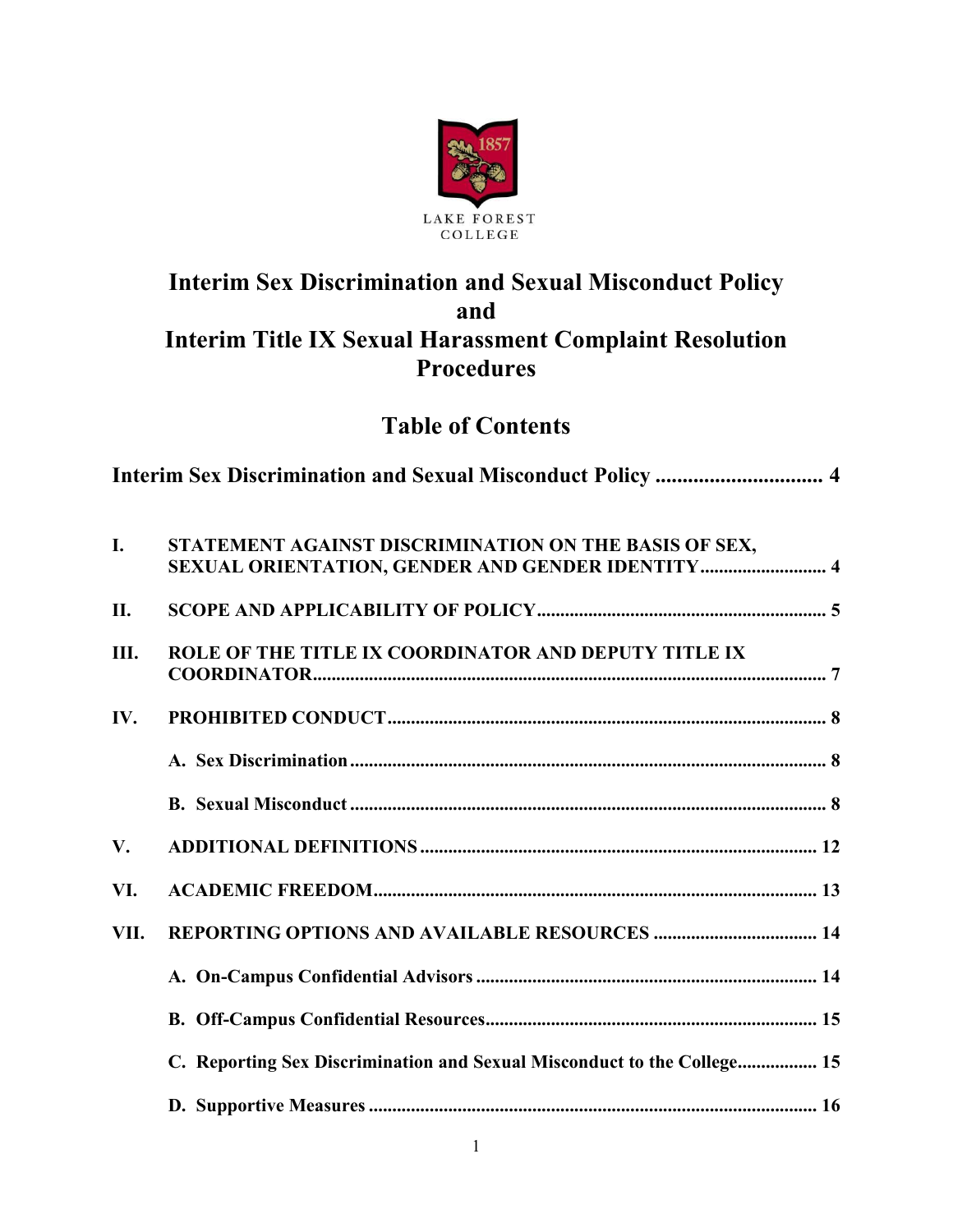|       | E. Requests for Confidentiality or Not to Proceed With Formal Resolution 17 |
|-------|-----------------------------------------------------------------------------|
|       |                                                                             |
|       |                                                                             |
|       |                                                                             |
|       | Amnesty for Sexual Misconduct Complainants and Witnesses 19<br>I.           |
|       |                                                                             |
| VIII. |                                                                             |
| IX.   |                                                                             |
| X.    |                                                                             |
| XI.   |                                                                             |
| XII.  | MANDATORY REPORTING FOR CHILD ABUSE, CHILD SEXUAL ABUSE                     |
| XIII. |                                                                             |
|       | A. Training for Officials Responsible for Investigation or Adjudication of  |
|       |                                                                             |
|       |                                                                             |
| XIV.  |                                                                             |
| XV.   |                                                                             |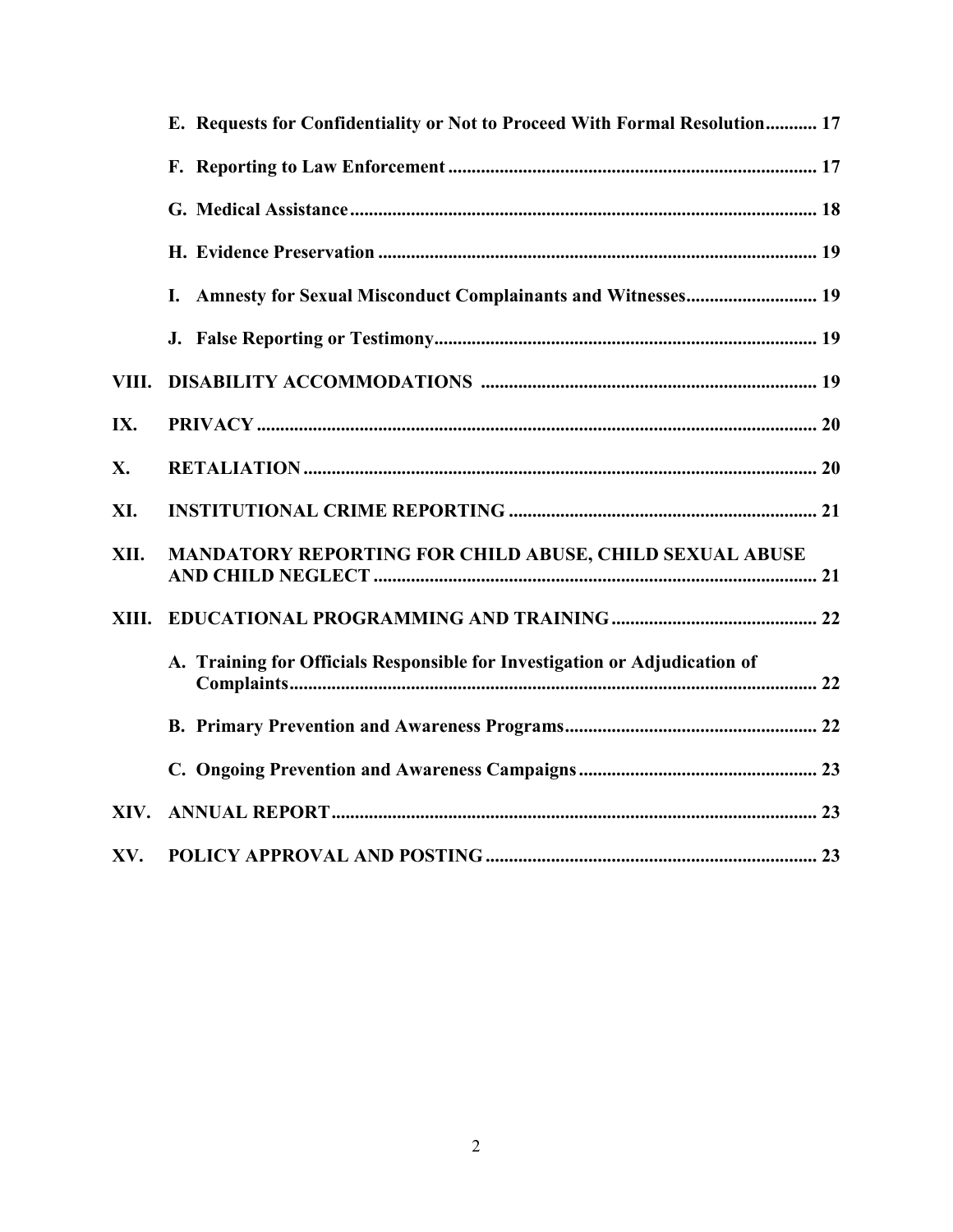| <b>Interim Title IX Sexual Harassment Complaint Resolution Procedures</b> |  |  |
|---------------------------------------------------------------------------|--|--|
|                                                                           |  |  |
|                                                                           |  |  |
|                                                                           |  |  |
|                                                                           |  |  |
|                                                                           |  |  |
| 6.                                                                        |  |  |
| 7.                                                                        |  |  |
|                                                                           |  |  |
| 9.                                                                        |  |  |
|                                                                           |  |  |
|                                                                           |  |  |
|                                                                           |  |  |
|                                                                           |  |  |
|                                                                           |  |  |
|                                                                           |  |  |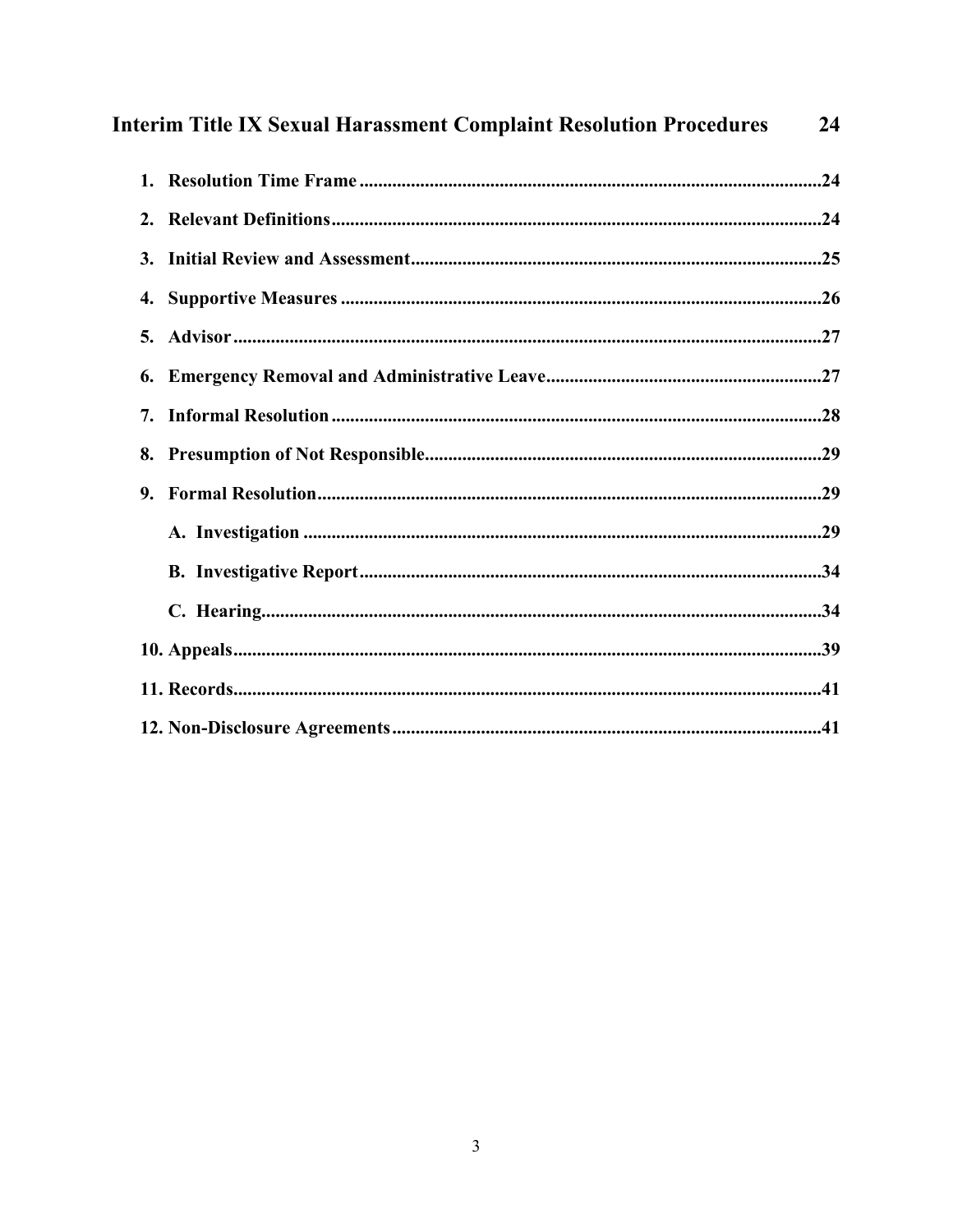

# **Interim Sex Discrimination and Sexual Misconduct Policy**

### **I. STATEMENT AGAINST DISCRIMINATION ON THE BASIS OF SEX, SEXUAL ORIENTATION, GENDER, AND GENDER IDENTITY**

Under this policy, Lake Forest College prohibits discrimination on the basis of sex, sexual orientation, gender, and/or gender identity in any College program or activity, consistent with Title IX of the Educational Amendments of 1972, Title VII of the Civil Rights Act of 1964, and other applicable state and federal laws. Sexual misconduct, including sexual harassment, non-consensual sexual penetration and/or contact, sexual exploitation, stalking, dating violence and domestic violence, are forms of sex discrimination that may deny or limit a College community member's ability to participate in the College's programs or activities.

The College provides awareness and prevention education and training programs regarding sex, sexual orientation, gender, and gender identity-based discrimination, encourages the reporting of discriminatory behavior, provides timely services to those who have been affected by discrimination, and utilizes prompt and equitable methods of investigation and resolution to stop discrimination, remedy harm caused by discrimination, and prevent recurrence of discrimination. Violations of this Policy may result in the imposition of sanctions up to and including termination or dismissal from the College.

# **NONDISCRIMINATION STATEMENT**

The College's non-discrimination statement pertaining to sex, sexual orientation, gender, gender identity and all other protected classes is located at: [www.lakeforest.edu/about/working/non-discrimination-Policy/.](http://www.lakeforest.edu/about/working/non-discrimination-Policy/) Lake Forest College does not discriminate on the basis of race, color, religion, national origin, sex, pregnancy, sexual orientation, gender, gender identity, gender expression, parental status, marital status, age, disability, citizenship status, veteran status, genetic information, or any other classification protected by law in matters of admissions, employment, housing, or services or in the educational programs or activities it operates.

Lake Forest College complies with federal and state laws that prohibit discrimination based on the protected categories listed above, including Title IX of the Education Amendments of 1972, which prohibits discrimination based on sex (including sexual misconduct) in the College's educational programs and activities.

Lake Forest College provides reasonable accommodations to qualified applicants, students,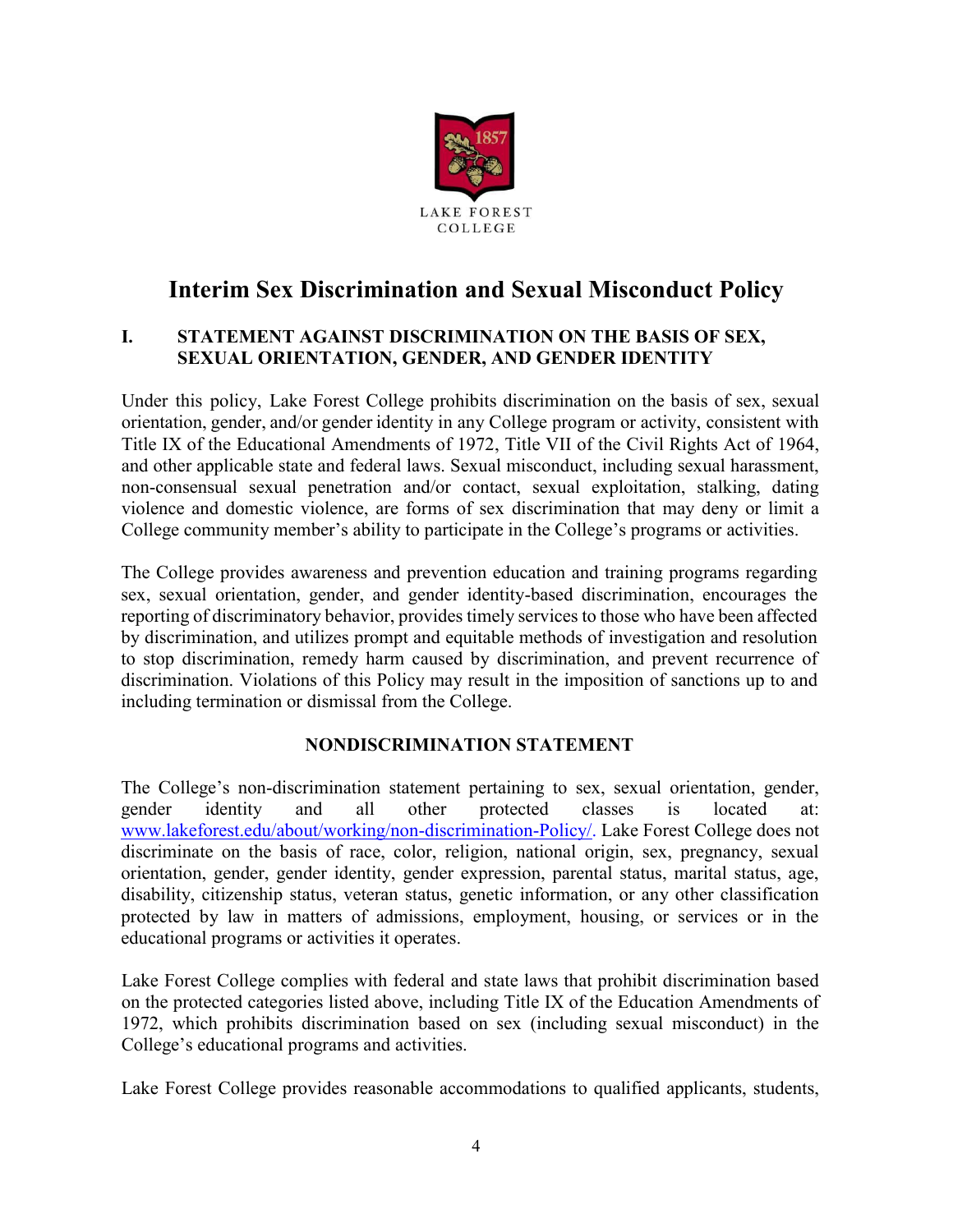and employees with disabilities and to individuals who are pregnant.

Any inquires or concerns with respect to sex discrimination, sexual misconduct, or Title IX may be directed to LaShun McGhee, Title IX Coordinator; 555 North Sheridan Road, Lake Forest, IL 60045; 847-735-6009; TitleIX@lakeforest.edu.

A person may also file a complaint with the Department of Education's Office for Civil Rights regarding an alleged violation of Title IX by visiting: www2.ed.gov/about/offices/list/ocr/complaintintro.html or calling 800-421-3481.

The campus coordinator for Section 504 of the Federal Rehabilitation Act of 1973 (prohibiting discrimination based on disability) is Stephen D. Schutt, President; 555 North Sheridan Road; Lake Forest, IL 60045; 847-735-5100; president@lakeforest.edu.

Inquiries or concerns with respect to any other type of discrimination may be directed to Agnes Stepek, Director of Human Resources, 847-735-5036, stepek@lakeforest.edu.

This Policy has been updated to reflect the requirements of the 2020 Title IX Regulations ("Title IX"), which became effective on August 14, 2020.

# **STATEMENT OF COMMITMENT TO TRANSGENDER INDIVIDUALS**

When a student or employee notifies the College that the student or employee's gender identity is different from previous representations or records, the College will begin treating that individual consistent with the individual's gender identity. To that end, the College will use pronouns and names as requested by the transgender individual in person and in student and employment records going forward. Requests to amend previously existing student or employment records will be handled pursuant to the Family Educational Rights and Privacy Act and/or other relevant law and consistent with record amendment requests made by all other students and employees. Moreover, transgender individuals will be permitted access to sex segregated facilities (such as bathrooms, residence halls and/or locker rooms) consistent with their gender identity. Transgender students may participate in the College's single sex NCAA athletics programs as set forth in the NCAA guidelines regarding the same. Transgender students may participate in the College's single sex non-NCAA athletics programs consistent with their gender identity.

# **II. SCOPE AND APPLICABILITY OF POLICY**

This Policy and the accompanying procedures address sex discrimination and sexual misconduct, including sexual harassment as prohibited by the 2020 Title IX Regulations.

This Policy applies to all members of the College community, including students, faculty, staff, administrators, board members, contractors, vendors, applicants, volunteers, and visitors, regardless of their sex, sexual orientation, gender, or gender identity.

For allegations and complaints of sex discrimination and/or sexual misconduct other than *Title*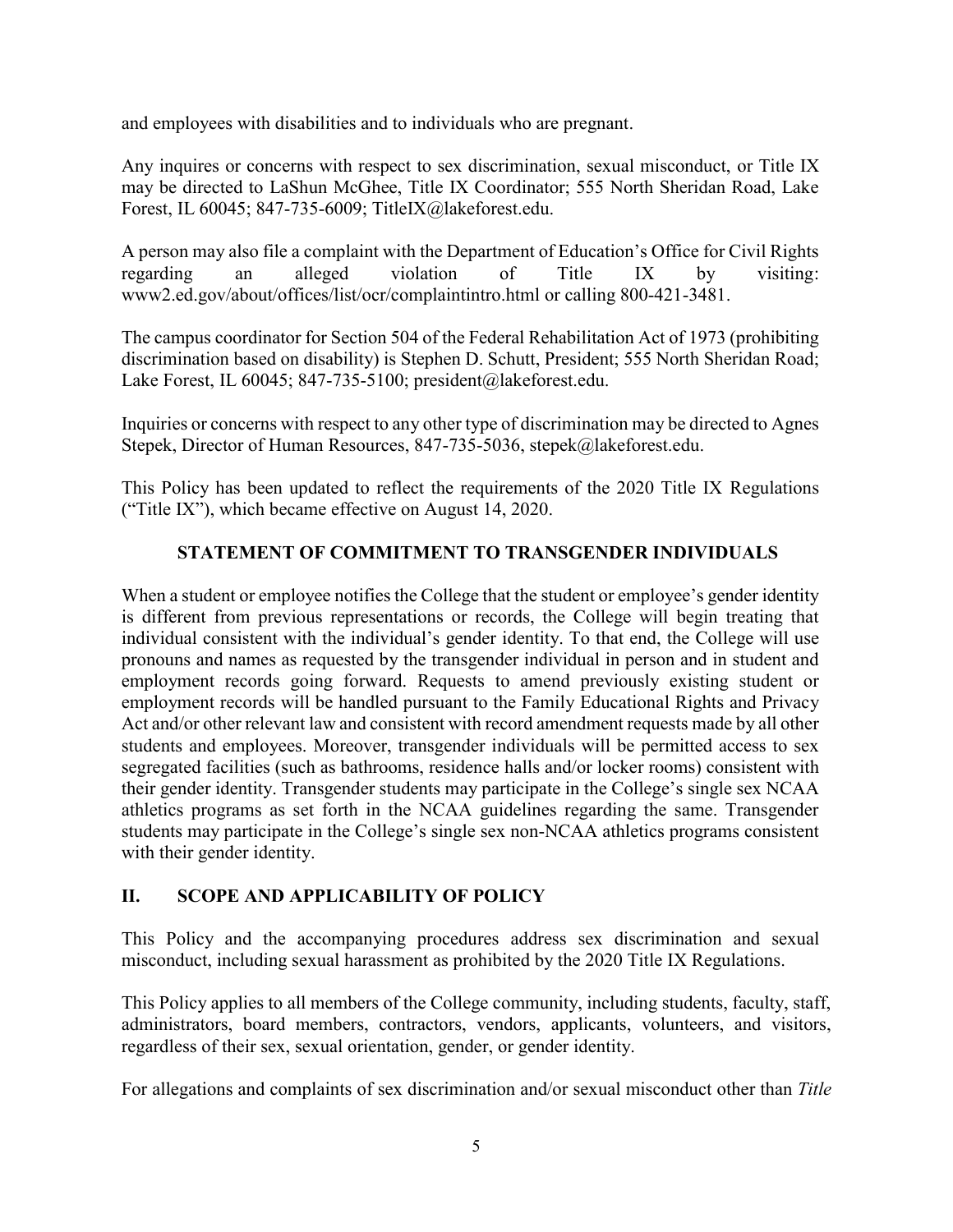*IX Sexual Harassment*, as defined in this Policy, the Policy applies to on-campus conduct and to off-campus conduct, including online or electronic conduct, when the off-campus conduct: (i) occurs during a College sponsored employment or education activity or program; or (ii) adversely impacts the education, employment, or health and/or safety of a member of the College community or creates a hostile environment on campus. Complaint resolution procedures for allegations and complaints of sex discrimination and/or sexual misconduct other than *Title IX Sexual Harassment*, as defined in this Policy, are under separate cover. This includes sexual misconduct outside of the Title IX jurisdiction, sexual misconduct that does not reach the Title IX thresholds, and other types of Title VII discrimination outside of sex discrimination (which is covered under Title IX).

For allegations and complaints of *Title IX Sexual Harassment*, as defined in this Policy, the Policy applies only to sex discrimination, sexual harassment against a person in the United States within programs controlled by and in jurisdiction of the College, and the accompanying complaint resolution procedures for *Title IX Sexual Harassment* are as required by the 2020 Title IX regulations.

Students and employees are subject to local, state and federal laws while at the College, and violations of those laws may also constitute violations of this Policy. In such instances, the College may proceed with investigations under this Policy and its corresponding complaint resolution procedures independently of any criminal or civil proceedings involving the same conduct. The College may impose sanctions for violations of this Policy even if criminal or civil proceedings regarding the same conduct are not yet resolved or are resolved in the accused's favor.

Where a student group or organization has engaged in behavior that violated this Policy or created a hostile environment under this Policy, the student group or organization is subject to discipline and sanctions.

The College may impose sanctions for sexual discrimination or misconduct that takes place from the time an individual applies for enrollment as a student, until such time as the student graduates or otherwise separates from the college. Additionally, the College may impose sanctions for sexual discrimination or misconduct that takes place from the time an individual applies for employment, until such time as the employee ceases employment. In reports involving allegations against individuals who are not affiliated with the College at the time of the complaint, the College will assess whether the individual may pose a risk to the safety or well-being of members of the College community and take measures it deems appropriate to mitigate this risk or as otherwise needed to achieve the goals of this Policy.

Further information about Title IX and sex discrimination in education is available from the College's Title IX Coordinator as set forth in Section IV below and/or: :

> The Office of Civil Rights U.S. Department of Education, John C. Kluczynski Federal Building 230 S. Dearborn Street, 37th Floor Chicago, IL 60604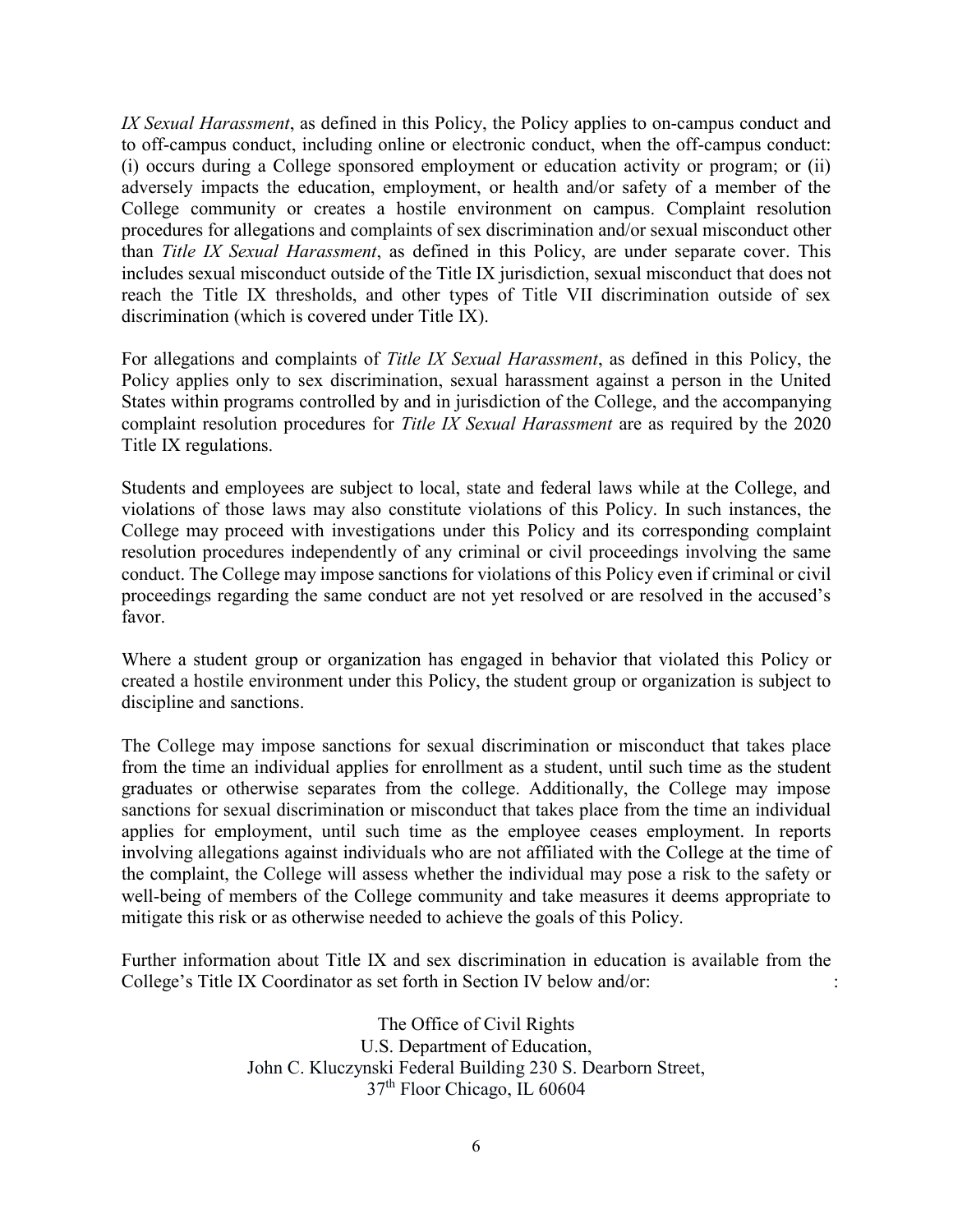#### 312-730-1560, [OCRChicago@ed.gov](mailto:OCRChicago@ed.gov)

# **III. ROLE OF THE TITLE IX COORDINATOR AND DEPUTY TITLE IX COORDINATOR**

The College has a designated Title IX Coordinator trained in the College's policies and procedures, state and federal law, and other issues related to sex discrimination and sexual misconduct to manage the College's compliance with Title IX. Specifically, the Title IX Coordinator is:

- Responsible for coordinating the College's efforts to comply with applicable federal and state law;
- Responsible for coordinating the effective implementation of supportive measures, and implementing remedies arising from this Policy and Procedures.
- Oversees the investigation and/or resolution of all complaints of misconduct under this Policy, but does not serve as a decision-maker in the hearing or appeal processes;
- Advises Complainants (individuals who are alleged to be the victim of misconduct), Respondents (individuals alleged to be the perpetrator of alleged misconduct), and/or third parties regarding support resources and options available through the College or off-campus, including options for resolving complaints of sex discrimination and sexual misconduct;
- Provides training and assistance to faculty, staff, and student employees regarding how to appropriately respond to a report of misconduct under this Policy;
- x Develops and updates College policies, procedures, websites, and resources addressing sex discrimination and sexual misconduct;
- x Assesses campus climate, tracks and monitors sexual misconduct allegations, addresses any systemic issues, and reports findings to College officials and/or the campus community, where appropriate;
- Prepares required federal and state compliance reports;
- Oversees sex discrimination and sexual misconduct education efforts for the campus community, including training in implementing this Policy and the corresponding Procedures.

The Deputy Title IX Coordinator assists the Title IX Coordinator in responding to reports of sex discrimination and sexual misconduct, investigating complaints, and providing educational programming for students. The Title IX Coordinator and Deputy Title IX Coordinator can be reached as follows:

Title IX Coordinator LaShun McGhee Rosemary House Lake Forest College 555 N. Sheridan Rd. Lake Forest, IL 60045 847-735-6009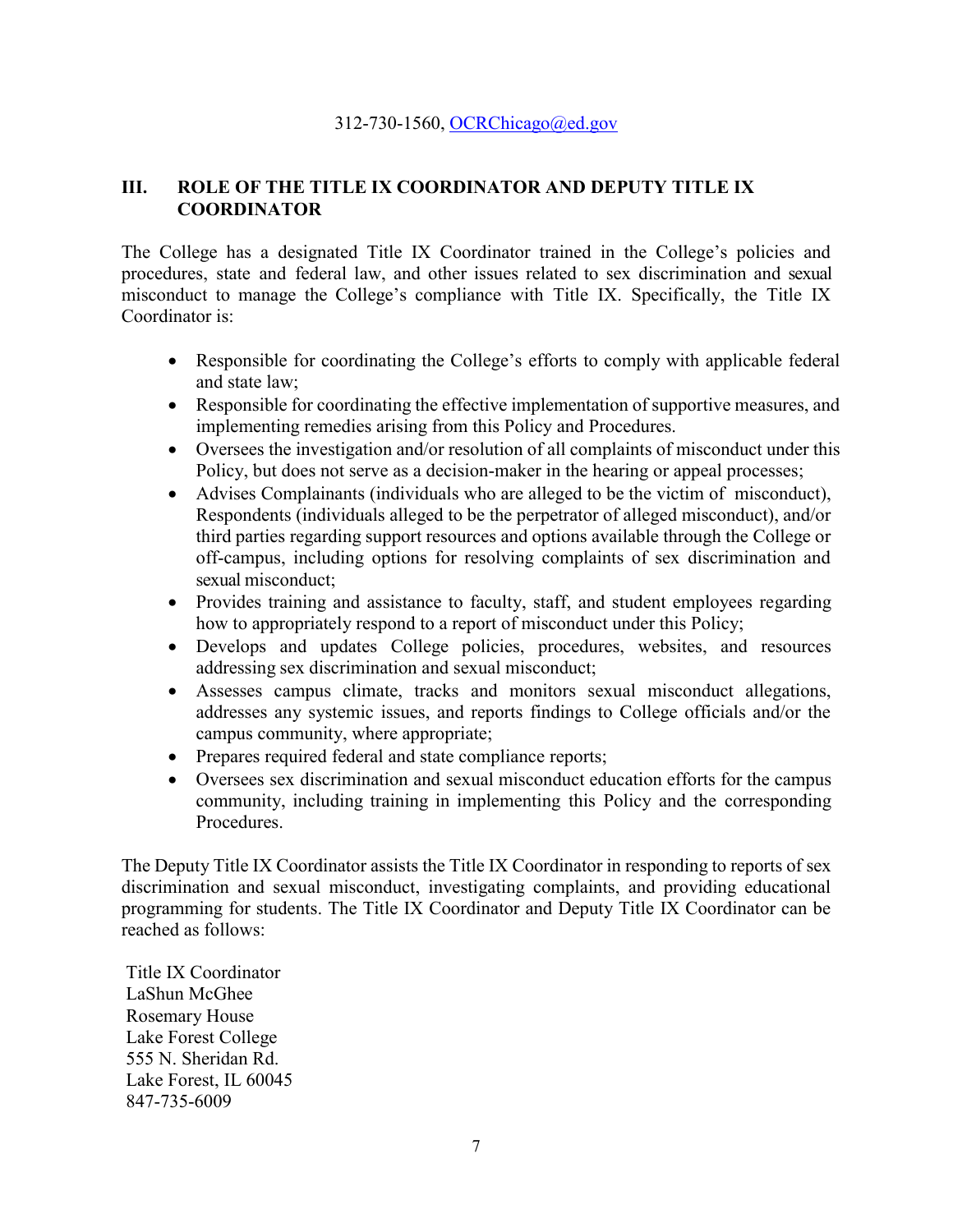[titleix@lakeforest.edu](mailto:titleix@lakeforest.edu)

Deputy Title IX Coordinator Karl Turnlund Rosemary House Lake Forest College 555 N. Sheridan Rd. Lake Forest, Il 60045 847-735-6232 [titleIX@lakeforest.edu](mailto:TitleIX@lakeforest.edu)

# **IV. PROHIBITED CONDUCT**

In determining whether alleged misconduct constitutes a violation of this Policy, the College will consider the totality of the facts and circumstances of the incident, including the nature of the alleged misconduct and the context in which it occurred. Any of the prohibited misconduct set forth in this Policy can occur between strangers or acquaintances, individuals involved in intimate or sexual relationships, and individuals of any sex, gender, sexual orientation, and/or gender identity. In addition, some of the prohibited misconduct also violates the criminal laws of the State of Illinois. For more information regarding Illinois' criminal laws, please consult the College's annual security report available online at: [www.lakeforest.edu/about/ourcampus/safety/report.php](http://www.lakeforest.edu/about/ourcampus/safety/report.php) or in print at the Department of Public Safety*.*

- **A. Sex Discrimination.** Sex discrimination is adverse treatment of an individual based on sex, sexual orientation, gender, gender expression, or gender identity. Sex discrimination encompasses sexual misconduct, as defined below, but also includes other behavior that does not constitute sexual misconduct. Use of the terms "sex discrimination" and/or "gender discrimination" throughout this Policy includes sexual orientation-based and gender identity-based discrimination as well as discrimination based on sex-stereotyping.
- **B. Sexual Misconduct.** The following offenses are considered sexual misconduct and are prohibited by the College. Attempts to commit prohibited conduct listed below, or assisting or encouraging any such conduct, are also considered violations of this Policy.
	- **1. Sexual Harassment.** *Title IX Sexual Harassment*, as defined by the 2020 Title IX Regulations, is conduct on the basis of sex that is:
		- i. Taken against a person in the United States;
		- ii. Occurs in an education program or activity; and
		- iii. Satisfies one or more of the following:
			- o Quid Pro Quo Harassment -- An employee conditioning the provision of an aid, benefit, or service on an individual's participation in unwelcome sexual conduct;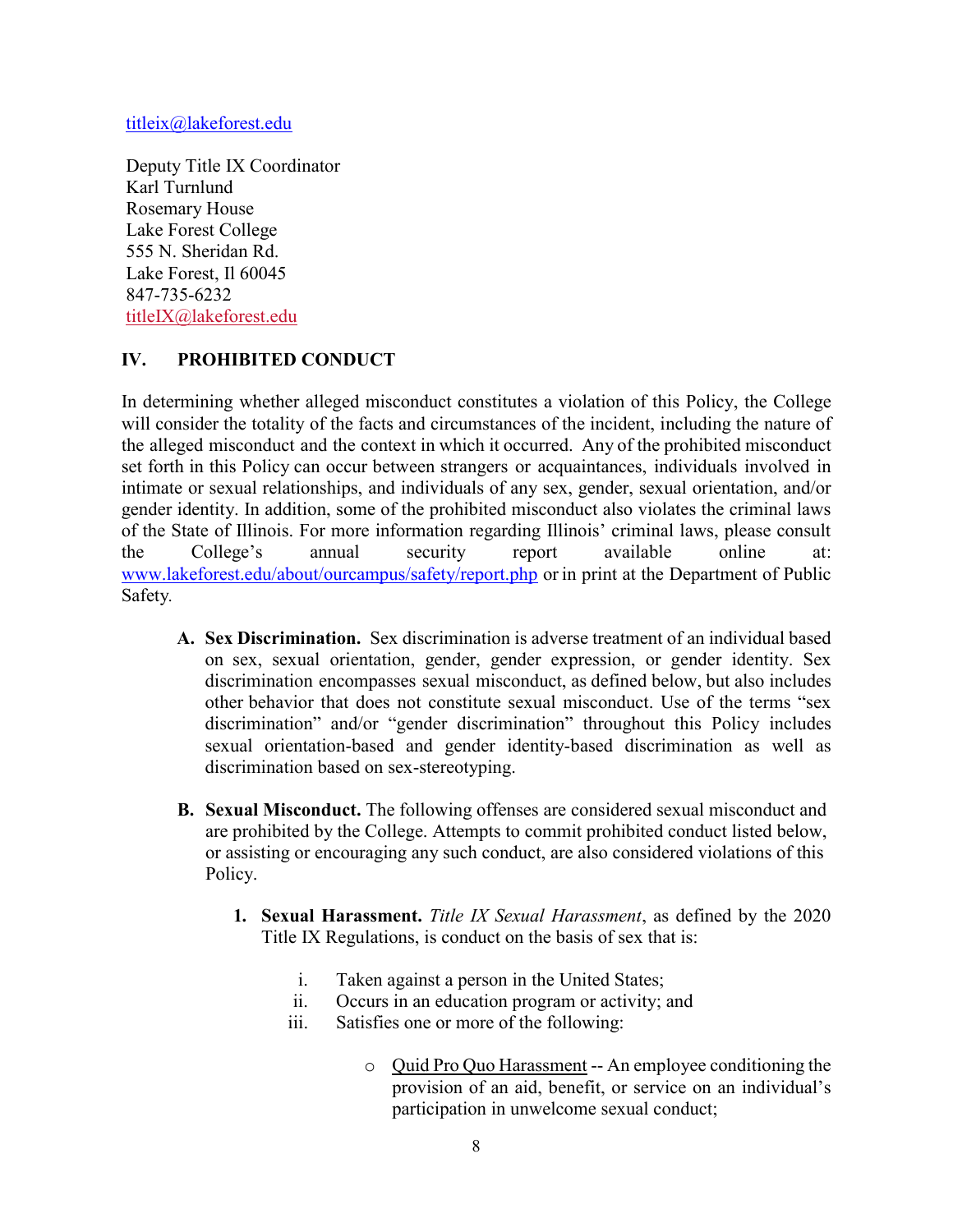- o Hostile Environment -- Unwelcome conduct determined by a reasonable person to be so severe, pervasive, and objectively offensive that it effectively denies a person equal access to the College's education program or activity;
- o "Sexual assault," "dating violence," "domestic violence," or "stalking," as defined by this Policy.
- **2. Gender-Based Harassment.** Gender-based harassment includes acts of verbal, nonverbal, or physical aggression, intimidation, or hostility based on gender, sex, or sex-stereotyping, even if those acts do not involve conduct of a sexual nature. Use of the term "sexual harassment" throughout this Policy includes gender-based harassment.
- **3. Sexual Orientation-Based/Gender Identity-Based Harassment.** Sexual orientation-based or gender identity-based harassment includes verbal, nonverbal, and physical acts of aggression, intimidation, or hostility based on an individual's actual or perceived sexual orientation or gender identity. Use of the term "sexual harassment" throughout this Policy includes sexual orientation-based and gender identity-based harassment.
- **4. Incest.** Incest is sexual intercourse between persons who are related to each other within the degrees wherein marriage is prohibited by the laws of the state in which the incident occurred.
- **5. Sexual Assault.** Sexual assault as defined in 20 U.S.C. 1092(f)(6)(A)(v), is an offense classified as a forcible or non-forcible sex offense under the uniform crime reporting system of the Federal Bureau of Investigation (FBI). This includes forcible rape and forcible fondling.
	- a. Forcible rape is defined as any sexual penetration, no matter how slight, of the vagina or anus or any bodily opening with any body part or object, or oral penetration by a sex organ of another person, without the consent of the victim and committed by force, threat, coercion, or through exploitation of another's condition of which Respondent was aware or which a reasonable person would have been aware.
	- **b.** Forcible fondling is defined as the touching of the private body parts of another person for the purpose of sexual gratification, forcibly and/or against that person's will, or not forcibly or against the person's will in instances where the victim is incapable of giving consent because of their youth or because of their temporary or permanent mental or physical incapacity.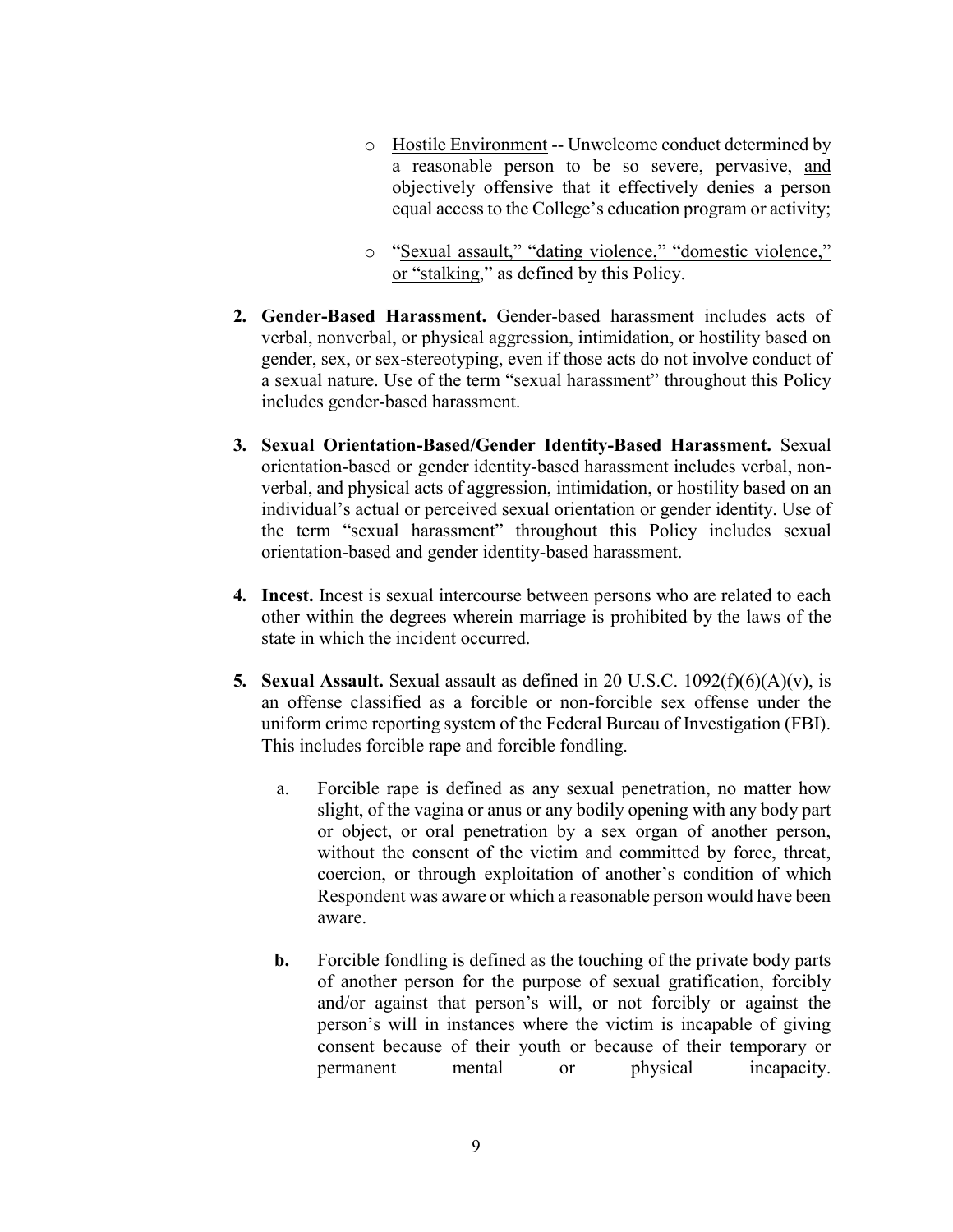For purposes of this Policy, sexual assault also includes sexual battery, sexual abuse, and sexual coercion.

- **6. Sexual Exploitation.** Sexual exploitation occurs when a person takes nonconsensual or abusive sexual advantage of another individual(s) for personal benefit, or to benefit anyone other than the individual being exploited, and that behavior does not otherwise constitute one of the other sexual misconduct offenses in this Policy. Examples of sexual exploitation include, but are not limited to:
	- $\bullet$  Invasion of sexual privacy;
	- x Prostituting another person or otherwise recruiting, providing, or obtaining anotherperson for purpose of sexual exploitation;
	- Non-consensual photographing, video or audio-taping of sexual activity;
	- Distributing intimate or sexual information, images, or recordings about another person without that person's consent (applies even if the videos were obtained with consent);
	- Observing or permitting others to observe sexual activity of another person without that person's consent;
	- Knowingly transmitting a sexually transmitted infection (STI) to another without disclosing STI status;
	- Exposing one's genitals in non-consensual circumstances and/or inducing another to expose their genitals; or
	- Inducing incapacitation in another person with the intent to engage in sexual activity.
- **7. Dating Violence.** Dating violence, as defined in 34 U.S.C. 12291(a)(10), is violence or the threat of violence (including but not limited to sexual or physical abuse) by another person with whom the individual is or has been in a social relationship of a romantic or intimate nature. The existence of such a relationship shall be determined based on a consideration of the following factors: the length of the relationship, the type of relationship, and the frequency of interaction between the persons involved in the relationship. Sexual abuse includes sexual penetration without consent, sexual contact without consent, incest, and statutory rape. Physical abuse includes physical violence, which is the intentional use of physical force (e.g., shoving, choking, shaking, slapping, punching, burning, or use of a weapon, restraints, or one's size and strength against another person) with the potential for causing death, disability, injury, or substantial physical harm. Dating violence may include psychological/emotional abuse (e.g., isolating the victim from friends and family or denying access to money or other basic resources) if it is preceded by, or done in conjunction with, physical violence or the threat thereof.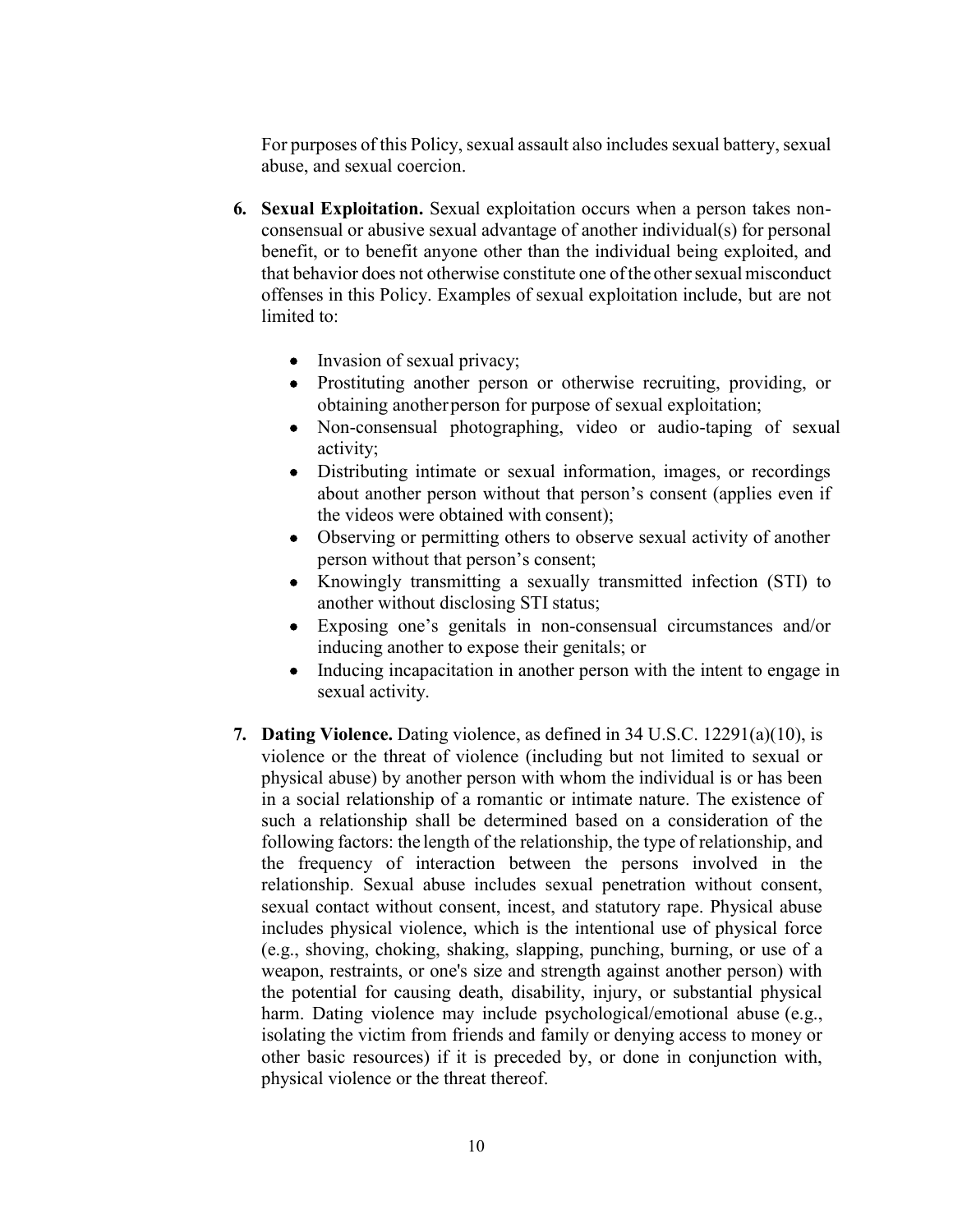- **8. Domestic Violence.** Domestic Violence for purposes of this policy may also be referred to as Intimate Partner Violence (IPV). Domestic violence, as defined in 34 U.S.C.  $12291(a)(8)$ , is a felony or misdemeanor crime of violence or the threat of violence (including but not limited to sexual or physical abuse) committed by a current or former spouse or intimate partner of the individual, by someone with whom the individual shares a child in common, by someone who is cohabitating with or has cohabitated with the individual as a spouse or intimate partner, by a person similarly situated to a spouse of the victim, or by any other person against an adult or youth victim who is protected from that person's acts under the domestic or family violence laws of the state of Illinois or the laws of the jurisdiction in which the crime was committed. Complaints of violence between cohabitating individuals who do not meet this definition (i.e. roommates) are addressed under other applicable College policies. Sexual abuse includes sexual penetration without consent, sexual contact without consent, incest, and statutory rape. Physical abuse includes physical violence, which is the intentional use of physical force (e.g., shoving, choking, shaking, slapping, punching, burning, or use of a weapon, restraints, or one's size and strength against another person) with the potential for causing death, disability, injury, or substantial physical harm. Domestic violence may include psychological/emotional abuse (e.g., isolating the victim from friends and family or denying access to money or other basic resources) if it is preceded by, or done in conjunction with, physical violence or the threat thereof.
- **9. Stalking.** Stalking is, as defined in 34 U.S.C. 12291(a)(30), a course of conduct directed at a specific person that would cause a reasonable person to fear for their safety (or the safety of a third person) or suffer substantial emotional distress. A "course of conduct" means two or more acts, including, but not limited to, actsin which the stalker directly, indirectly, or through third parties, by any action, method, device or means, follows, monitors, observes, surveils, threatens, communicates to or about a person, or interferes with a person's property. "Substantial emotional distress" means significant mental suffering or anguish that may, but does not necessarily, require medical treatment of professional counseling. **Cyberstalking**. This definition incorporates the concept of cyber-stalking, which employs the use of the internet, social media, blogs, texts, cell phones, or other similar devices or forms of communication. Examples of stalking behaviors that can contribute to a course of conduct include, but are not limited to:
	- $\bullet$  Following a person;
	- $\bullet$  Being or remaining in close proximity to a person;
	- Entering or remaining on or near a person's property, residence, or place of employment;
	- Monitoring, observing or conducting surveillance of a person;
	- Threatening (directly or indirectly) a person;
	- Communicating to or about a person;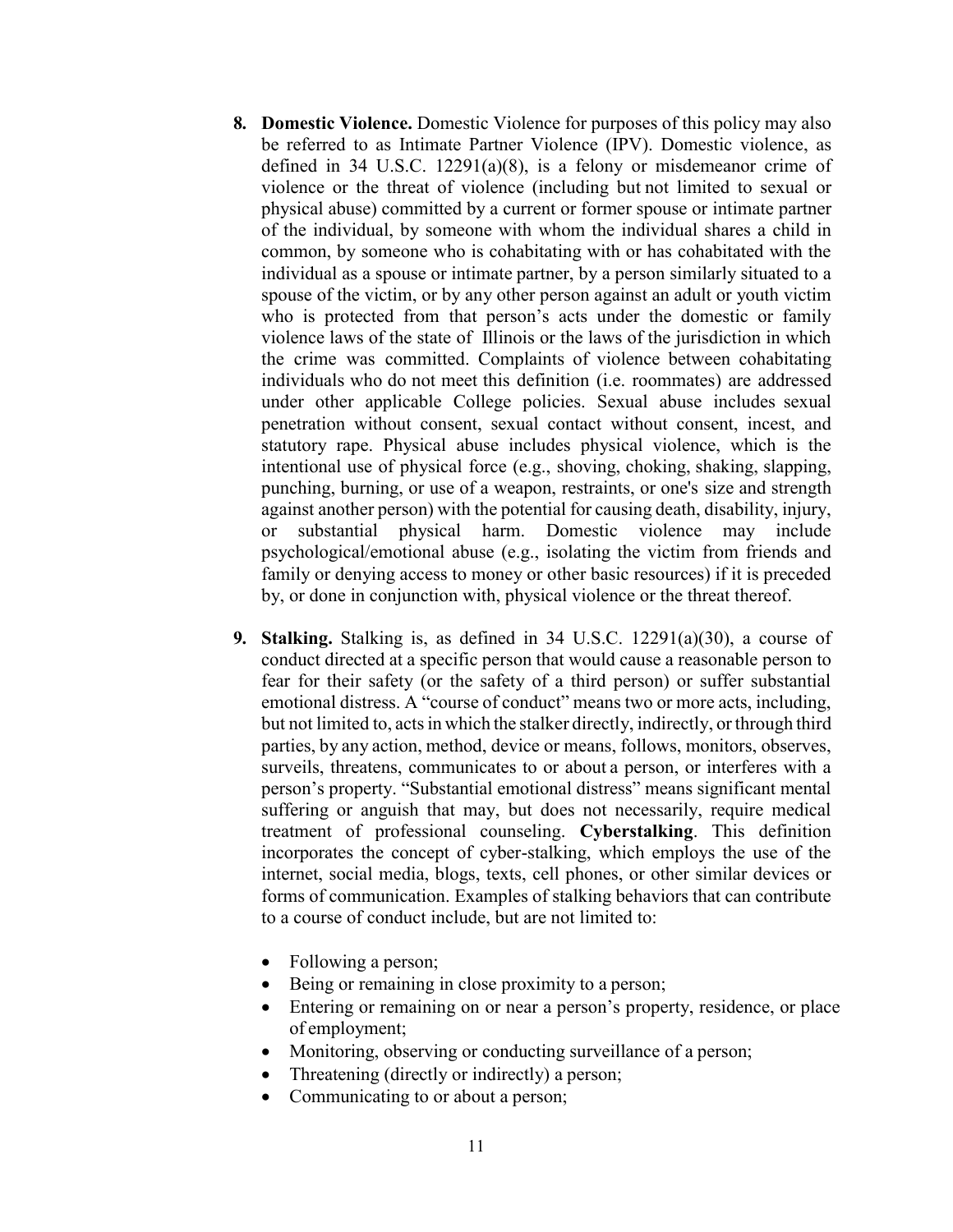- Giving gifts or objects to, or leaving items for, a person;
- $\bullet$  Interfering with or damaging a person's property (including pets); or
- Repeated electronic communications, including via social media (i.e., cyberstalking).

# **V. ADDITIONAL DEFINITIONS**

**A. Consent.** Lack of consent is a critical factor in determining whether sexual assault has occurred. Consent is informed, freely given, and a mutually understood agreement to sexual activity. Consent requires an affirmative act or statement by each participant.

Consent is:

- Expressed through affirmative and voluntary words or actions that are mutually understandable to all parties involved;
- $\bullet$  Freely given for a specific sexual act at a specific time; and
- $\bullet$  Can be withdrawn at any time.

# **Consent cannot be**:

- Coerced or compelled by duress, threat, or force, or fraudulently obtained through misrepresentation;
- Given by someone who, for any reason, cannot understand the facts, nature, extent or implications of the sexual situation occurring, including, but not limited to, those who are under the legal age of consent  $(17 \text{ years in Illinois}^1)$ , asleep, unconscious, mentally or physically incapacitated through the effects of drugs or alcohol, or mentally impaired due to an intellectual or other disability;
- Assumed based on silence, the absence of verbal or physical resistance, an individual's manner of dress, the existence of a prior or current relationship, consent to prior sexual activity, or consent to sexual activity with another individual; and/or
- $\bullet$  Given by a third party.

A person's lack of verbal or physical resistance or submission resulting from the use or threat of force does not constitute consent, a person's manner of dress does not constitute consent, consent in prior situations does not constitute consent to future sexual activity, and a person's consent to engage in sexual activity with one person does not constitute consent to engage in sexual activity with another.

**B. Coercion.** When coercion exists, an individual's consent to sexual activity is not voluntary. A person's words or conduct are sufficient to constitute coercion if they wrongfully impair another individual's freedom of will and ability to choose whether or

<sup>&</sup>lt;sup>1</sup> Except in cases of child sexual abuse as defined by the Illinois Abused and Neglected Child reporting Act, where the age of majority is 18. See Section XII below.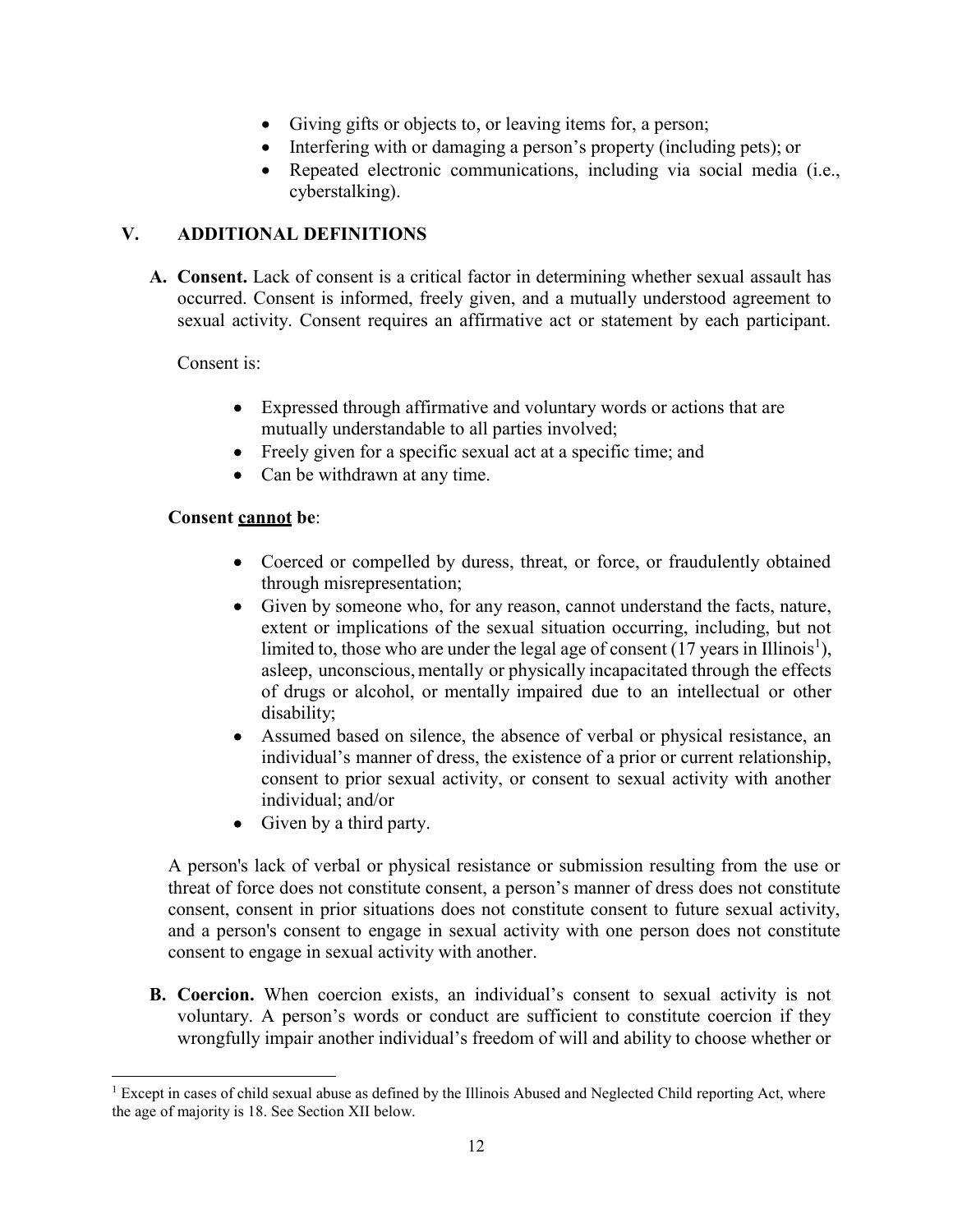not to engage in sexual activity. Means of coercion may include, but are not limited to, severe or persistent pressure, direct or implied threats of force, retribution, or significant harm, or emotional intimidation. Coercion is evaluated based on the intensity, frequency, and duration of the comments or actions.

- **C. Incapacitation.** Incapacitation means the physical, mental, or legal inability to make informed, rational judgments. An individual may be incapacitated due to alcohol or drug use, sleep, lack of consciousness, age under the legal age of consent, intellectual or other disability, or other factors that impair their ability to understand the "who, what, why, when, where, or how" about specific sexual activity. Where alcohol or other drugs are involved, incapacitation is determined by how the alcohol or drugs consumed impact a person's decision-making capacity, awareness of consequences, and ability to make informed judgments. No single factor alone is determinative of incapacitation. Some common signs that someone is incapacitated may include:
	- $\bullet$  Slurred speech
	- $\bullet$  Smell of alcohol on breath
	- $\bullet$  Confusion
	- $\bullet$  Shaky balance
	- Stumbling or falling down
	- Vomiting
	- Combativeness or emotional volatility
	- Outrageous or unusual behavior
	- $\bullet$  Unconsciousness

When determining whether consent was present, the College will consider whether the Respondent knew, or a sober, reasonable person in the position of the Respondent, knew or should have known that the Complainant was incapacitated. Because incapacitation may be difficult to discern (for example, an individual may experience a blackout state in which they appear to give consent, but do not have the ability to make an informed rational decision about sexual activity), individuals are strongly encouraged to err on the side of caution; i.e., when in doubt, assume that another person is incapacitated and therefore unable to give consent. Being intoxicated or under the influence of drugs is never a defense to a complaint of sexual misconduct under this Policy.

### **VI. ACADEMIC FREEDOM**

Lake Forest College is committed to the principles of academic freedom. Rigorous discussion and debate are fundamental to the College's educational mission, and this Policy is not intended to restrict teaching methods, course content, or the processes of intellectual inquiry and debate. The fact that speech or a particular expression is offensive is not, standing alone, a sufficient basis to establish a violation of this Policy. To constitute a violation of this Policy, speech or expression taking place in the teaching context must be severe or persistent, not germane to the subject matter, and must impair or impede the College's educational mission or be used to disguise, or as a vehicle for, prohibited misconduct.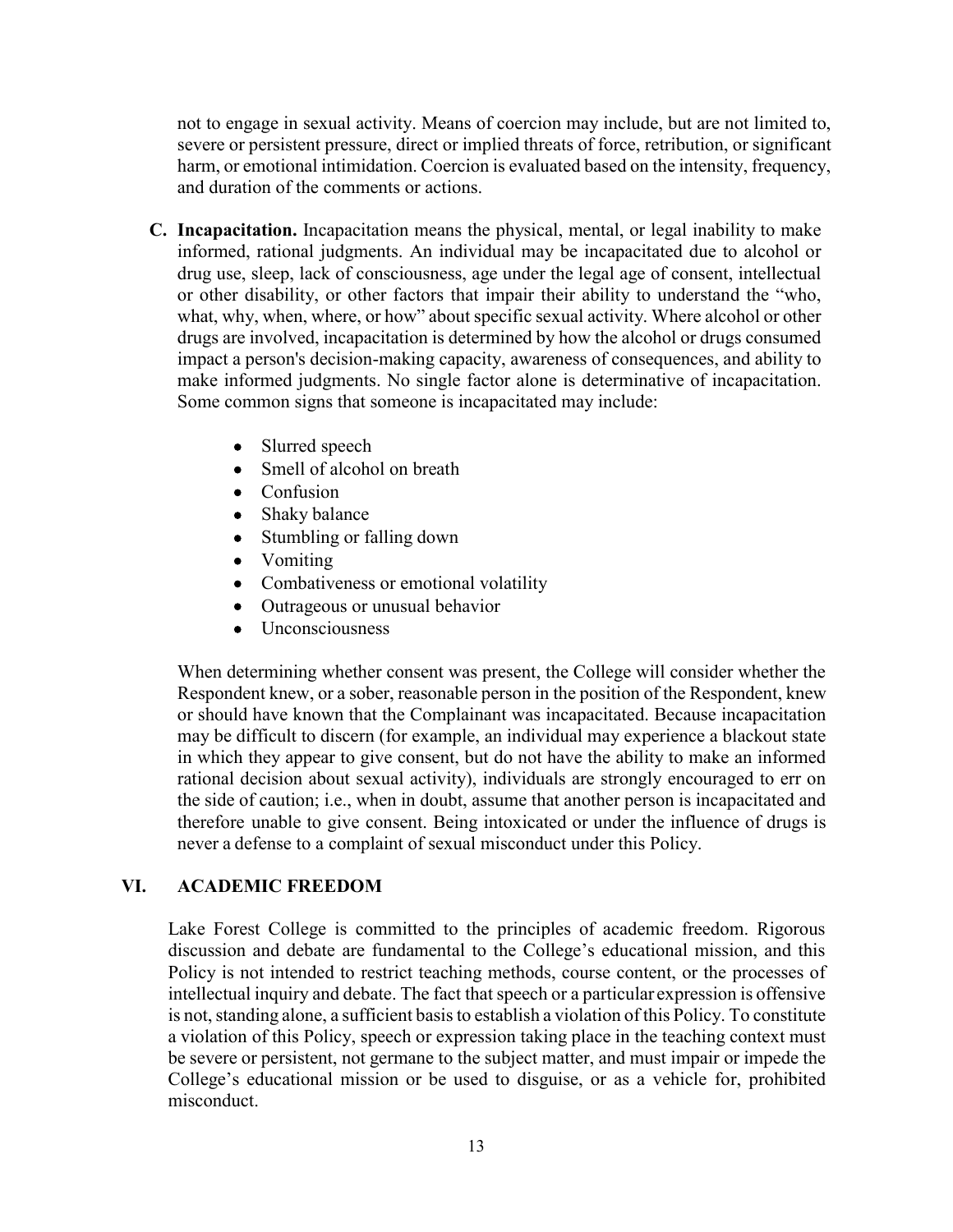### **VII. REPORTING OPTIONS AND AVAILABLE RESOURCES**

There are various reporting options and resources available to the College community. The College encourages those who have experienced sex discrimination or sexual misconduct to talk to one or more of the below individuals or agencies.

**A. On-Campus Confidential Advisors**. Individuals wishing to obtain confidential assistance without making a report to the College may do so by speaking with one of the College's confidential advisors. Designated counselors employed by the Lake Forest College Health and Wellness Center are available to discuss incidents of misconduct in confidence, and generally only report to the College that an incident occurred without revealing any personally identifying information, as required by law and policy. Disclosures to confidential advisors *will not* trigger the College's investigation into an incident.

In addition to providing confidential counseling, confidential advisors also provide emergency and ongoing support to individuals who have experienced sexual misconduct, including:

- Providing information regarding the individual's reporting options and possible outcomes;
- Providing referrals to on-campus and community-based resources, such as sexual assault crisis centers, medical treatment facilities, counseling services, legal resources, medical forensic services, and mental health services;
- Providing information regarding orders of protection, no contact orders, or similar ordersissued by the College or a criminal or civil court;
- Explaining the individual's right to have privileged, confidential communications with the confidential advisor;
- x Assisting in contacting campus officials, community-based sexual assault crisis centers, and/or local law enforcement upon request; and/or
- Assisting with securing supportive measures and accommodations upon request.

### **Confidential Advisor Contact Information:**

Mary Grigar, PhD Assistant Dean of Students and Director of Health and Wellness Buchanan Hall, Room 137 847-735-5242 After hours number: 224-501-1621 [mgrigar@lakeforest.edu](mailto:mgrigar@lakeforest.edu)

Edward Neumann, PsyD Assistant Director of Counseling Services, Community Wellness Coordinator Buchanan Hall, Room 137 847-735-5241 After hours number: 224-501-1621 [neumann@lakeforest.edu](mailto:neumann@lakeforest.edu)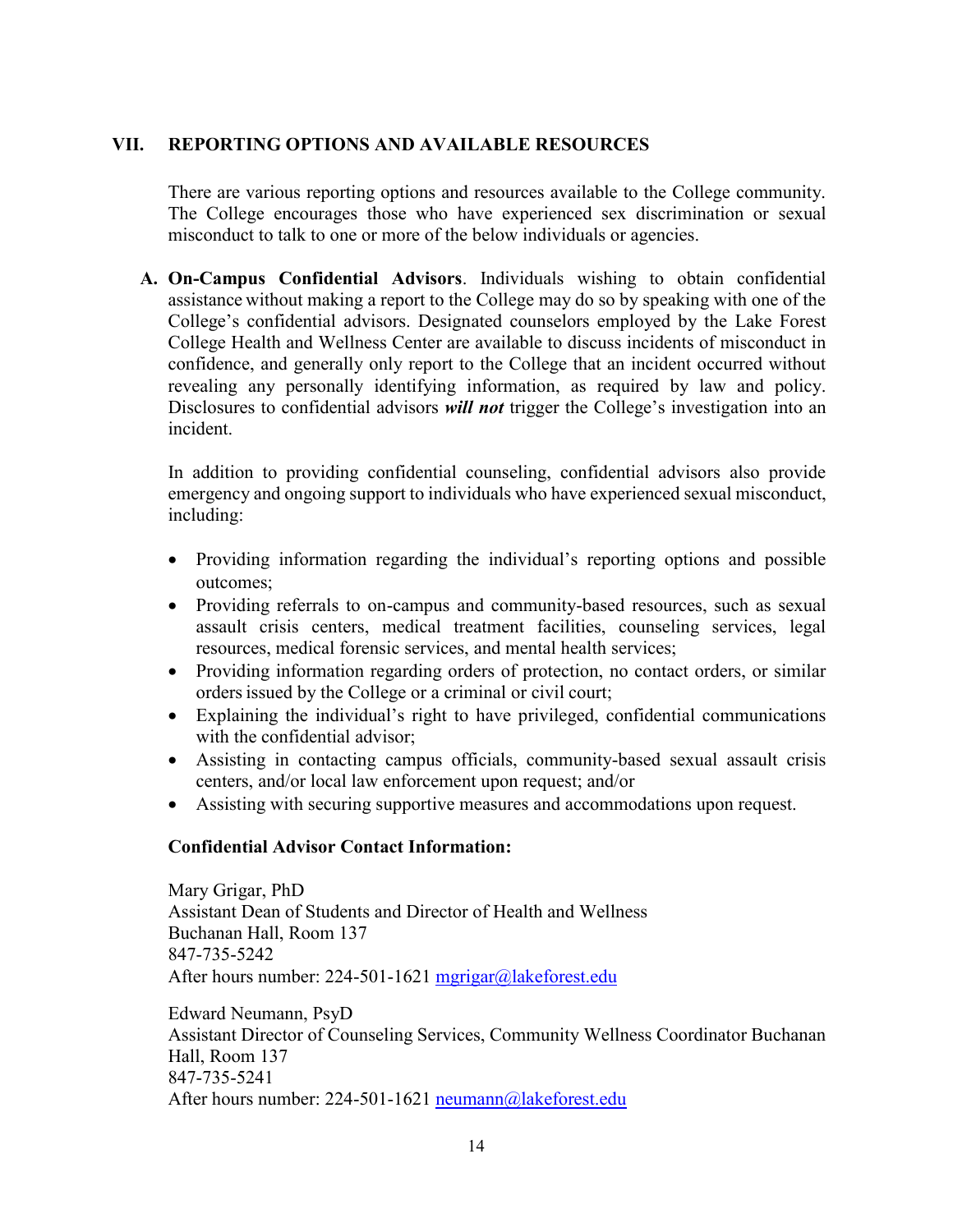Kasey Schultz-Saindon. Ph.D Assistant Director of Counseling Services, Coordinator of Clinical Training Buchanan Hall, Room 137 847-735-5241 After hours number 224-501-1621 [schultzsaindon@lakeforest.edu](mailto:schultzsaindon@lakeforest.edu)

- **B. Off-Campus Confidential Resources.** The following off-campus agencies also employ individuals available to discuss incidents of misconduct in confidence. Disclosures to these entities *will not* trigger the College's obligation to respond to into an incident. Please note that limitations of confidentiality may exist for individuals under the age of 18.
	- **Employee EAP, United Healthcare: 888-887-4114 (for employees only).**
	- x **The Zacharias Sexual Abuse Center:**; 847-872-7799.
	- x **The Chicago Rape Crisis Hotline:** 888-293-2080.
	- x **National Sexual Assault Telephone Hotline:** 800-656-HOPE (4673).
	- x **State of Illinois Domestic Violence Hotline:** 877-863-6338.
	- x **Center on Halsted LGBTQ Violence Resource Line:** 773-871-CARE (2273).

\*Both on-and off-campus confidential resources will provide to the Title IX Coordinator aggregate numbers, with no identifying information of individuals they have supported.

- **C. Reporting Prohibited Conduct to the College.** The College strongly encourages individuals, including third parties, to report incidents of sex discrimination and sexual misconduct to the Title IX Coordinator or other College employees. With the exception of the confidential advisors listed above and other employees in the College's Health and Wellness Center, all other College employees, including student employees, who receive a report of sex discrimination and/or sexual misconduct in the context of their employment are required to promptly report all known details of the incident (including the identities of both the Complainant and alleged Respondent) to the Title IX Coordinator. There is no time limit for filing a report, however Complainants are encouraged to report behavior as soon as possible to maximize the College's ability to respond promptly and effectively.
	- **1. How to Make a Report.** Alleged violations of this Policy may be reported to:
		- The Title IX Coordinator (contact information listed above)
		- The Deputy Title IX Coordinator (contact information listed above)
		- **Public Safety**: 847-735-5555
		- x **The Office of Student Affairs**: 847-735-5200
		- The Director of Human Resources, Agnes Stepek: [stepek@lakeforest.edu,](mailto:stepek@lakeforest.edu) 847-735-5036

If you are in immediate danger, **call 911 for the Lake Forest Police Department**. The nonemergency number for the Lake Forest Police Department is 847-234-2601.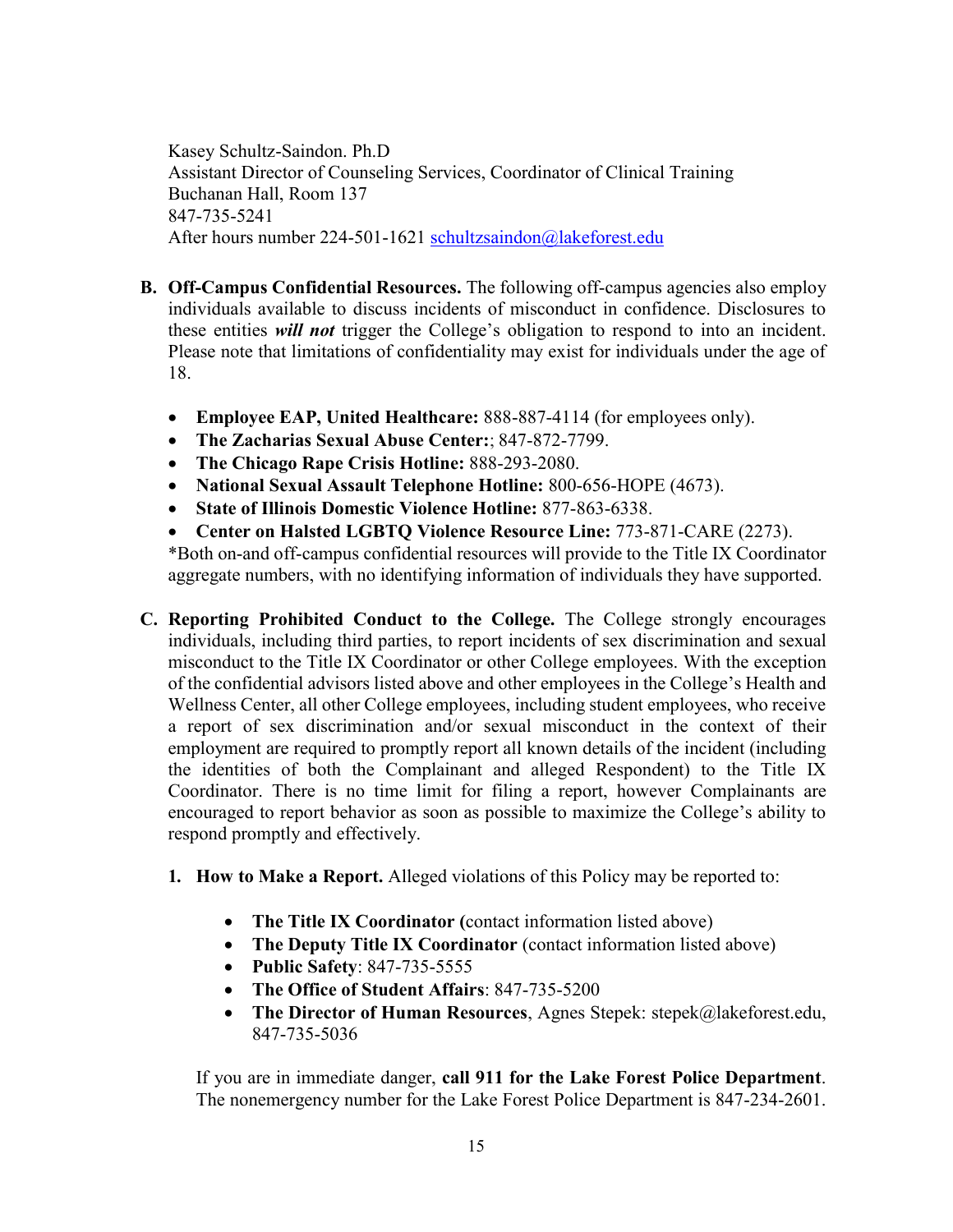The Lake Forest College Department of Public Safety can also connect you to the Lake Forest Police Department. See Section F below for more information on reporting to law enforcement.

Electronic reports may be filed by completing the form found at [www.lakeforest.edu/titleixreport.](http://www.lakeforest.edu/titleixreport) A response will be provided with 12-24 hours of receipt of the report.

To file an anonymous report, please submit by completing the [Anonymous Reporting](https://www.lighthouse-services.com/_StandardCustomURL/LHILandingPage.asp) form or submit via the Confidential and Independent Campus Conduct Hotline at 866-943-5787.

The College will investigate and/or respond to anonymous reports made electronically, by phone, or otherwise to the extent possible based on the information provided. The College's ability to take disciplinary action against an accused may be limited in the case of anonymous reports.

**2. Information for Complainants and Respondents**. Upon receiving a report of sexual misconduct, the College will provide the Complainant with a concise written guide, also available on the website at: [http://www.lakeforest.edu/sexualmisconduct/,](http://www.lakeforest.edu/sexualmisconduct/) with information about the Complainant's available rights, options and resources, as well as a description of the College's complaint resolution process.

The College will provide written information to Complainants and Respondents about counseling, health, mental health, victim advocacy, confidential advisors, legal assistance, visa and immigration assistance, student financial aid, and other relevant College and community resources

- **D. Supportive Measures.** Supportive measures are non-disciplinary, non-punitive individualized services offered as appropriate, as reasonably available, and without fee or charge to the Complainant or the Respondent, before or after the filing of a complaint or where no complaint has been filed. Such measures are designed to restore or preserve equal access to the College's education program or activity without unreasonably burdening the other party, including measures designed to protect the safety of all parties or the college's educational environment, or deter discrimination or harassment. Supportive measures may include:
	- Referral to the Health and Wellness Center (students) or the Employee Assistance Program (employees)
	- Extensions of deadlines or other course-related adjustments
	- Modifications of work or class schedules
	- Campus escort services and/or changes to campus transportation arrangements
	- $\bullet$  Dining accommodations
	- Mutual restrictions on contact between the parties,
	- Changes in work or housing locations
	- Campus "No-Trespass Orders" against employees, students, and third parties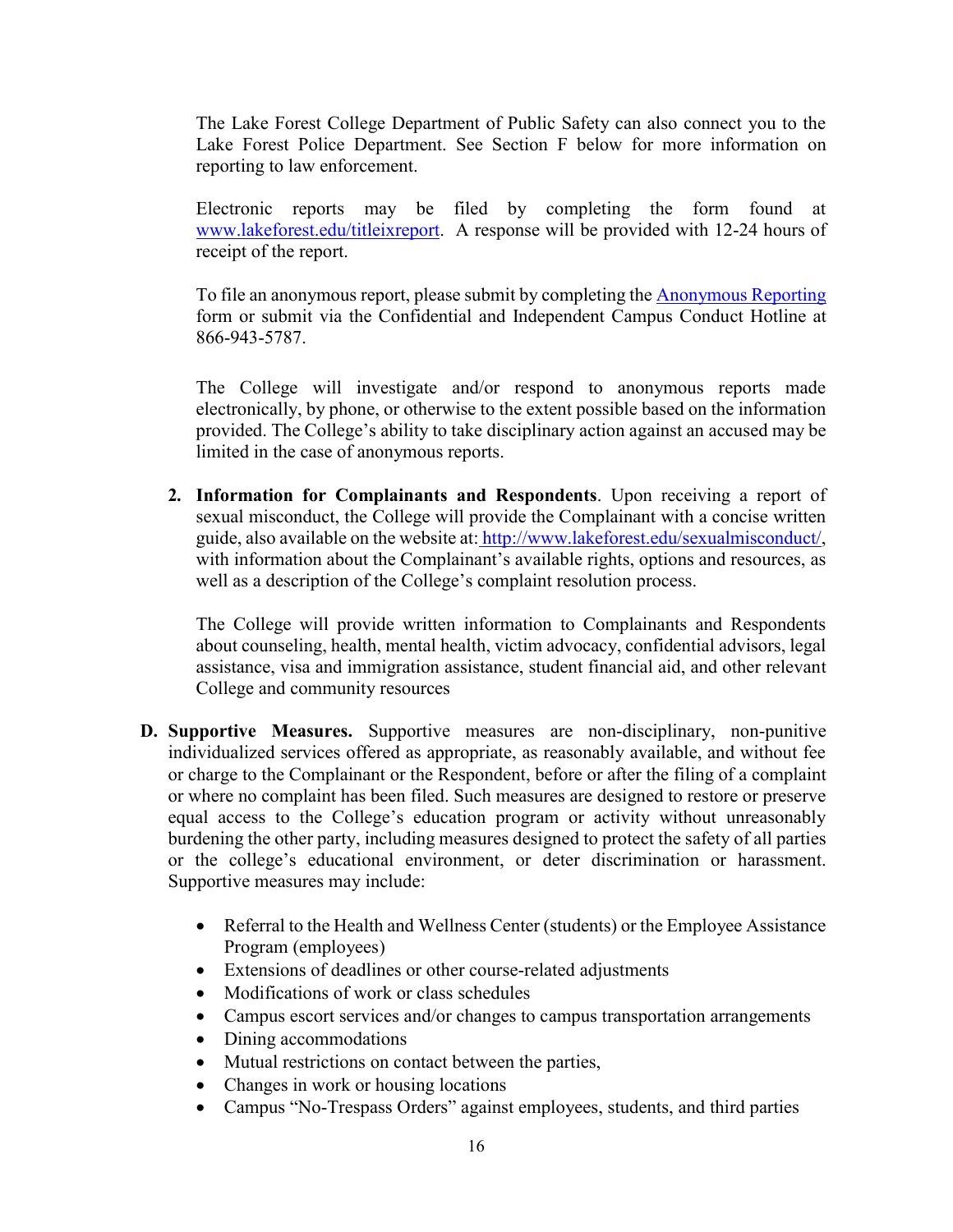- Assistance in obtaining and/or enforcing a court-issued Stalking No Contact or other Orders of Protection.
- Leaves of absence
- Increased security and monitoring of certain areas of the campus, and/or
- Other similar measures.

The College must maintain as confidential any supportive measures provided to the Complainant or Respondent, to the extent that maintaining such confidentiality would not impair the ability of the College to provide the supportive measures. Requests for supportive measures may be made to the Title IX Coordinator. The Title IX Coordinator is responsible for coordinating the effective implementation of supportive measures.

- **E. Requests for Confidentiality or to Not Proceed With Formal Resolution.** When individuals report sexual misconduct but do not consent to the disclosure of their names and/or do not disclose information about the alleged perpetrators, the College's ability to respond to the complaints may be limited. In most cases, the College can honor an individual's request that a formal resolution process not be conducted. The College's Title IX Coordinator, or designee, will evaluate a request for confidentiality or no action on a complaint in the context of the College's obligations to provide a safe and nondiscriminatory environment for all community members, and to remain true to the principle of fundamental fairness which requires that a Respondent be provided with notice of the allegations and an opportunity to respond before any action is taken against a Respondent. The Title IX Coordinator, or designee, will make this determination consistent with the following considerations: 1) the seriousness of the conduct; 2) the respective ages and roles of the Complainant and the Respondent; 3) whether there have been other complaints against the Respondent; and 4) the right of the Respondent to receive notice and relevant information before disciplinary action is sought.
- **F. Reporting to Law Enforcement.** The College encourages Complainants to report to the police any allegation of sexual misconduct that could be a crime, and will assist individuals wishing to do so. A police report must be made before a criminal prosecution can be considered by the local State's Attorney's Office. The chances of successful prosecution are greater if the report to the police is timely.

If an incident occurred on campus, the Lake Forest Police Department has jurisdiction and can be contacted at:

**Lake Forest Police Department** 255 W. Deerpath Rd., Lake Forest, IL 60045 847-234-2601 (non-emergency)

911 (emergency)

For incidents in Chicago, contact:

**Chicago Police Department** 1718 South State Street, Chicago, IL 60616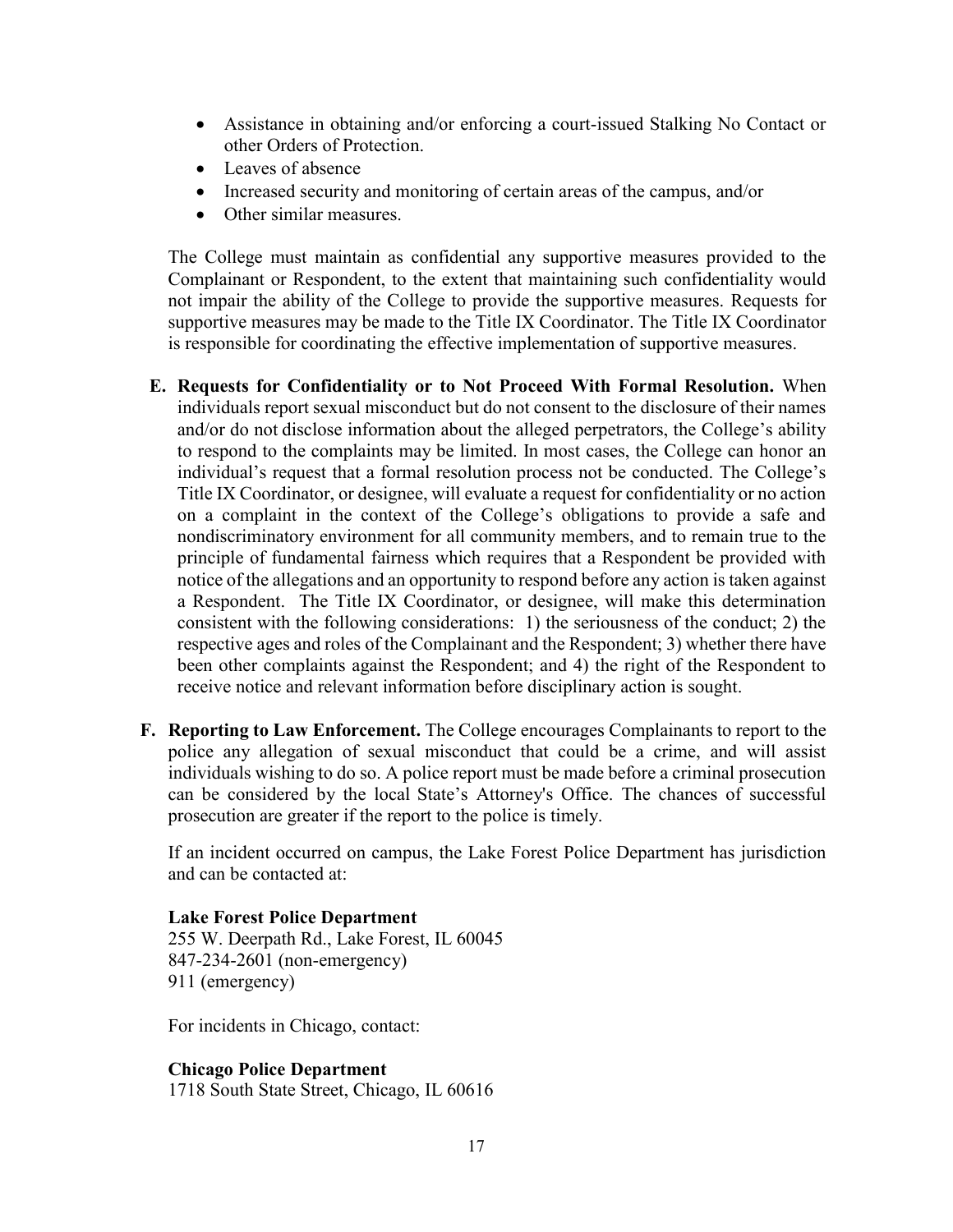312-745-4290 (non-emergency) 911 (emergency)

Complainants have the right to request that law enforcement implement emergency protective or restraining orders or to pursue such orders through the civil court process, and the College can assist Complainants who wish to do so. Complainants who receive protective or restraining orders through a criminal or civil process should notify the Title IX Coordinator so that the College can manage compliance with the order on campus.

Whether or not criminal charges are filed, the College may investigate and resolve complaints of sexual misconduct under this Policy where appropriate. Because the standards for finding a violation of criminal law are different from the standards for finding a violation of this Policy, criminal investigations or reports are not determinative of whether sexual misconduct, for purposes of this Policy, has occurred. In other words, conduct may constitute sexual misconduct under this Policy even if law enforcement agencies lack sufficient evidence of a crime and therefore decline to investigate or prosecute.

The College's investigation of a complaint of sexual misconduct shall proceed simultaneously with any law enforcement investigation, except that the College may, in some circumstances, defer the fact-finding portion of its investigation for a limited time while law enforcement gathers evidence. During this time period, the College will take any additional measures necessary to protect the Complainant and the College community.

**G. Medical Assistance**. Whether or not an individual who has experienced sexual misconduct decides to report an incident to the College or law enforcement, the individual is encouraged to seek immediate medical attention from one of the resources listed below in order to treat physical injuries, test for and treat sexually transmitted infections and pregnancy, and access emergency contraception (if requested).

Under Illinois law, certain medical personnel are required to alert police when the individual requesting treatment appears to have sustained injury as a victim of a criminal offense, including sexual assault. However, the individual may choose whether to speak to the police and is not required to do so.

Local medical assistance can be obtained at:

- x **Advocate Condell Medical Center Emergency Room**, 801 S. Milwaukee Ace., Libertyville, 847-990-5300 (Sexual Assault Nurse Examiners are available 24/7 to assist victims and collect physical evidence)
- **Highland Park Hospital Emergency Room, 777 Park Avenue West, Highland** Park, IL, 60035; 847-432-8000. (Sexual Assault Nurse Examiners are available to assist victims and collect physical evidence )
- x **Lake Forest Hospital Emergency Room,** 660 N. Westmoreland Rd., Lake Forest, IL 60045; 847-535-6150
- **Lake Forest College Health Services, Buchanan Hall, 847-735-5050 (students**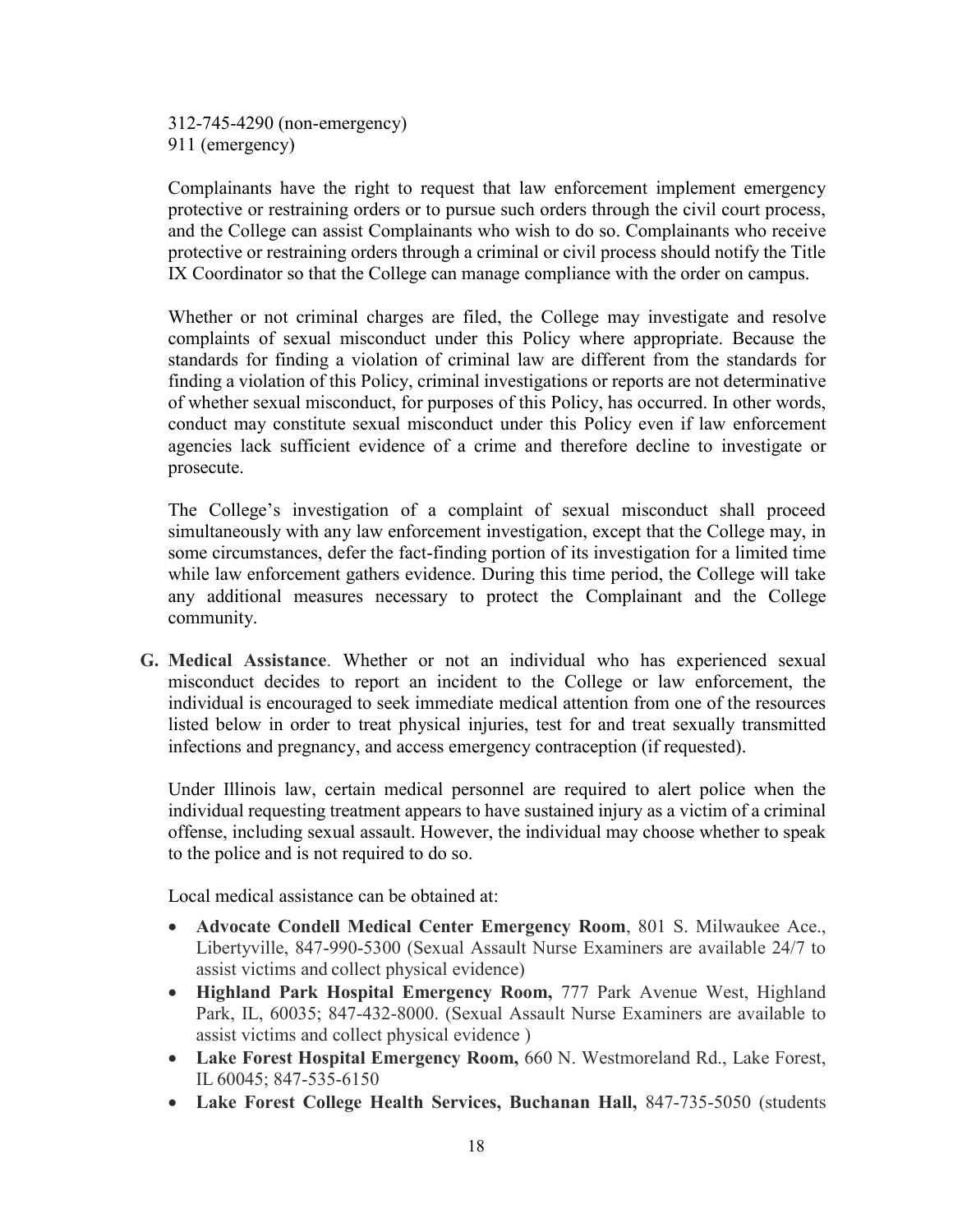only)

**H. Evidence Preservation.** Even if an individual has not been physically hurt, a timely medical examination is recommended so that forensic evidence can be collected and preserved. An individual may choose to allow the collection of evidence by medical personnel even if they choose not to make a report to the police. In order to best preserve forensic evidence, it is suggested that an individual who has been sexually assaulted and wishes to preserve evidence should, if possible, not shower, bathe, douche, smoke, brush teeth, use the bathroom, eat, drink, or change clothes or bedding before seeking medical attention, and that medical attention be sought as soon as possible. Unwashed clothes worn during the incident can be transported to the hospital or medical facility in a paper bag. If an individual suspects that they may have been drugged, they should inform the hospital or law enforcement as soon as possible so that they can attempt to collect evidence.

Under Illinois law, the cost of emergency medical or forensic examinations for sexual assault survivors not covered by private insurance or Illinois Public Aid will be covered by the Illinois Department of Healthcare and Family Services. The Title IX Coordinator can provide more information regarding the procedure for obtaining this financial assistance.

Individuals who have experienced sexual misconduct are also encouraged to preserve evidence by saving text messages, instant messages, social networking pages, or other communications and by keeping pictures, logs, or other copies of documents.

- **I. Amnesty for Sexual Misconduct Complainants and Witnesses.** The College encourages the reporting of sexual misconduct and seeks to remove barriers to an individual making a report. The College recognizes that a student who has been drinking or using drugs at the time of the incident may be hesitant to make a report because of the potential disciplinary consequences. Therefore, a student who reports sexual misconduct, either as a Complainant or witness, will not be subject to disciplinary action by the College for their own personal consumption of alcohol or drugs at or near the time of the incident, provided that such consumption did not or does not place the health or safety of any other person at risk.
- **J. False Reporting or Testimony**. Reports of sexual misconduct that are found to be intentionally false or made maliciously without regard for truth shall constitute a violation of this Policy. This provision does not apply to reports made in good faith, even if the allegations in the report are not substantiated through an investigation. Likewise, a party or witness who intentionally provides false or misleading testimony may be subject to disciplinary action under this or other relevant College Policy.

### **VIII. DISABILITY ACCOMMODATIONS**

The College is committed to providing individuals with disabilities reasonable accommodations needed in order to have full and equal access to the procedures under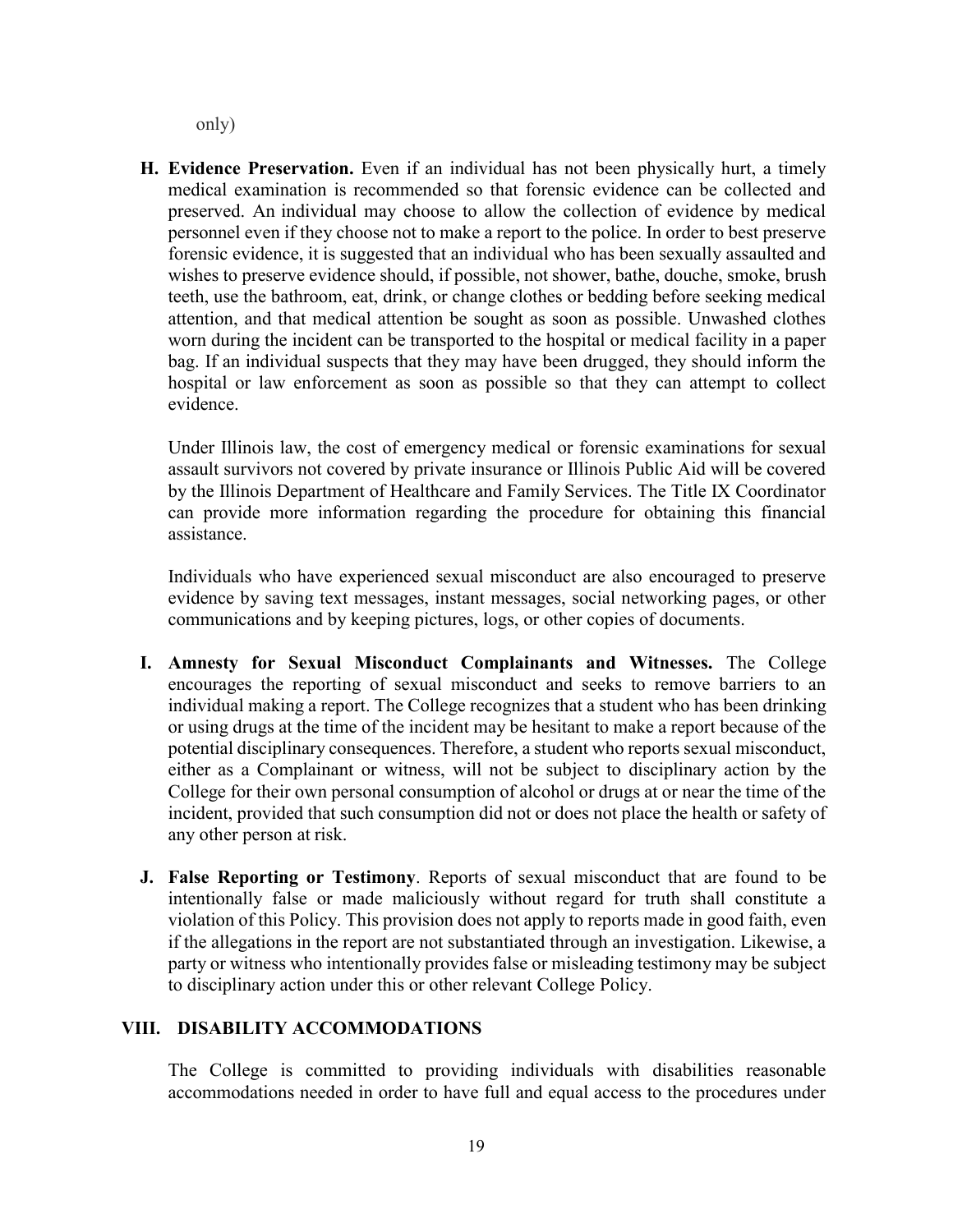this Policy. Requests for accommodations or support should be directed to the Title IX Coordinator, who will review the request with the Disability Services (for students) and Human Resources (for staff and faculty), to determine whether and what accommodations are appropriate.

# **IX. PRIVACY**

The privacy of all parties and participating witnesses involved in reports of misconduct under this Policy will be respected to the extent permitted under relevant law. Information related to a report will be shared only with those College employees who need to know to assist in the investigation and/or resolution of the matter pursuant to this Policy and the accompanying Complaint procedures.

The College will, to the extent permitted by law, keep confidential 1) the identity of any individual who has made a report or filed a complaint under this Policy, 2) any Complainant, 3) any individual who has been reported to be the perpetrator of a Policy violation, 4) any Respondent, 5) and any witness, except as may be permitted by the FERPA statute, 20 U.S.C. 1232g, or FERPA regulations, 34 CFR part 99, or as required by law, to carry out the purposes of any arising investigation, hearing, or judicial proceeding. The College will also keep confidential any support measures provided to a Complainant or Respondent except as necessary to implement the support measure(s).

The College does not restrict the ability of either party to a complaint to discuss an investigation with other individuals.

# **X. RETALIATION**

Retaliation against individuals engaging in protected activity under this Policy is prohibited. Retaliation is an adverse action taken by the College, a Respondent, a Complainant, another student, and/or friends, family and acquaintances against an individual for the purpose of interfering with any right or privilege secured by Title IX or other applicable state or federal law or this Policy or as reprisal for filing a complaint or report, supporting a Complainant, and/or otherwise participating or refusing to participate in a proceeding pursuant to this Policy.

Protected activity includes, but is not limited to, making a good-faith complaint of sex discrimination or sexual misconduct, cooperating in good faith in the investigation of a complaint of sexual discrimination or misconduct, and/or testifying as a witness to any report of sexual discrimination or misconduct. An action is generally deemed retaliatory if it would deter a reasonable person in the same circumstances from opposing practices prohibited by this Policy or participating in the reporting, investigation or resolution processes under this Policy.

Retaliation includes intimidation, threats, coercion, or discrimination, including charges against an individual for code of conduct violations that do not involve discrimination or harassment, but arise out of the same facts or circumstances as a report or complaint of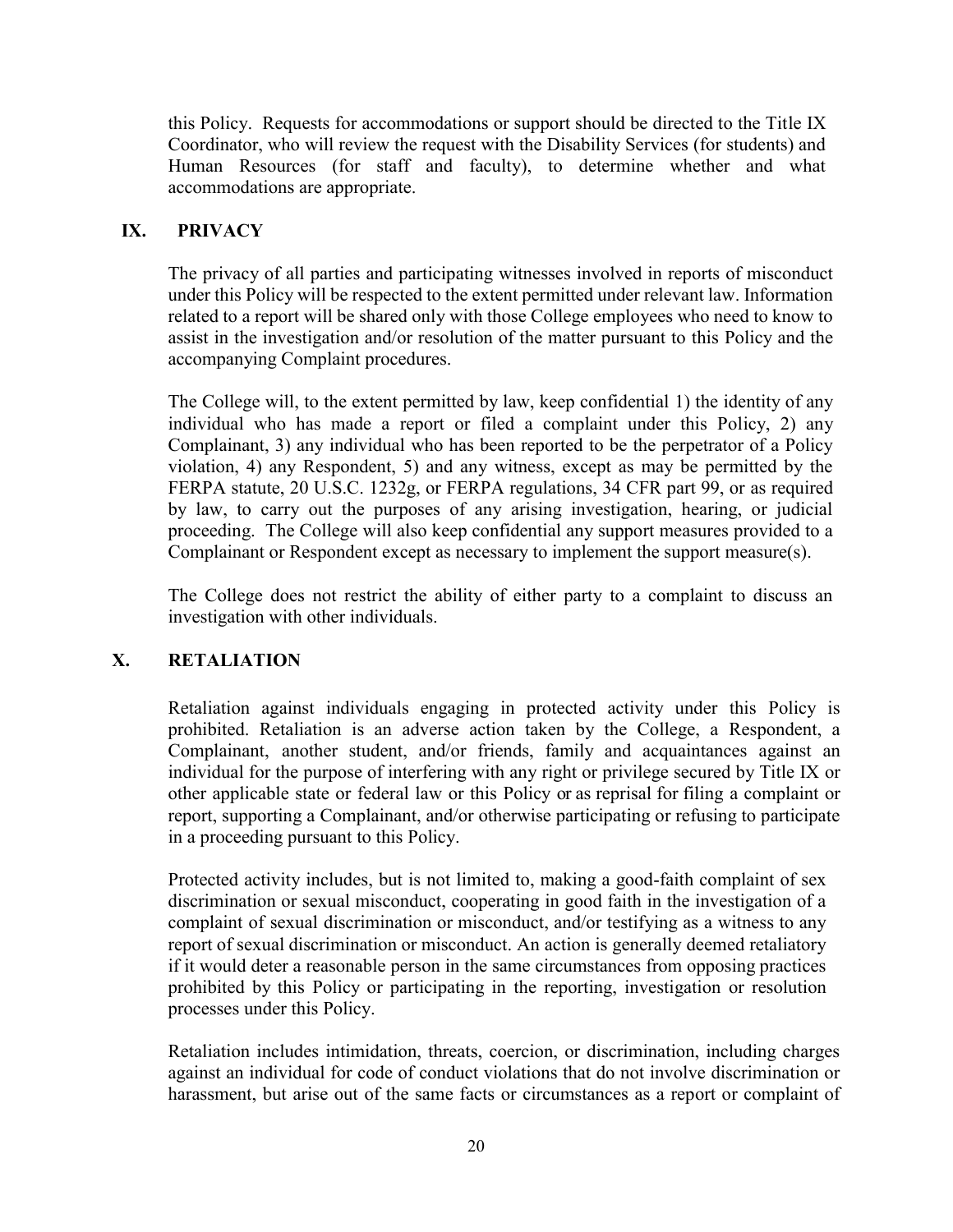prohibited conduct, or a report or complaint of prohibited conduct, for the purpose of interfering with any right or privilege secured by this Policy.

Retaliation does not include the exercise of rights protected under the First Amendment, or charging an individual with a code of conduct violation for making a materially false statement in bad faith in the course of a proceeding under this Policy, provided that a determination regarding responsibility, alone, is not sufficient to conclude that any party made a materially false statement in bad faith.

Retaliation can be committed by or against any individual or group of individuals, including a Respondent or Complainant. Retaliation is still prohibited even when there is a finding of no responsibility for the allegation.

Alleged retaliation should be reported promptly to the Title IX Coordinator, the Dean of Students, the Dean of Faculty, or the Director of Human Resources. Retaliation will result in investigation and discipline independent of any finding on the underlying allegations of sex discrimination/sexual misconduct.

# **XI. INSTITUTIONAL CRIME REPORTING**

*The Jeanne Clery Disclosure of Campus Security Policy and Campus Crime Statistics Act* (the "Clery Act") requires institutions of higher education to compile and publish statistics on certain criminal offenses including sexual assault, domestic and dating violence, and stalking that occur on or adjacent to school properties. The Clery Act requires that certain crimes reported to certain campus employees, called Campus Security Authorities, be included in those annual statistics. All crimes reported and documented under the Clery Act will be recorded in the aggregate, absent personallyidentifying information.

The College will also issue timely warnings of Clery Act crimes occurring within relevant geography that represent a serious or continuing threat to the community. A Complainant will not be identified in a timely warning. For more details about institutional crime reporting, including information about which employees are designated Campus Security Authorities required to report crimes under the Clery Act, please see the College's Annual Security and Fire Safety Report at [https://www.lakeforest.edu/about/ourcampus/safety/report.php.](https://www.lakeforest.edu/about/ourcampus/safety/report.php)

### **XII. MANDATORY REPORTING OF CHILD ABUSE, CHILD SEXUAL ABUSE AND CHILD NEGLECT**

All College employees<sup>2</sup> are mandated reporters under the *Illinois Abused and Neglected Children's Reporting Act*. Mandated reporters are required to immediately report to the Illinois Department of Children and Family Services (DCFS) suspected child abuse

l

<sup>&</sup>lt;sup>2</sup> College volunteers having regular contact with minors are also Mandated Reporters.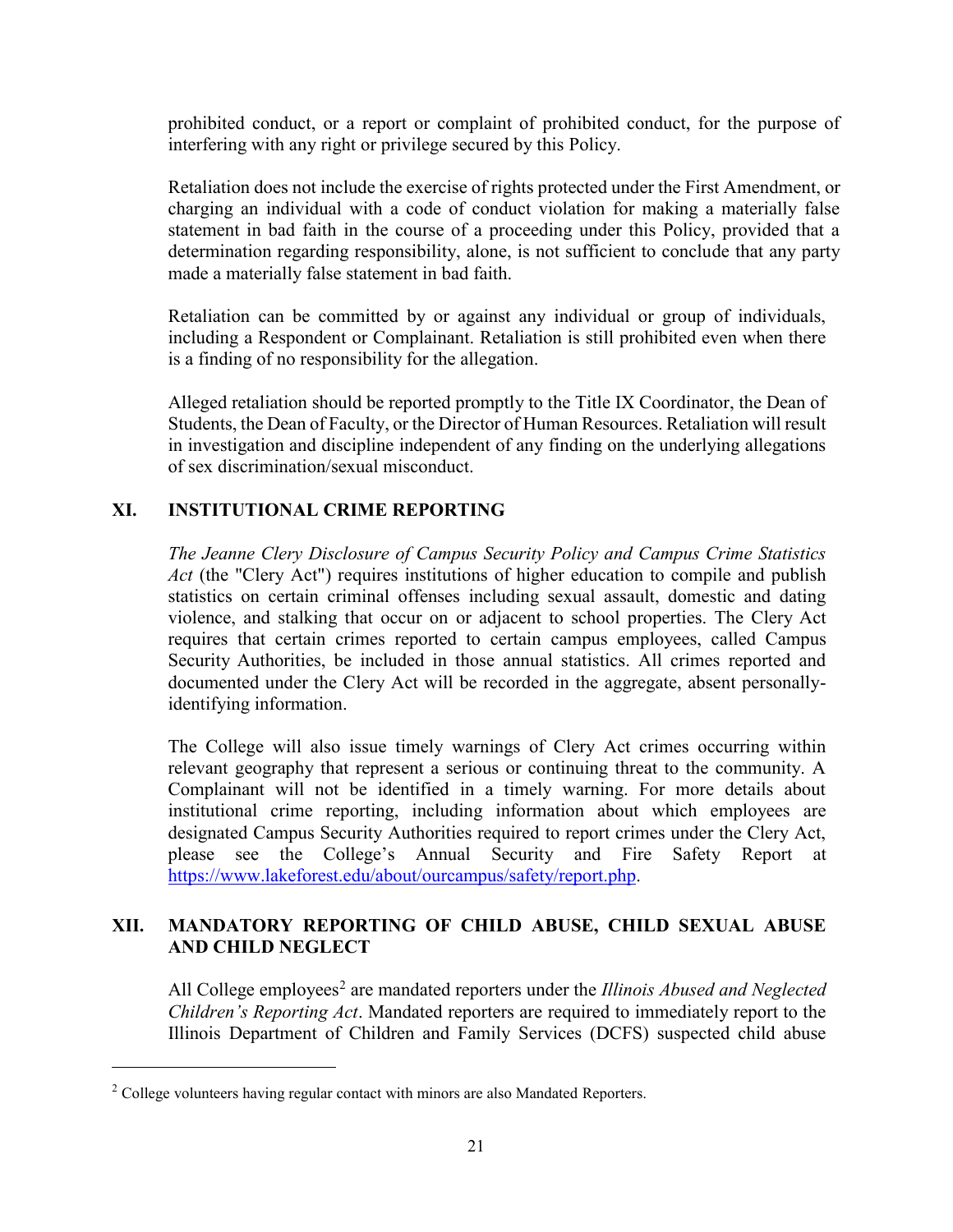and/or neglect when they have "reasonable cause to believe" that a child known to them in their professional or official capacity may be an abused or neglected child. This is done by calling the DCFS Hotline at 1-800-252-2873 or 1-800-25ABUSE.

"Abused child" means a child (under 18 unless legally emancipated) whose parent or immediate family member, any person responsible for the child's welfare, any individual residing in the same home as the child, or a paramour of the child's parent:

- o Inflicts, causes to be inflicted, or allows to be inflicted upon such child physical injury, by other than accidental means, which causes death, disfigurement, impairment of physical or emotional health or loss or impairment of any bodily function;
- o Creates a substantial risk of physical injury to such child by other than accidental means which would be likely to cause death, disfigurement, impairment of physical or emotional health or loss or impairment of any bodily function;
- o Commits or allows to be committed any sex offense, act of torture, excessive corporal punishment, female genital mutilation, involuntary servitude, involuntary sexual servitude, or trafficking in persons against such child; or
- o Causes to be sold, transferred, distributed or given to such child under 18 years of age, a controlled substance, except for controlled substances that are prescribed and dispensed to such child in a manner that substantially complies with the prescription.

There is **no** option for confidentiality in the case of suspected child abuse, child sexual abuse and/or child neglect. In other words, all mandated reporters with reasonable cause to believe that a child known to them in their professional capacities may be abused, sexually abused or neglected are required to contact DCFS. Mandated reporters must also promptly notify the Title IX Coordinator that a DCFS report has been made.

# **XIII. EDUCATIONAL PROGRAMMING AND TRAINING**

The College provides educational programming and training relating to this Policy and the accompanying Procedures including:

- **A. Training for Officials Responsible for Investigation or Adjudication of Complaints.** The College will ensure that all officials responsible for the investigation or adjudication of sex discrimination and sexual misconduct receive annual training as required by applicable state and federal laws. These individuals will include, but not be limited to, the College's Title IX Coordinator, Deputy Title IX Coordinator, investigators, hearing officers, appeal decision-makers, confidential advisors, and Informal Resolution facilitators. The training materials will not rely on sex stereotypes and will promote impartial investigations and adjudications of complaints of sexual harassment. The training materials will be posted on the College's website. The functions of the listed individuals may be performed by a College employee or other individual engaged by the College to provide a service.
- **B. Primary Prevention and Awareness Programs.** The College provides annual primary prevention and awareness programs for all students and training programs for all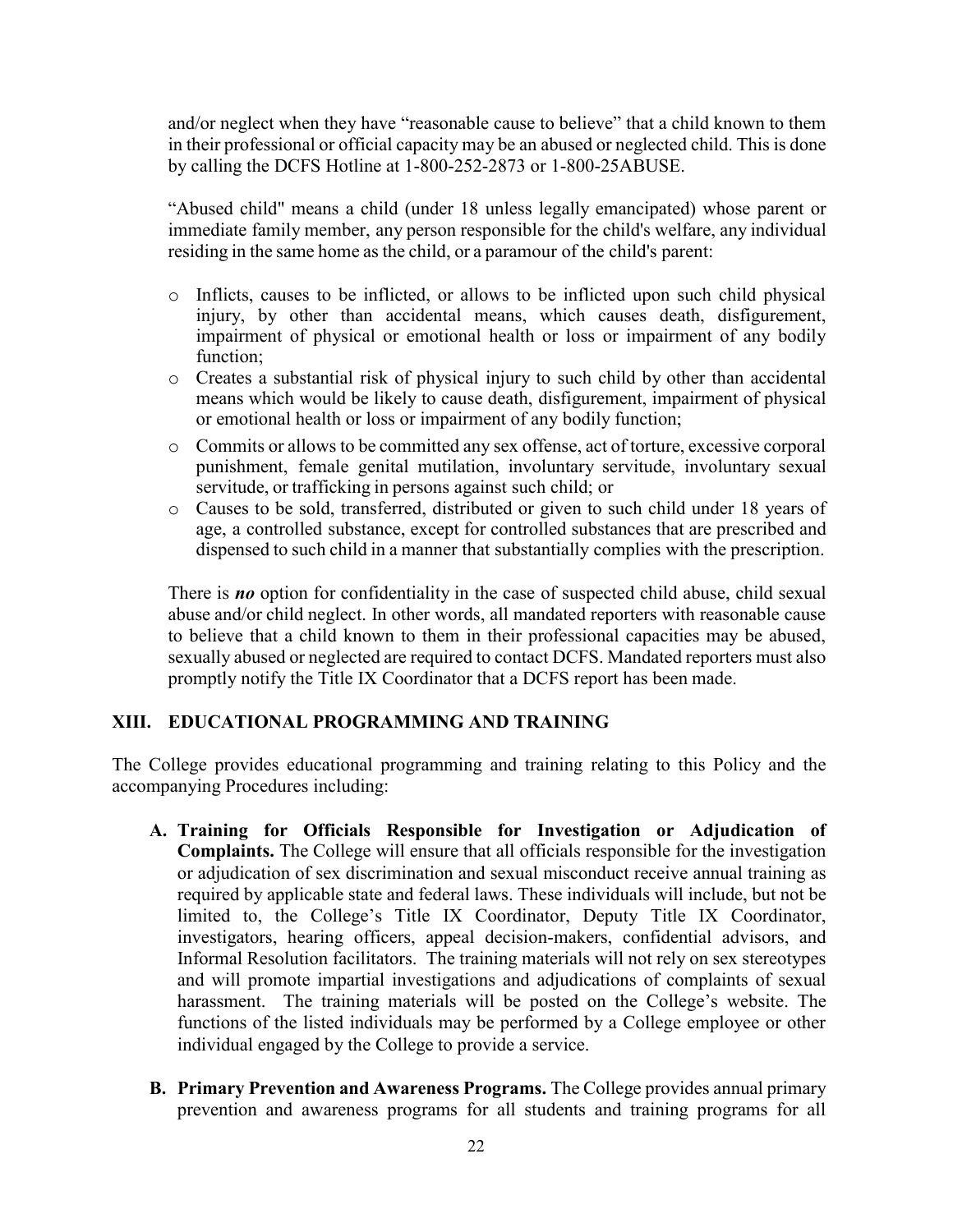employees that include information on the definitions of sexual misconduct offenses, College Policy, consent, bystander intervention, warning signs of abusive behavior, risk reduction, on-campus and off campus-confidential and other resources, procedures and options for reporting sexual misconduct, the College sexual misconduct complaint resolution process, available sanctions and supportive measures, and confidentiality.

**C. Ongoing Prevention and Awareness Campaigns.** The College also provides ongoing prevention and awareness campaigns for students and employees that provide additional information regarding the subjects covered in the primary prevention and awareness programs.

# **XIV. ANNUAL REPORTS**

The College prepares an annual report on the previous calendar year's sexual violence complaints, responsive actions, and prevention education in accordance with the *Illinois Preventing Sexual Violence in Higher Education Act.* The report does not mention the name of any individuals or identify details of any complaint.

The report is posted on the College's website at [http://www.lakeforest.edu/sexualmisconduct/learn/reports.php.](http://www.lakeforest.edu/sexualmisconduct/learn/reports.php) The Title IX Coordinator may create additional periodic reports for submission to the College President, who shall publicize them to the College community as appropriate.

The Colleges also prepares an Annual Security and Fire Safety Report, which is located on the College's website and referenced in section XI.

# **XV. POLICY APPROVAL AND POSTING**

This Policy will be reviewed regularly for compliance with federal, state and local laws and best practices. This Policy is approved annually by the President of Lake Forest College. The Policy, along with its related materials, is available on the College's website at: [www.lakeforest.edu/sexualmisconduct.](http://www.lakeforest.edu/sexualmisconduct) We reserve the right to revise and adjust the Policy to align with state or local statutes, as necessary.

**Enacted: August 28, 2015**

**Last Amended: August 14, 2020**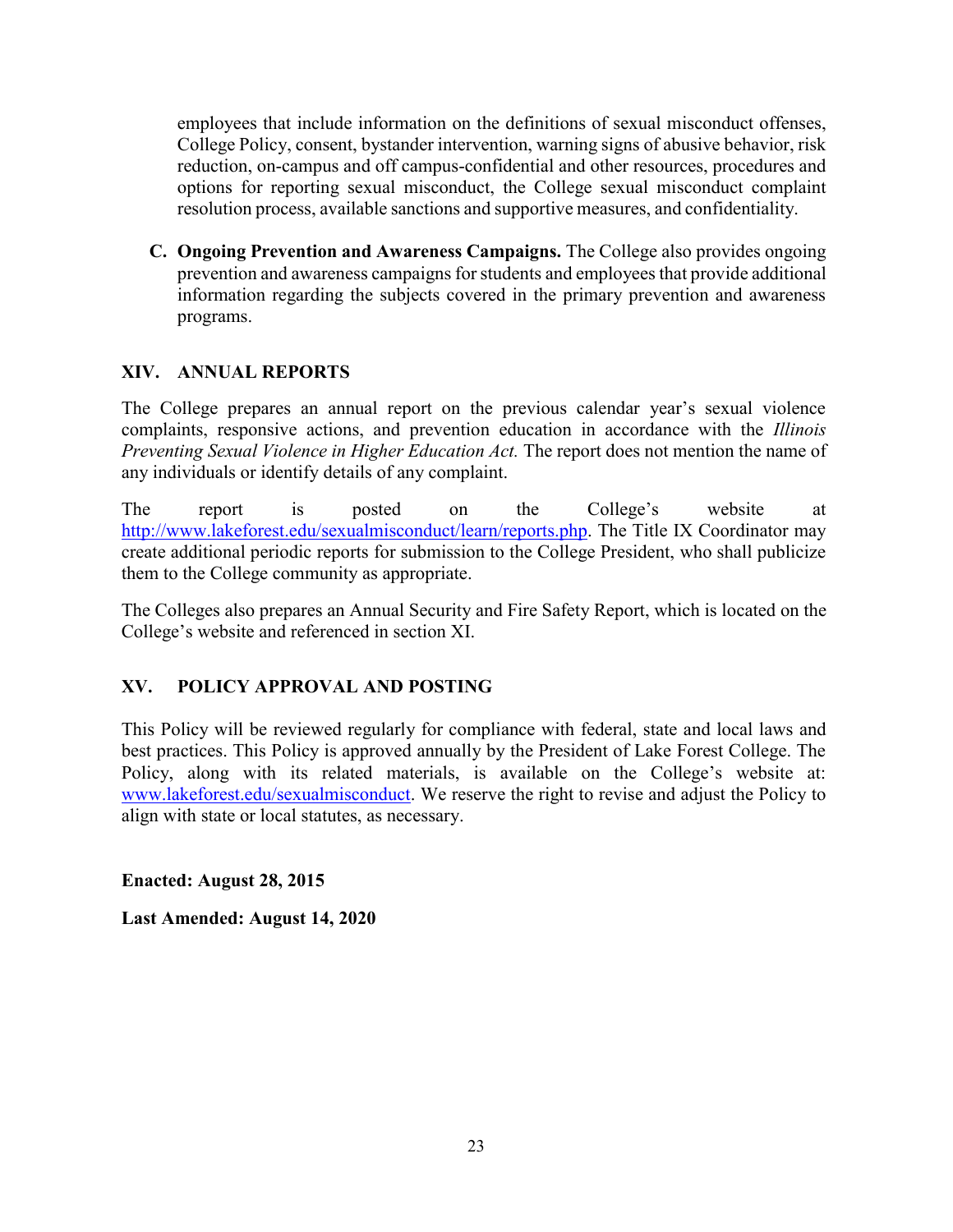

# **Interim Title IX Sexual Harassment Complaint Resolution Procedures**

The College provides a prompt and impartial resolution of alleged violations of the College's *Interim Sex Discrimination and Sexual Misconduct Policy* ("the Policy"). Under this Policy, Lake Forest College does not discriminate the basis of sex, sexual orientation, gender, and/or gender identity in any College program or activity, consistent with Title IX of the Educational Amendments of 1972, Title VII of the Civil Rights Act of 1964, and other applicable state and federal laws.

When the College has actual knowledge of an allegation or complaint of *Title IX Sexual Harassment*, as defined in the Policy, in an education program or activity of the recipient against a person in the United States, the College will respond promptly in a manner that is not deliberately indifferent. In this process, the College will treat Complainants and Respondents equitably by providing remedies to a Complainant where a determination of responsibility has been made against the Respondent, and by following the investigation and resolution process described in these Procedures before the imposition of any disciplinary sanctions or other actions that are not supportive measures against a Respondent.

# **1. Resolution Time Frame**

The College will make a good faith effort to resolve all *Title IX Sexual Harassment* reports and appeals (where applicable) as expeditiously as possible. The College strives to complete all investigations, hearings and appeals under this process within ninety (90) – one hundred twenty (120) calendar days. The Title IX Coordinator or designee will regularly update the parties on the status of the proceedings throughout their duration. If an Informal Resolution Process is used, the College strives to resolve the matter through that process within similar timeframes. These processes may be temporarily delayed or extended for a limited timeframe for good cause. Good cause may include considerations such as the absence of a party, a party's advisor or witness, concurrent law enforcement activity, or the need for language assistance or accommodation of disabilities. The Title IX Coordinator will provide written notice of any delays and/or extensions to the parties and describe the reason(s) for the delays and/orextension.

# **2. Relevant Definitions**

*Actual knowledge* means notice of *Title IX Sexual Harassment* or allegations of *Title IX Sexual Harassment* to the College's Title IX Coordinator or any College official who has authority to institute corrective measures on behalf of College. Imputation of knowledge based solely on vicarious liability or constructive notice is insufficient to constitute actual knowledge. This standard is not met when the only official of the College with actual knowledge is the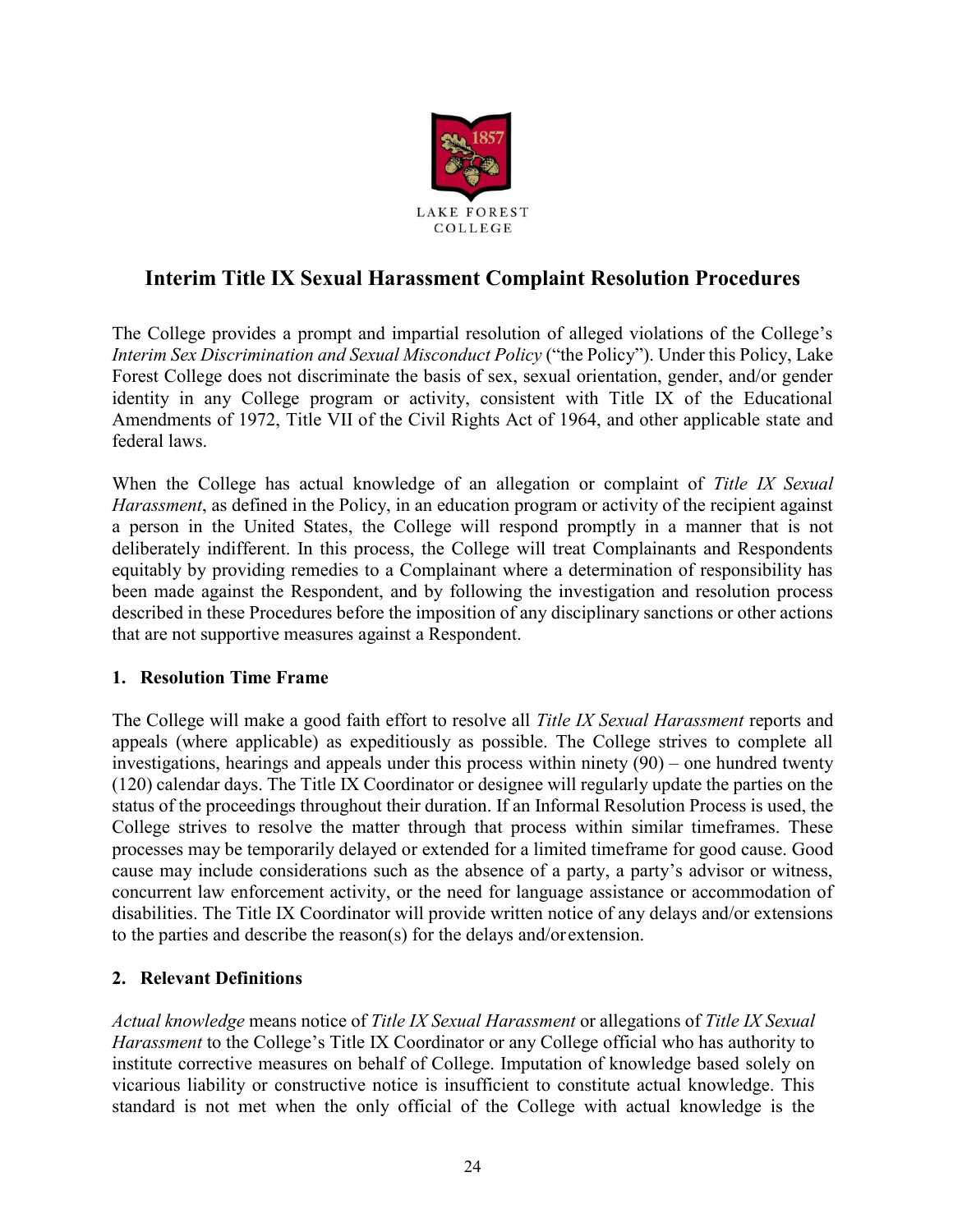Respondent. The mere ability or obligation to report sexual harassment or to inform a student about how to report sexual harassment, or having been trained to do so, does not qualify an individual as one who has authority to institute corrective measures on behalf of the College.

*Advisor.* An individual chosen by either party to accompany the party to meetings with regarding the investigation or to a hearing. The advisor of choice may be, but is not required to be, an attorney,

*Authority to Take Correct Measures.* A College official designated by the College as having the authority to take corrective measures on behalf of the College in response to reports and complaints under this Policy. These officials include Title IX Coordinator, the Deputy Title IX Coordinator, or any other College employee in a supervisory or management position.

*Complaint* means a written document filed by a Complainant or signed by the Title IX Coordinator or designee alleging *Title IX sexual harassment* against a Respondent and requesting that College investigate the allegation of sexual harassment. Both formal and informal resolution processes require a signed complaint to initiate the process. At the time of filing a complaint, a Complainant must be participating in or attempting to participate in the education program or activity of the College. As used in this paragraph, the phrase "document filed by a Complainant" means a document or electronic submission (such as by electronic mail or through an online portal provided for this purpose by College) that contains the Complainant's physical or digital signature, or otherwise indicates that the Complainant is the person filing the complaint. Where the Title IX Coordinator signs a complaint, the Title IX Coordinator is not a Complainant or otherwise a party under this Policy.

*Complainant* is the party who is alleged to be the victim of *Title IX Sexual Harassment*.

*Education Program or Activity* means any location, event, or circumstance over which the College exercises substantial control over both the Respondent and the context in which the alleged violation of this Policy occurs, and also includes any building owned or controlled by a student organization that is officially recognized by the College.

*Remedies* are measures taken by the College that are intended and designed to restore access or preserves equal access to the College's programs and activities. Such remedies may include supportive measures; however, remedies need not be non-disciplinary or non-punitive and need not avoid burdening the Respondent.

*Reporting Party.* An individual who reports *Title IX Sexual Harassment* occurring between other individuals is referred to as a Reporting Party.

*Respondent* is the party accused of *Title IX Sexual Harassment*.

# **3. Initial Review and Assessment**

Any person may report a violation or alleged violation of this Policy in person, by mail, by telephone, or by electronic mail or online portal, using the contact information listed for the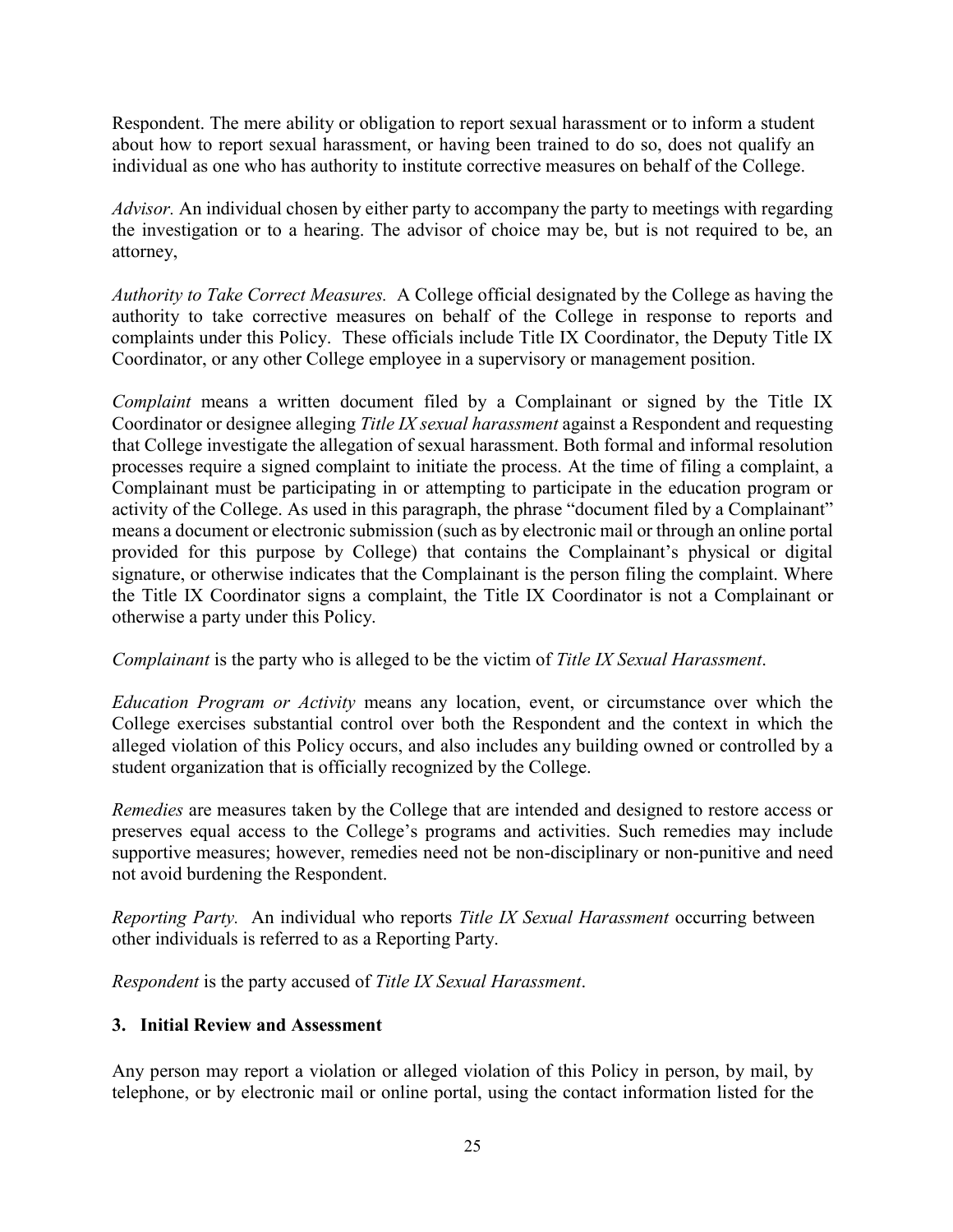Title IX Coordinator, or by any other means that results in the Title IX Coordinator receiving the person's verbal or written report. Any person may report a violation or alleged violation of this Policy whether or not the person reporting is the person alleged to be the victim of conduct that could constitute prohibited conduct. A report may also be made to any College official designated as having the authority to take corrective action on behalf of the College. A report may be made at any time (including during non-business hours) by using the telephone number or electronic mail address, or by mail to the office address, listed for the Title IX Coordinator. Officials with the authority to take corrective measures, including as defined above, College supervisors or managers, who receive a report or complaint must promptly refer the report or complaint to the Title IX Office.

Upon receipt of a report of *Title IX Sexual Harassment*, the Title IX Coordinator will assess the nature of the allegations, the safety of the involved individuals and the College community, the Complainant's expressed preference for resolution and/or request for confidentiality, and the necessity for any protective measures to maintain the safety of the Complainant or the College community. During the initial review, the Title IX Coordinator will provide the Complainant with a written statement of rights and options under the College's Policy, information about these complaint procedures, and information relating to support resources. The College's Title IX Coordinator, or designee, will evaluate a request for confidentiality and/or no action on a complaint in accordance with the factors described in Policy Section VII.E.

Where there the College determines that the process will move forward, the College will proceed as set forth below.

# **4. Supportive Measures**

The Title IX Coordinator or designee will offer supportive measures, as described in the Policy, as appropriate, without fee or charge, to the Complainant or Respondent upon notice of possible *Title IX Sexual Harassment*. The Title IX Coordinator will promptly contact the Complainant to discuss the availability of supportive measures, consider the Complainant's wishes with respect to supportive measures, inform the Complainant of the availability of supportive measures with or without the filing of a complaint, and explain to the Complainant the process for filing a complaint.

- Supportive measures are available regardless of whether formal resolution is sought by the Complainant and may be provided on an interim basis pending resolution.
- In cases where the Respondent is a student or student organization and considered a threat to persons or property, the Dean of Students may impose interim measures such as suspension and/or loss/cancellation of other privileges prior to or during the resolution of *Title IX Sexual Harassment* allegations. In cases where the alleged Respondent is an employee and considered a threat to persons or property, the Director of Human Resources and/or the Dean of the Faculty may impose interim measures such as suspension (with or without pay) during the resolution of *Title IX Sexual Harassment*  allegations. The College will keep supportive measures confidential and will share information only with those needed in order to implement the measures.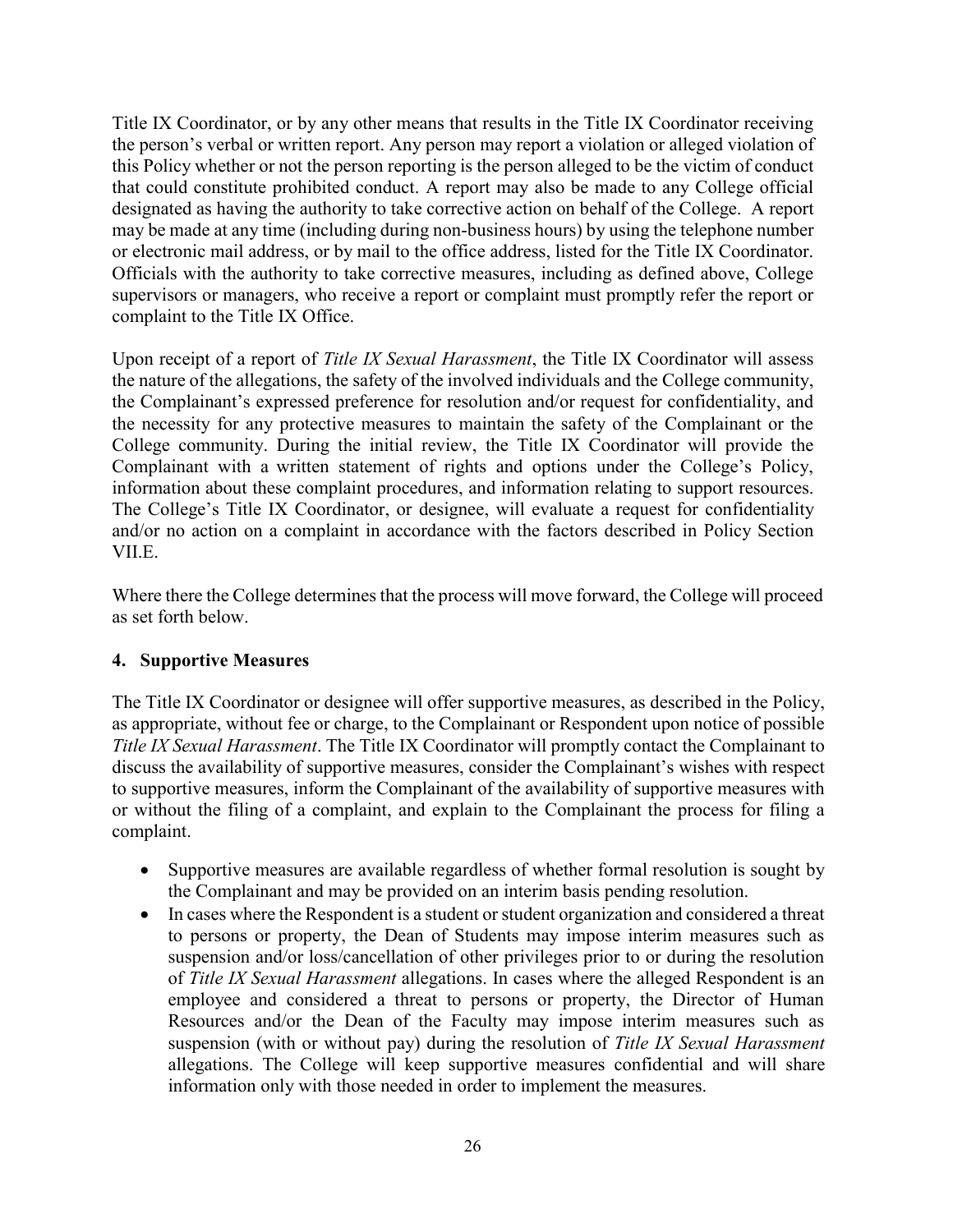Violation(s) of a directive and/or supportive measure may result in disciplinary action separate from any sanctions issued for a determination of *Title IX Sexual Harassment*.

# **5. Advisor**

The Complainant and Respondent are both permitted to bring an advisor of their choice, at their expense (except for cross-examination at the hearing as discussed below), to any meeting or interview in connection with a report of *Title IX Sexual Harassment*. The advisor may be a friend, professor, mentor, family member, attorney, or any other person a party chooses, except that an individual who will be serving as a witness in the matter may not also serve as an advisor in the same matter without express prior permission from the Title IX Coordinator. Both parties will be provided with timely written notification of meetings or interviews at which they may/must be present. The College reserves the right to proceed with a pre-arranged meeting or interview regardless of an advisor's availability.

The College cannot guarantee the equality of an advisor's representation. This means that if one party selects an attorney as an advisor, but the other party does not, or cannot afford an attorney, the College is not obligated to provide an attorney to that party. In situations listed below where the College provides an advisor for a party for a hearing, again the College cannot guarantee the equality of an advisor's representation. An advisor who disrupts or otherwise fails to observe these limits will be asked to leave the meeting/interview, and the meeting/interview may continue without the advisor present. Subsequently, the Title IX Coordinator will determine whether the advisor may be reinstated or replaced.

Advisors are expected to maintain the privacy of any information shared during the *Title IX Sexual Harassment* complaint investigation and resolution process. Such information may not be shared with third parties, disclosed publicly, or used for purposes not explicitly authorized by the College. The College may restrict the role of any advisor who fails to abide by these privacy expectations.

# **6. Emergency Removal and/or Administrative Leave**

On an emergency basis, College may place a student on interim suspension, impose administrative leave for an employee (including student employees), or otherwise remove a student or employee Respondent from or deny access to campus facilities, and/or all or part of the College's programs or activities during the pendency of the College's Procedures under this Policy. Except for administrative leave for an employee, prior to such removal the College must undertake an individualized safety and risk analysis to determine whether there is an immediate threat to the physical health or safety of any student, employee, or other individual arising from the allegations of conduct prohibited by this Policy that would justify a Respondent's removal.<sup>3</sup>

The College will provide the Respondent with written notice of an opportunity to appeal the removal decision immediately following the removal. The written appeal request should state the reasons why the Respondent believes the removal should be overturned. The appeal request must

<sup>&</sup>lt;sup>3</sup> This provision may not be construed to modify any rights under the Section 504 of the Rehabilitation Act of 1973 or the Americans with Disabilities Act.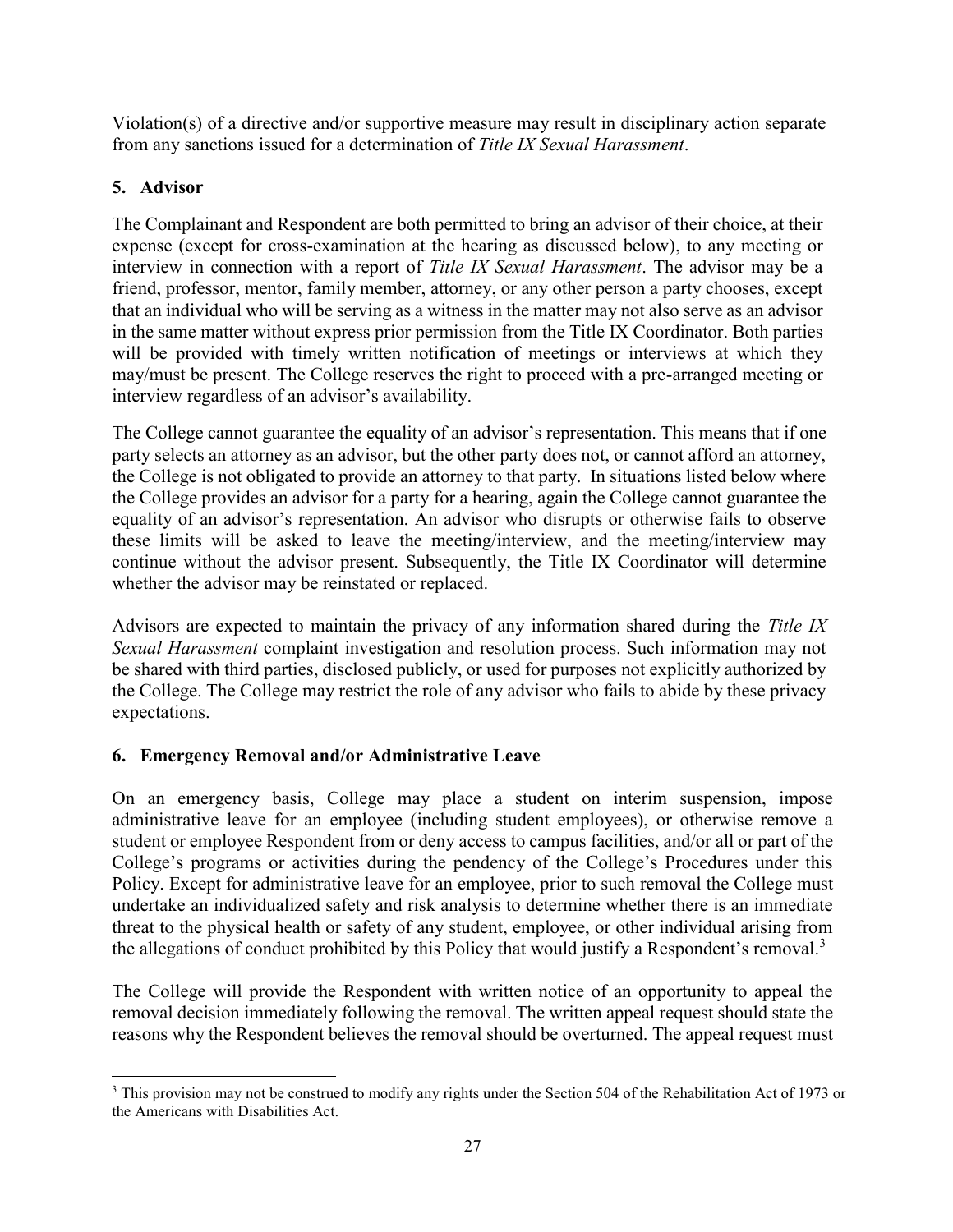be received by the Title IX Coordinator within five (5) calendar days of the notification of the issuance of a temporary suspension. The Title IX Coordinator will ensure the relevant College official reviews the appeal to determine whether the decision was supported. The appeal determination shall be sent to the Respondent within five (5) calendar days of receipt of the initial appeal request, and the appeal determination isfinal.

During a temporary suspension, a student Respondent may be denied access to the campus, facilities, or events. As determined by Title IX Coordinator, this restriction includes classes, access to campus housing or dining facilities, and/or all other activities or privileges for which the student might otherwise by eligible. Similarly, alternative coursework option may be pursued to ensure as minimal impact as possible on the Respondent and Complainant. A temporary suspension of a student Respondent may be enforced until the final disposition of the allegation has been made by the appropriate College official or hearing entity.

# **7. Informal Resolution**.

Complainants have the option of formal or informal dispute resolution procedures. Under both options, the investigator(s) will meet with the Complainant and the Respondent separately to discuss the complaint and the process. The Complainant must file a written formal complaint to initiate the Informal Resolution Process.

At any time prior to reaching a determination regarding responsibility and after the filing of a complaint, the College may offer and facilitate an Informal Resolution process, such as mediation, that does not involve a full investigation and adjudication. Informal Resolution is a voluntary, structured interaction between or among the parties that is designed to reach an effective resolution to a complaint made under this Policy. These informal procedures may include, but are not limited to, mediation, counseling, and/or any other means of resolving a complaint other than a formal resolution process. The Informal Resolution process attempts to resolve the issue with the Complainant and Respondent by mutual agreement. The College recognizes that Informal Resolution options may, if implemented in concert with institutional values and legal obligations, be an appropriate means of addressing some forms of possible Prohibited Conduct reported under this Policy. If an Informal Resolution Process is used, the College strives to resolve the matter through that process within 90-120 calendar days.

Informal Resolution is not appropriate for all forms of possible Prohibited Conduct under the Policy and the Title IX Coordinator retains the discretion to determine which cases are appropriate for Informal Resolution. The Title IX Coordinator will determine if Informal Resolution is appropriate based upon: 1) the willingness of the parties to participate in Informal Resolution; 2) the nature of the conduct at issue; and 3) the susceptibility of the conduct to Informal Resolution. *Informal resolution is not an available option for complaints of Title IX Sexual Harassment made by a student or students against an employee.*

Participation in the Informal Resolution process is voluntary and the College will not require the parties to participate in an Informal Resolution process to resolve allegations of Prohibited Conduct under this Policy. Both a Complainant and a Respondent can request to end this type of resolution and pursue an investigation at any time.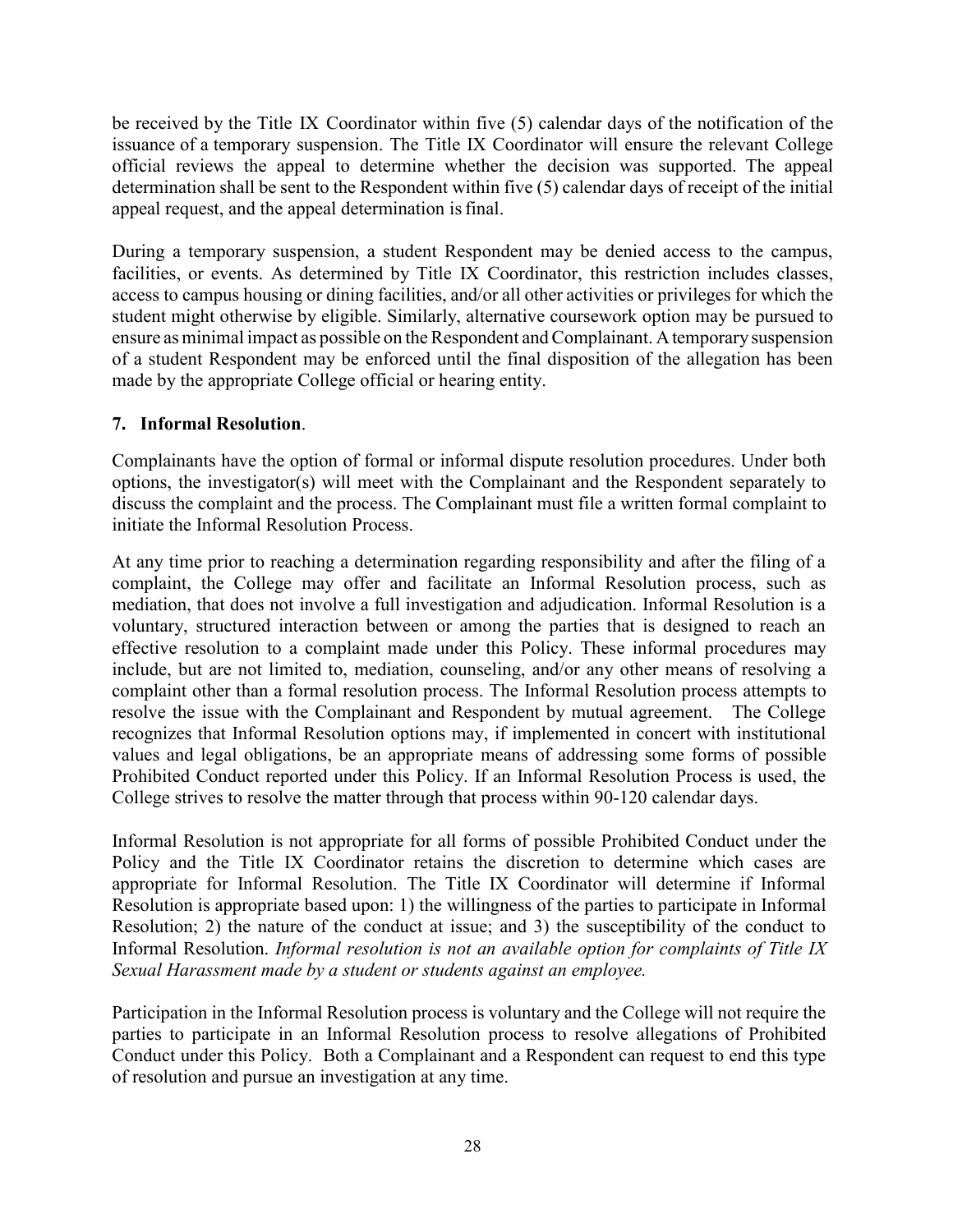The College must obtain the parties' voluntary, written consent to the Informal Resolution process. The College will provide the parties with written notice disclosing: 1) the allegations; 2) the requirements of the Informal Resolution process, including the circumstances under which it precludes the parties from resuming an investigation arising from the same allegations, provided, however, that at any time prior to agreeing to a resolution, any party has the right to withdraw from the Informal Resolution process and resume the formal resolution process; and 3) any consequences resulting from participating in the Informal Resolution process, including the records that will be maintained or could be shared.

The College does not require as a condition of enrollment or continuing enrollment, or employment or continuing employment, or enjoyment of any other right, waiver of the right to an investigation and adjudication of complaints of *Title IX Sexual Harassment* under this Policy.

Individuals may be accompanied by an Advisor at any meetings related to the Informal Resolution process. Information shared or obtained during Informal Resolution will be treated as confidential to the extent permitted by law and will not result in subsequent disciplinary actions by the College, unless additional action is deemed necessary to fulfill the College's legal obligations.

Written notification will promptly be sent by the Title IX Coordinator to the Complainant and the Respondent of the conclusion of the Informal Resolution process. The notification will describe the terms of the approved resolution, if any.

The Title IX Coordinator will keep records of any resolution that is reached, and failure to abide by the resolution may result in appropriate responsive actions.

### **8. Presumption of Not Responsible**

The College recognizes, and will advise the parties, that there is a presumption that the Respondent is not responsible for the alleged conduct until a determination regarding responsibility is made at the conclusion of the investigation and resolution process.

### **9. Formal Resolution**

**A. Investigation.** When Informal Resolution is not requested or inappropriate, or when a report of *Title IX Sexual Harassment* cannot be informally resolved, a formal resolution process will be initiated. Formal resolutions will be prompt, adequate, thorough, reliable, impartial and equitable, incorporating applicable investigation techniques, including, but not limited to, interviewing relevant parties and witnesses, and obtaining available evidence.

# **i. General Principles:**

• The burden of proof and the burden of gathering evidence sufficient to reach a determination regarding responsibility rest on the College and not on the parties provided that the College cannot access, consider, disclose, or otherwise use a party's records that are made or maintained by a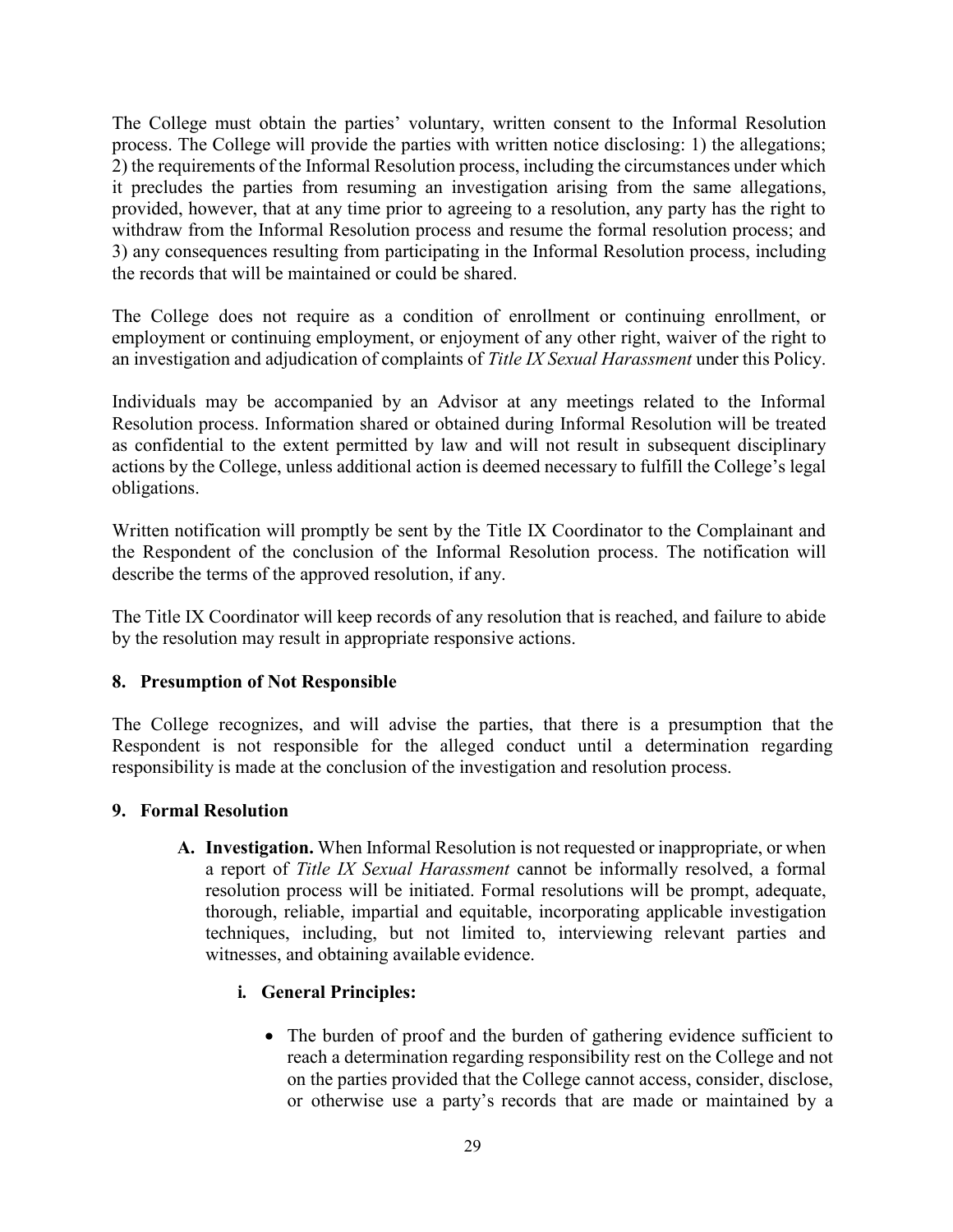physician, psychiatrist, psychologist, or other recognized professional or paraprofessional acting in the professional's or paraprofessional's capacity, or assisting in that capacity, and which are made and maintained in connection with the provision of treatment to the party, unless the College obtains that party's voluntary, written consent to do so for a complaint resolution process under this section (if a party is not an "eligible student," as defined in 34 CFR 99.3, then the College must obtain the voluntary, written consent of a "parent," as defined in 34 CFR 99.3);

- In all investigations and determinations of responsibility, the College will conduct an objective evaluation of all relevant evidence – including both inculpatory and exculpatory evidence. Credibility determinations will not be based on a person's status as a Complainant, Respondent, or witness.
- The College will not restrict the ability of either party to discuss the allegations under investigation or to gather and present relevant evidence;
- The College will provide the parties with the same opportunities to have others present during any complaint resolution proceeding, including the opportunity to be accompanied to any related meeting or proceeding by the advisor of their choice, who may be, but is not required to be, an attorney, and not limit the choice or presence of advisor for either the Complainant or Respondent in any meeting or complaint resolution proceeding; however, the recipient may establish restrictions regarding the extent to which the advisor may participate in the proceedings, as long as the restrictions apply equally to both parties.
- The College will not require, allow, rely upon, or otherwise use questions or evidence that constitute, or seek disclosure of, information protected under a legally recognized privilege, unless the person holding such privilege has waived the privilege
- The College will provide, to a party whose participation is invited or expected, written notice of the date, time, location, participants, and purpose of all hearings, investigative interviews, or other meetings, with sufficient time for the party to prepare to participate.
- **ii. Notice to the Parties.** The Title IX Coordinator will notify the Complainant and Respondent, in writing and simultaneously, of its decision to proceed to investigation of any alleged violation of this Policy. Where a Complainant chooses to not participate in an investigation that is moving forward regardless, the Title IX Coordinator will prepare a writing of the specific allegations as well as the scope of the investigation prior to the start of the investigation. The written notification to the Complainant and to the Respondent will include the following, where known at that time: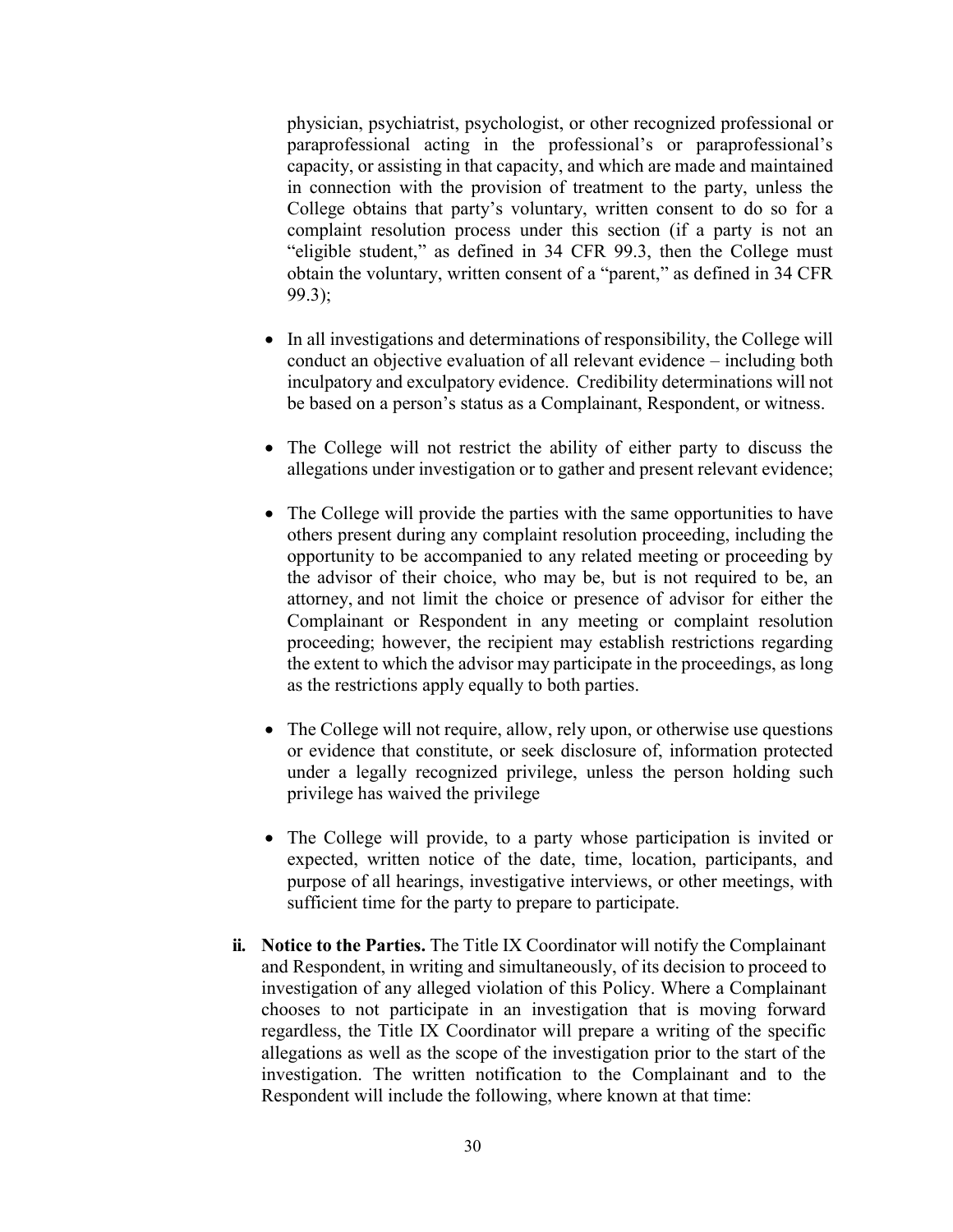- A description of this Policy and the Procedures, including the Informal Resolution process.
- A description of the allegations potentially constituting a violation of this Policy, including sufficient details known at the time. Sufficient details include the identities of the parties involved in the incident, if known, the conduct allegedly constituting a violation of this Policy, and the date and location of the alleged incident, if known.
- Notice that the Respondent is presumed not responsible for the alleged conduct and that a determination regarding responsibility is made at the conclusion of the Procedures in this Policy.
- $\bullet$  Notice to the parties that they may have an advisor of their choice, who may be, but is not required being an attorney.
- Notice to the parties of the College's student or employee code of conduct that prohibits knowingly making false statements or knowingly submitting false information under this Policy.
- Notice to the parties that they may, as described below in this Policy, inspect and review evidence obtained as part of the investigation that is directly related to the allegations raised in a complaint.

The College will provide the parties with sufficient time to review the written notice and prepare a response before any initial interview.

In the course of the investigation, the College will provide written notice of any additional allegations to the parties if the College decides to investigate allegations about the Complainant or the Respondent that are not otherwise provided in the initial written notice.

- **iii. Investigator.** Investigations will be conducted by the Title IX Coordinator and/or other internal or external investigator(s) designated by the Title IX **Coordinator**
- **iv. Interviews and Evidence.** Investigations may include one or more interviews with the Complainant, Respondent, and fact witnesses. Character witnesses, and expert witnesses without factual information about the allegations, are generally not relevant or permitted. Interviews may take place in person, by phone, or through electronic means. Timely notice will be provided to Complainants and Respondents of all interviews or meetings at which they may/must be present, and both parties will be provided with timely and equitable access to information. Interviews are not electronically recorded by the College and may not be recorded by any participant.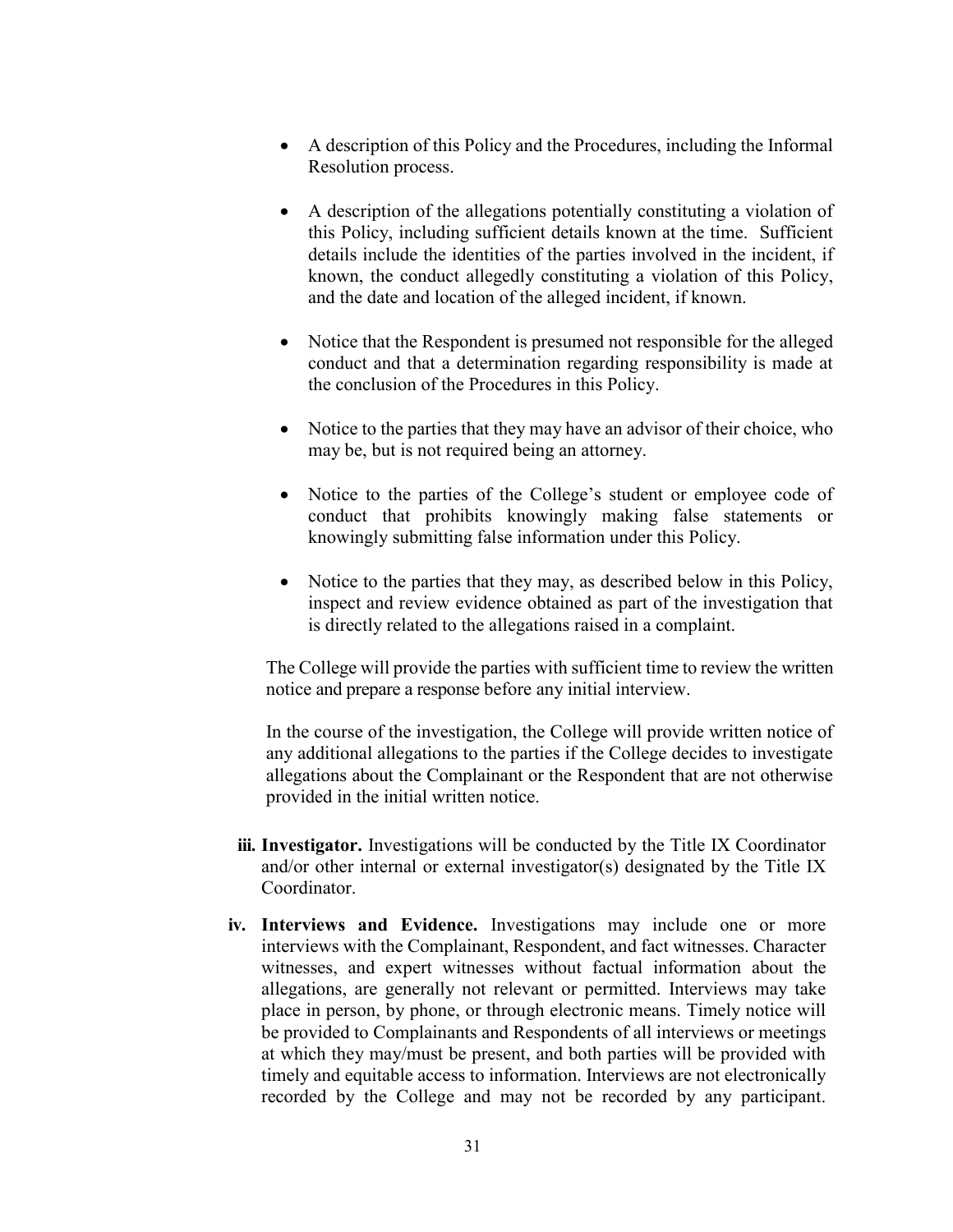Investigations may also include the gathering and analysis of physical, documentary, and/or other relevant evidence.

The College will provide an equal opportunity for the parties to present witnesses, including fact witnesses and expert witnesses with factual information about the allegations, and other inculpatory and exculpatory evidence Complainants and Respondents may provide written statements, identify fact witnesses, or submit other evidence to the investigator. The parties may also provide the investigator with questions they request that the investigator ask the other party or witnesses. It is in the investigator's discretion whether to interview all witnesses identified by the parties, whether to interview additional witnesses not identified by the parties, and whether to ask the parties and witnesses the questions requested by the parties.

The College will provide both parties an equal opportunity to inspect and review any evidence obtained as part of the investigation that is directly related to the allegations raised in a complaint, including the evidence upon which the College does not intend to rely in reaching a determination regarding responsibility and inculpatory or exculpatory evidence whether obtained from a party or other source, so that each party can meaningfully respond to the evidence prior to conclusion of the investigation. In addition, prior to completion of the investigative report, the College must send to each party and the party's advisor, if any, the evidence subject to inspection and review in an electronic format or a hard copy. The College must also make all such evidence subject to the parties' inspection and review available at any hearing to give each party equal opportunity to refer to such evidence during the hearing, including for purposes of cross-examination.

### **v. Sexual Predisposition and Prior Sexual Behavior**

In general, the Complainant's or potential Complainant's sexual predisposition and prior sexual behavior are generally not relevant and will not be considered as evidence. However, either party's prior sexual behavior may be offered as evidence under the following limited circumstances:

- To provide that someone other than the Respondent committed the conduct alleged by the Complainant; and
- To prove consent by offering specific incidents of the Complainant's prior sexual behavior with respect to the Respondent. The mere fact of a current or previous dating or sexual relationship, by itself, is insufficient to constitute consent.

#### **vi. Dismissal of Claims**

The College must dismiss a formal complaint or any allegations therein if, at any time, it is determined that: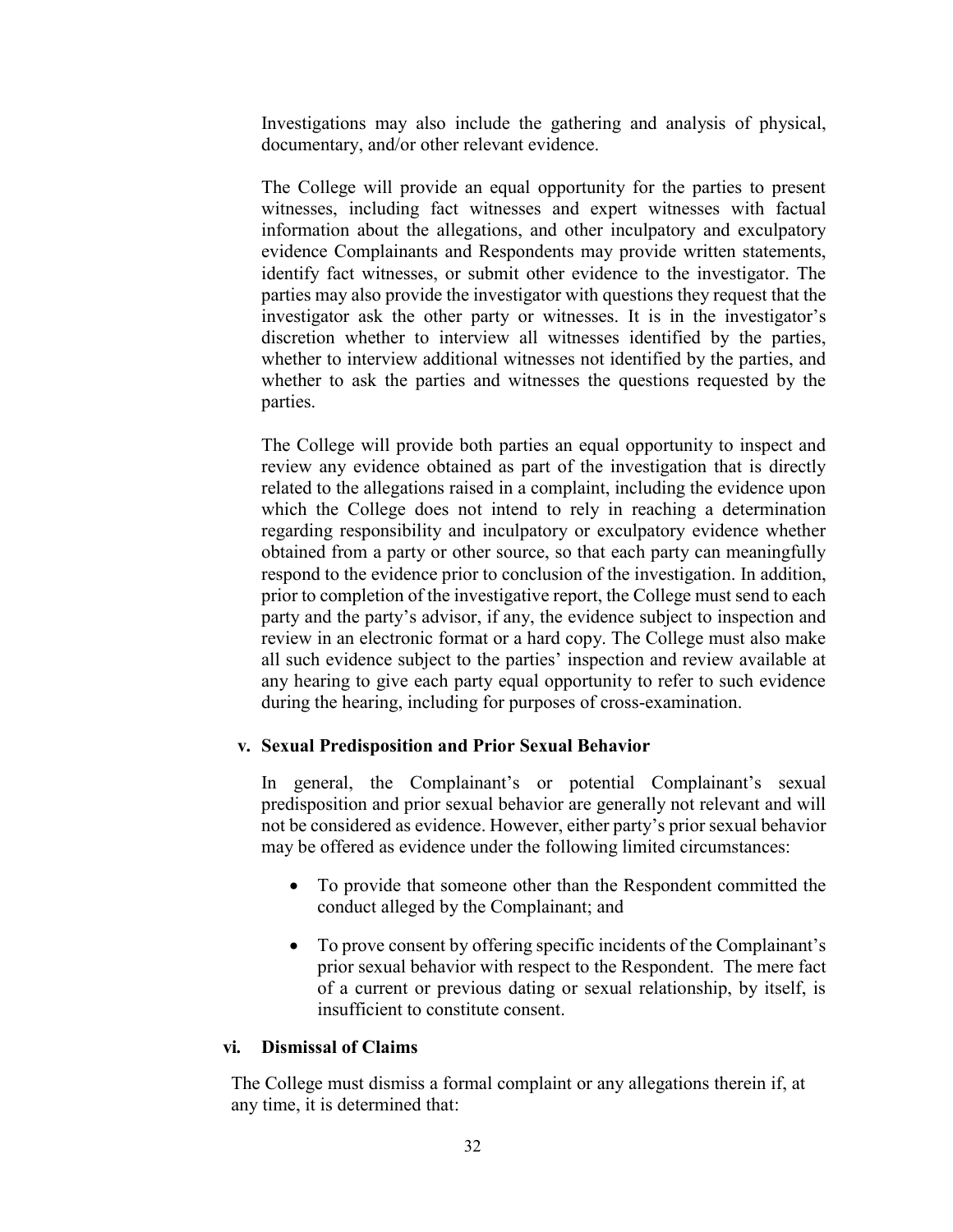- a) The conduct alleged in the formal complaint would not constitute *Title IX Sexual Harassmen*t as defined in the Policy even if proved; and/or
- b) The conduct did not occur in a College educational program or activity; and/or
- c) The conduct did not occur against a person in the United States; and/or
- d) At the time of filing a formal complaint, a complainant is not participating in or attempting to participate in the education program or activity of the College.

The College may dismiss a formal complaint or any allegations therein if, at any time during the investigation or hearing:

- a) A Complainant notifies the Title IX Coordinator in writing that the Complainant would like to withdraw the formal complaint or any allegations therein; or
- b) The Respondent is no longer enrolled in or employed by the College; or
- c) Specific circumstances prevent the College from gathering evidence sufficient to reach a determination as to the formal complaint or allegations therein.

Upon any dismissal, the College will promptly send written notice of the dismissal and the rationale for doing so simultaneously to the parties.

This dismissal decision is appealable by any party under the procedures for appeal below. A Complainant who decides to withdraw a complaint may later request to reinstate it or refile it.

#### **vii. Consolidation of Claims**

The College may consolidate for investigation and resolution multiple complaints alleging *Title IX Sexual Harassment* against more than one Respondent, or by more than one Complainant against one or more Respondents, or by one party against the other party, where the allegations of *Title IX Sexual Harassment* arise out of the same facts or circumstances.

#### **viii. Concurrent Criminal Investigations.**

Some instances of *Title IX Sexual Harassment* may also constitute criminal conduct. In such instances, the Complainant is also encouraged to file a report with the appropriate law enforcement authorities and, if requested, the College will assist the Complainant in doing so. The pendency of a criminal investigation, however, does not relieve the College of its responsibilities under Title IX. Therefore, to the extent doing so does not interfere with any criminal investigation,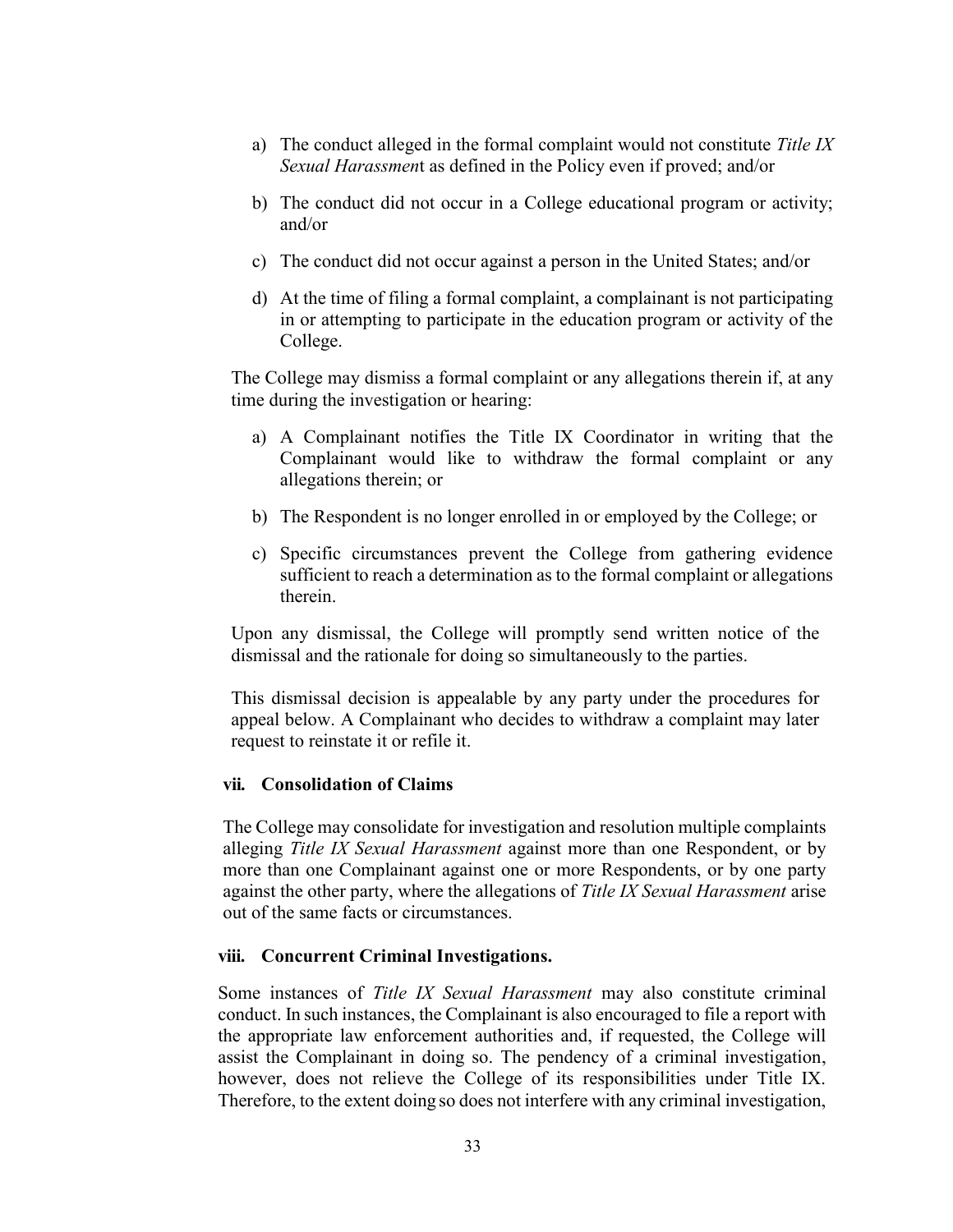the College will not delay, and will proceed with its own investigation and resolution of the complaint as provided in these Procedures.

### **ix. Admission of Wrongdoing**

If at any time during the formal process, a Respondent wishes to admit responsibility for a Policy violation, the Title IX Coordinator may conclude the investigation and refer the matter to the appropriate sanctioning official, as identified below.

# **B. Investigative Report**

### **i. Draft Investigation Report**

After the investigation has been completed, the investigator will prepare a Draft Investigation Report that fairly summarizes relevant evidence gathered during the course of the investigation. The Draft Investigation Report will state specific factual findings and will not include any preliminary determination as to whether the evidence supports that Respondent has violated the Policy.

The Draft Investigation Report will be provided in electronic format or in a hard copy to the parties and their advisors, if any, for review at least ten (10) business days prior to the live hearing. The parties must respond to the Draft Investigation Report within ten (10) calendar days of receipt. The parties may provide: 1) a written response to the information in the Draft Investigation Report, including the provision of additional clarifying information; 2) identification of new witnesses; and/or 3) submission of new evidence. The Title IX Coordinator will review any responses provided and consider whether the responses establish a basis for additional investigation and/or for altering any information in the Draft Investigation Report.

# **ii. Final Investigation Report**

The Title IX Coordinator will issue a Final Investigation Report that will include: the Draft Investigation Report; the parties' responses to the Draft Investigation Report (if applicable); and the Title IX Coordinator's determinations regarding the parties' responses (if applicable); The Final Investigation Report will be simultaneously provided to both parties.

# **C. Live Hearing**

The College will provide a live hearing for both parties. This may be conducted with all parties physically present in the same geographic location or, at the recipient's discretion, any or all parties, witnesses, and other participants may appear at the live hearing virtually, with technology enabling participants simultaneously to see and hear each other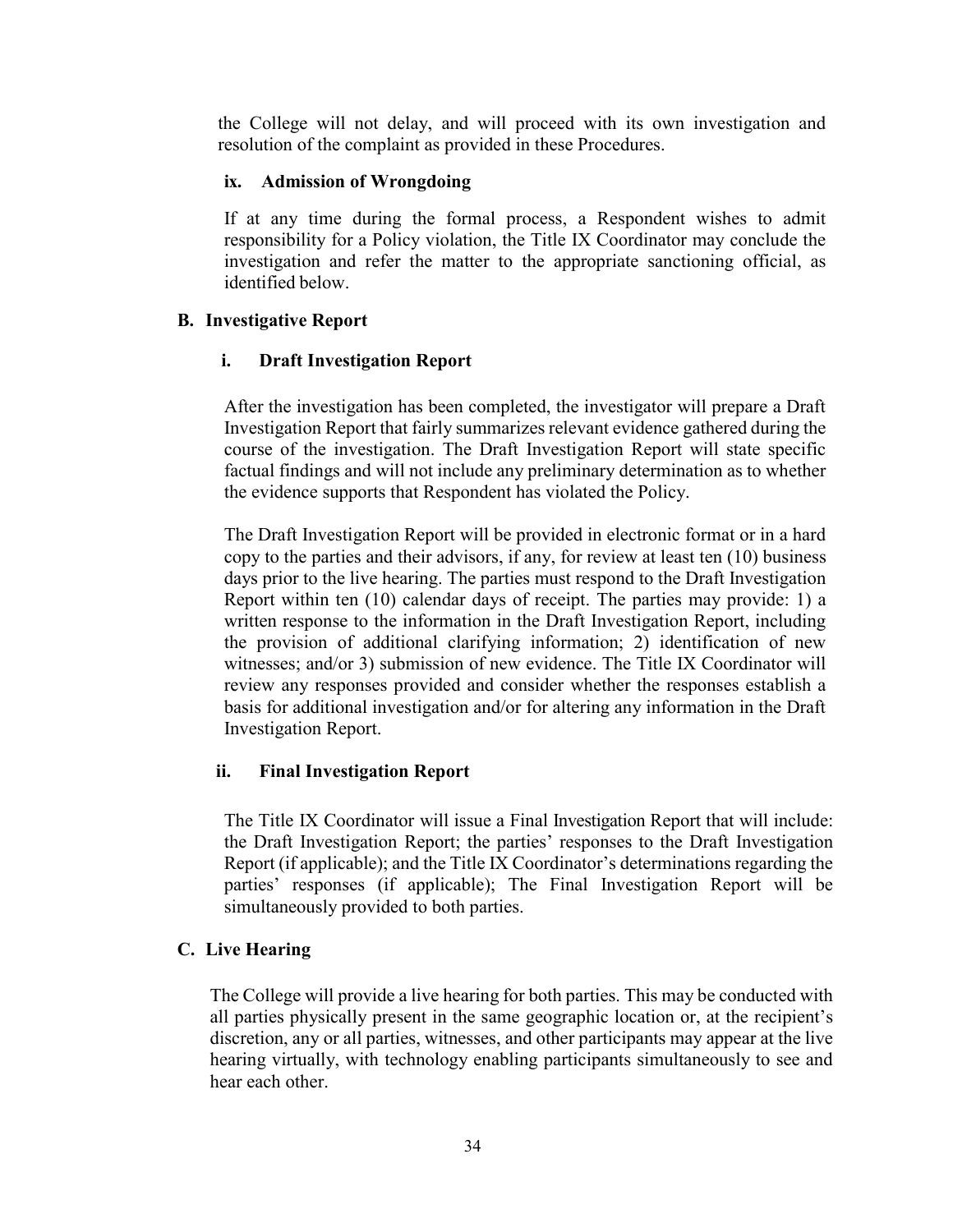The Title IX Coordinator will provide the Hearing Panel with the Final Investigation Report.

# **i. Hearing Panel**

The Hearing Panel is responsible for making the determination of responsibility for violations of the Policy and, if applicable, sanctions and/or other disciplinary actions. Members of the Hearing Panel cannot be the same person(s) as the Title IX Coordinator or the investigator(s).

### **ii. Restricted Communications**

The Hearing Panel shall not initiate, permit, or consider communications made to any member of the Hearing Panel outside the proceedings concerning a pending or impending hearing, except as follows: 1) Communications necessary to perform their responsibilities and duties; and/or 2) Communication for scheduling, administrative, or emergency purposes, which does not address substantive matters.

### **iii. Hearing and Sanctioning and Disciplinary Procedures**

# **A. Pre-Hearing Procedures**

The Title IX Coordinator will notify both parties in writing of the date, time, and location of the hearing at least five (5) calendar days prior to the hearing. The Title IX Coordinator will be available to discuss with the Complainant and Respondent the hearing process.

The Complainant and Respondent shall submit to the Chair of the Hearing Panel any information they wish to present at the hearing, the name of their Advisor, a list of questions, if desired, and a list of possible witnesses at least two (2) calendar days prior to the hearing.

Prior to the hearing, a Respondent or Complainant may submit a request to the Hearing Panel to postpone the hearing for good cause no later than three (3) calendar days prior to the scheduled hearing unless an unforeseen circumstance occurs. The written request must include the reason(s) for the request. The Hearing Panel may accept or deny the request after considering the nature of the request and the incident at issue.

# **B. Hearing Procedures**

All hearings will be held in accordance with the following procedures:

a. Both the Complainant and the Respondent may choose to request that the live hearing occur with the parties located in separate rooms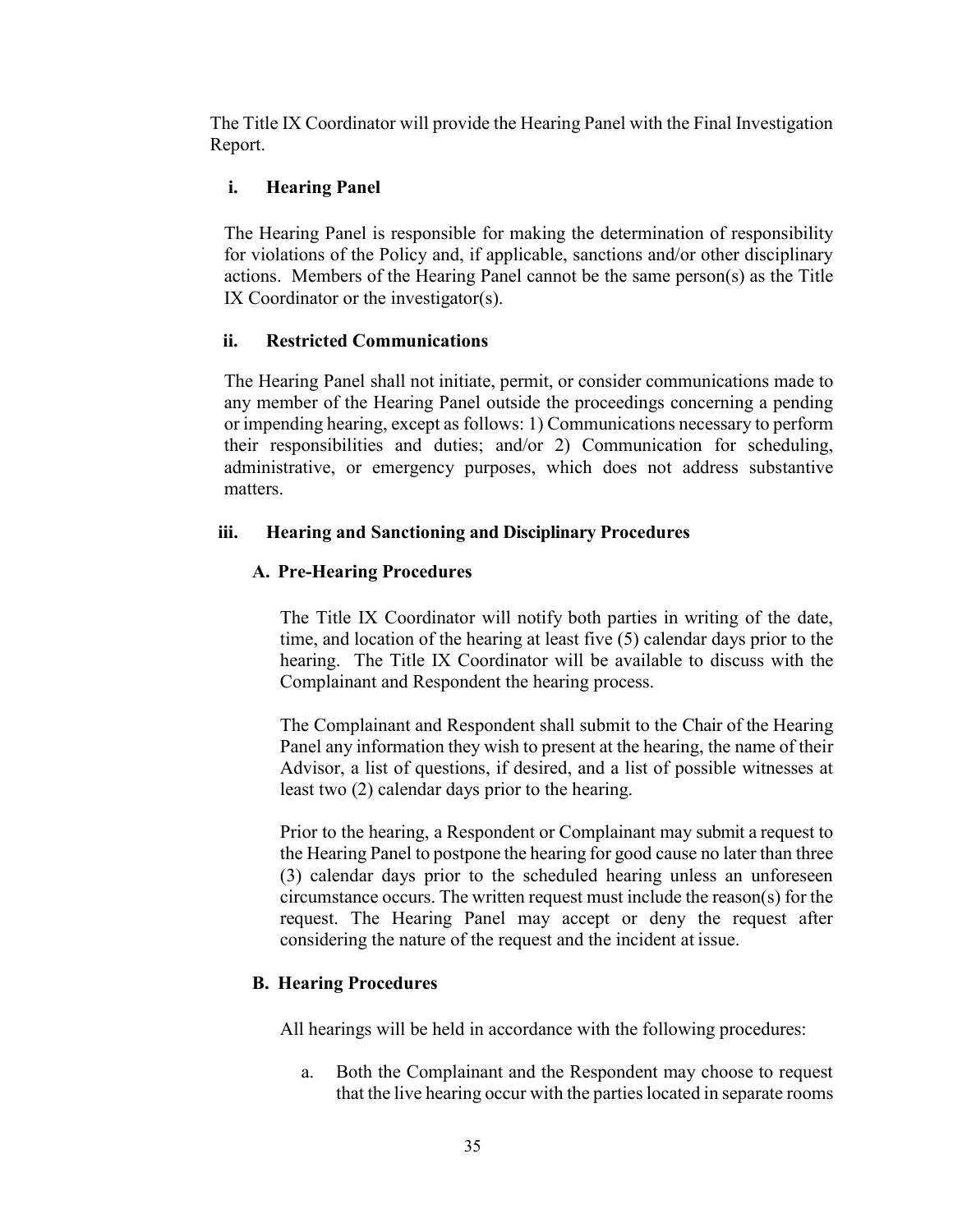with technology enabling the participants simultaneously see and hear the party or the witness answering questions each as one another.

- b. The Title IX Coordinator and/or Investigator may be called as the first witness(es) and will testify as to the preliminary findings of the investigation, if necessary.
- c. Both the Complainant and the Respondent are entitled to have one Advisor present, who may be an attorney. If a party does not have an Advisor present at the live hearing, the College will provide without fee or charge to that party, an Advisor of the College's choice, who may be, but is not required to be, an attorney, to conduct cross-examination on behalf of that party.
- d. The Chair of the Hearing Panel will provide each party with an opportunity for Cross-Examination:
	- o Each party's advisor must be permitted to ask the other party and any witnesses all relevant questions and follow up questions, including those challenging credibility.
	- o Cross-examination must be conducted directly, orally, and in real time by the party's Advisor and never by a party personally, notwithstanding the discretion of the College to otherwise restrict the extent to which Advisors may participate in the proceedings.
	- o Only relevant cross-examination and other questions may be asked of a party or witness. Before a Complainant, Respondent, or witness answers a cross-examination or other question, the Chair of the Hearing Panel must first determine whether the question is relevant and explain any decision to exclude a question as not relevant.
- e. Both the Complainant and the Respondent may provide an impact statement.
- f. The College will create an audio or audiovisual recording of the hearing and make it available to the parties, upon request, for inspection and review.

# **iv. Sanctions and Remedies**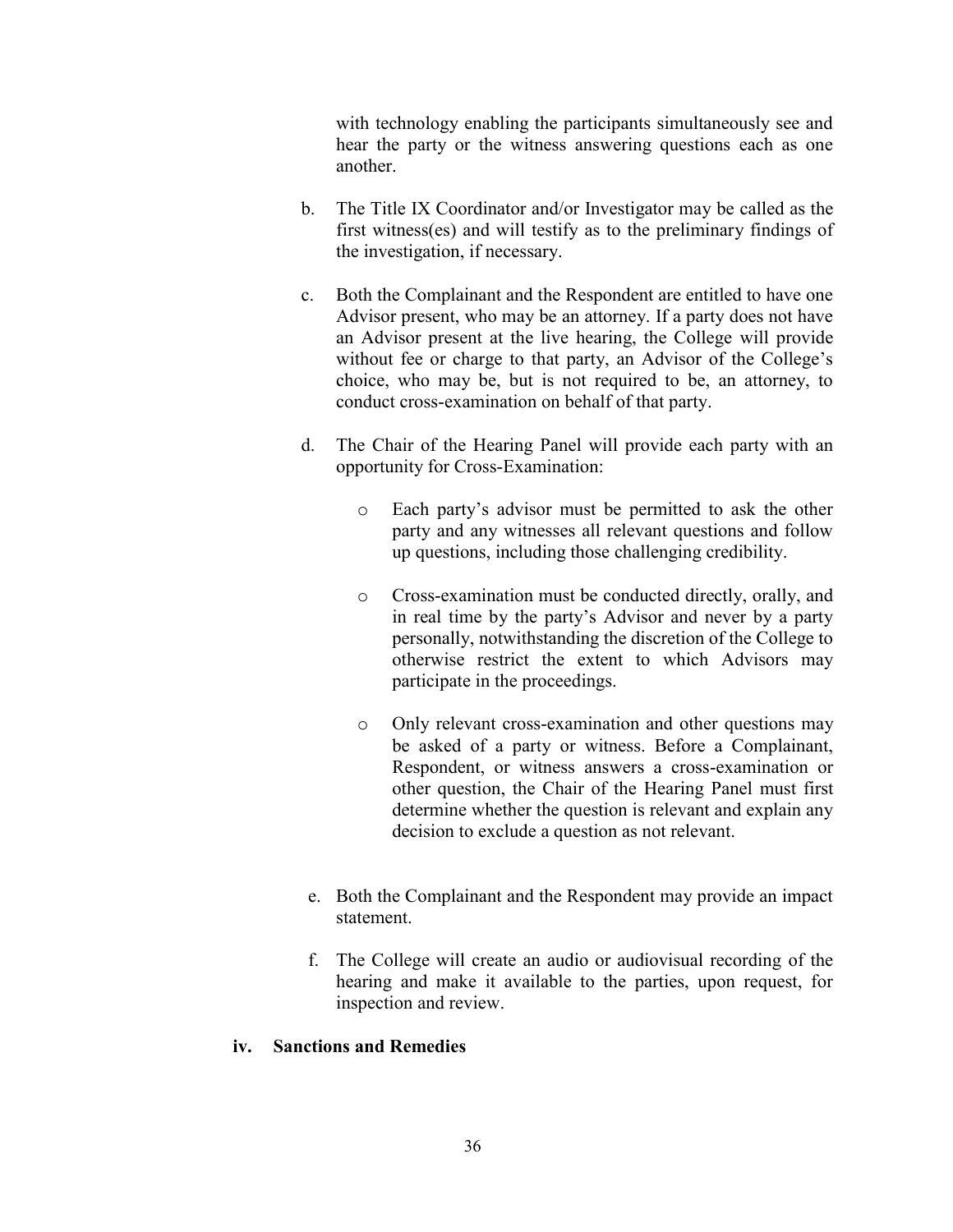If the Hearing Panel finds, based on a preponderance of the evidence, that the Respondent violated the Policy, the Hearing Panel will prepare the written determination. For any sanctions determinations, the Hearing Panel Chair will consult with the following College officials:

- The Dean of Students when the Respondent is a student.
- The Dean of the Faculty when the Respondent is a faculty member, serves as the sanctioning official.
- The Director of Human Resources when the Respondent is a staff member.

Disciplinary sanctions for violation of the College's Policy may include:

- $\bullet$  Verbal or written warning;
- Mandatory training, programming, or educational assignments;
- Required psychological assessments;
- Revocation of offer of employment or admission;
- Community service;
- Disciplinary hold on academic and/or financial records;
- Probation;
- Removal from housing or other campus programs/activities/leadership positions;
- Restrictions regarding entering certain buildings or areas of campus;
- $\bullet$  Loss of privileges;
- No-contact directive (with respect to individuals) or no-trespass order (with respect to campus locations);
- Performance improvement/management process (employees only);
- Transfer (of employment);
- Demotion or loss of pay increase;
- Loss of oversight, teaching, or supervisory responsibility;
- Suspension from school or employment (with or without pay, in the case of employees);
- Degree revocation;
- Termination of contract (contractors); and/or
- Termination, expulsion, or other separation from the College.

Other corrective action may also be taken, including those remedies set forth in the supportive measures section and any other appropriate targeted or broad-based remedial action.

Not all acts of *Title IX Sexual Harassment* are equally serious offenses. Therefore, the Hearing Panel may impose such sanctions as the Hearing Panel believes are fair and proportionate to the finding of violation. The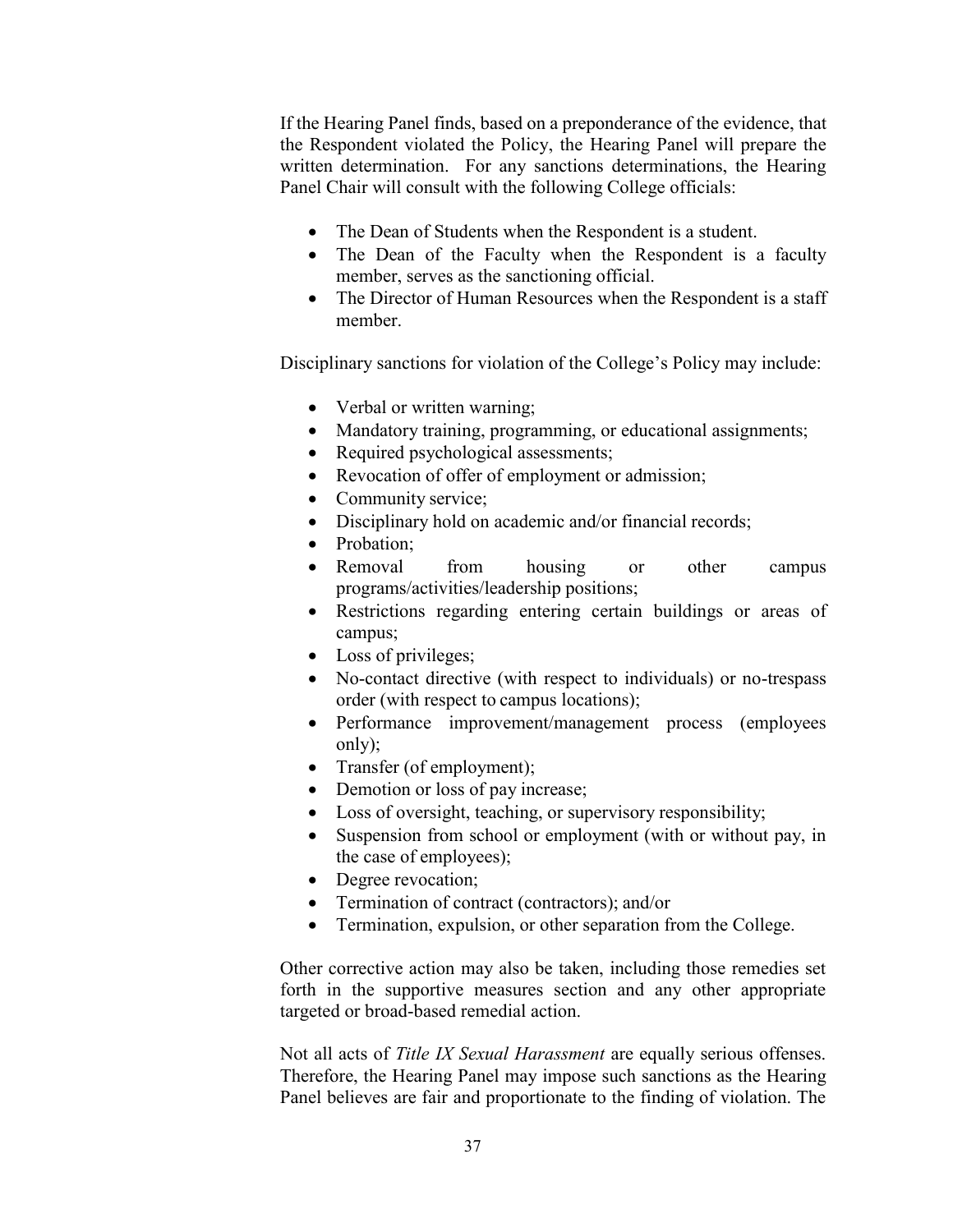Hearing Panel may consider the Respondent's record of past violations of the College's Policy or other policies, as well as the nature and severity of such past violation(s) and any other aggravating or mitigating factors in determining the appropriate sanctions. The Hearing Panel will also determine whether to implement the sanctions immediately or to stay the sanctions if a party appeals the determination.

#### **v. Written Determination**

Both the Complainant and the Respondent shall be simultaneously provided with a written determination, which will include:

- a. Identification of the allegations, names of the parties, and name of the Investigator;
- b. Description of the procedural steps taken from the receipt of the complaint through the determination, including any notifications to the parties, interviews with parties and witnesses, site visits, methods used to gather other evidence, and hearings held;
- c. Applicable policies and procedures;
- d. Information considered during the investigation and hearing (witnesses questioned, documents and other evidence);
- f. Supportive measures requested/provided;
- g. Responses from either the Complainant or Respondent to the investigator's Draft Investigation Report;
- h. Findings of fact to support the determination;
- i. Conclusions, using the preponderance of evidence standard, regarding the application of the College's Policy to the facts;
- j. A statement of, and rationale for, the result as to each allegation, including a determination regarding responsibility, any disciplinary sanctions the College imposed on the Respondent, and whether remedies designed to restore or preserve equal access to the College's programs and activities will be provided by the College to the Complainant.
- k. The College's appeal procedures and the permissible bases for the Complainant and Respondent to appeal.
- l. The determination regarding responsibility becomes final either on the date that the College provides the parties with the written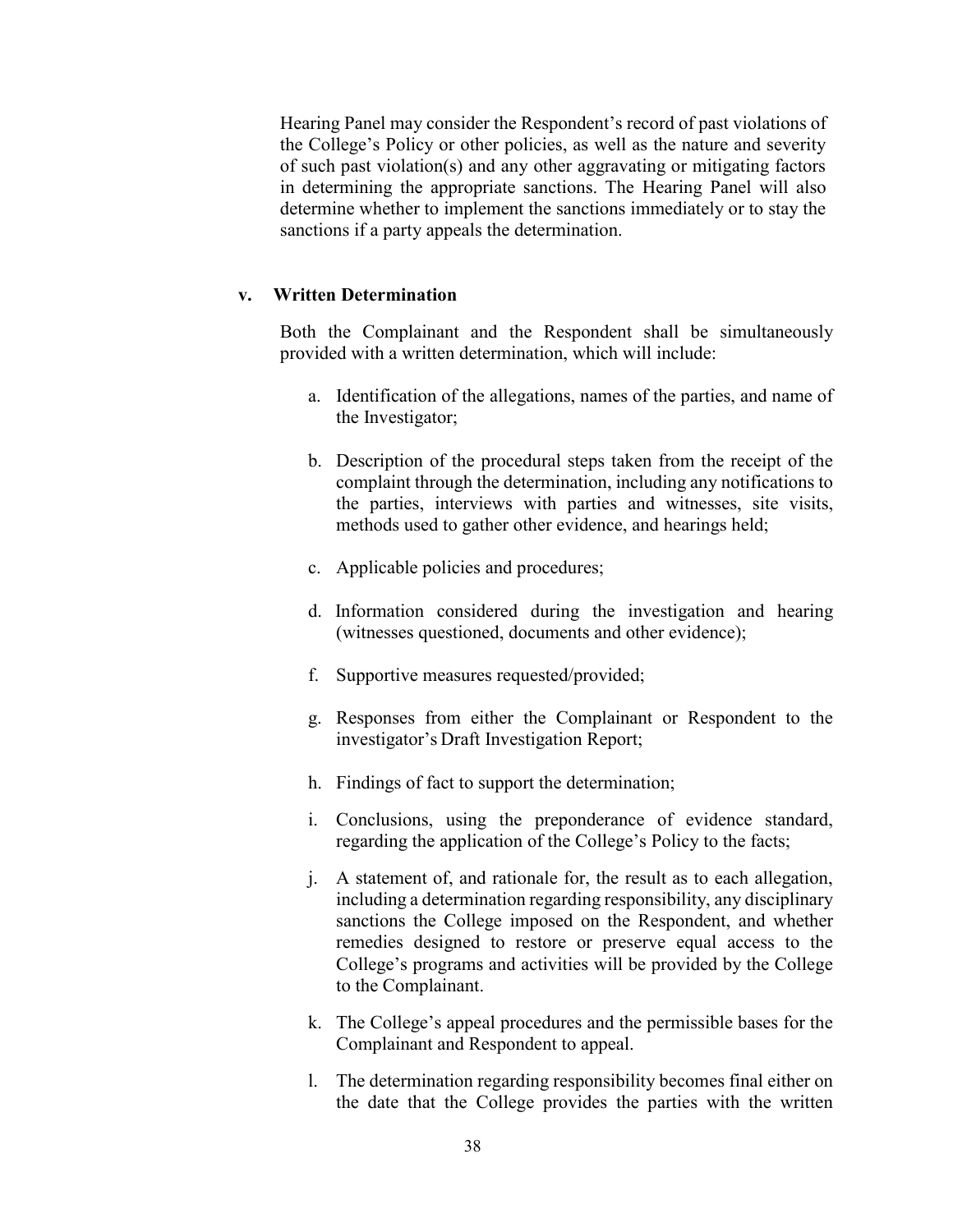determination of the result of the appeal, if an appeal is filed, or if an appeal is not filed, the date on which an appeal would no longer be considered timely.

- **vi. Respondent Withdrawal While Complaints Are Pending.** Should a Respondent decide to leave the College and not participate in the investigation and other portions of the Procedures set forth herein, the process will nonetheless proceed to a reasonable resolution in the Respondent's absence, if the Respondent is a student. The Respondent will not be permitted to return to the College until any sanctions or disciplinary actions issued have been satisfied. Sanctions of suspension or separation from the College will be permanently recorded on a student's transcript.
- **vii. Failure to Complete Sanctions.** Respondents who fail to complete issued sanctions or disciplinary actions may be disciplined or placed on academic hold and prohibited from registering for classes, acquiring transcripts, and accessing student accounts and/or grade reviews.

# **10. Appeals**

The Respondent and/or the Complainant may appeal at various times throughout this process:

- a) after an emergency removal (see #6 above); the appeal process is outlined in that section
- b) after the College's dismissal of a complaint or allegations therein (see section #9 above); the appeal process is outlined in that section
- c) after the Hearing Panel's s written determination of responsibility and imposition of sanctions; the appeal process is outlined below

Either party may appeal the sanctions or discipline imposed by the Hearing Panel by submitting a written request for appeal to the Chair of the Sexual Misconduct Appellate Board, within five (5) calendar days of the date of receipt of the investigator's Final Investigation Report or the written notice of sanctions, whichever is later. The appeal must be in writing and contain a detailed statement of the basis for the appeal including the specific facts, circumstances, and argument in support of the appeal.

Either party may appeal the investigator's determination and/or any sanctions issued by submitting a written request for appeal to the Chair of the *Title IX Sexual Harassment* Appellate Board, within five (5) calendar days of the date of receipt of the investigator's Final Investigation Report or the written notice of sanctions, whichever is later. The appeal must be in writing and contain a detailed statement of the basis for the appeal including the specific facts, circumstances, and argument in support of the appeal. The appeal decision-maker(s) will not be the same person as a member of the Hearing Panel or the decision-maker(s) that reached the determination regarding dismissal, the investigator(s), or the Title IX Coordinator.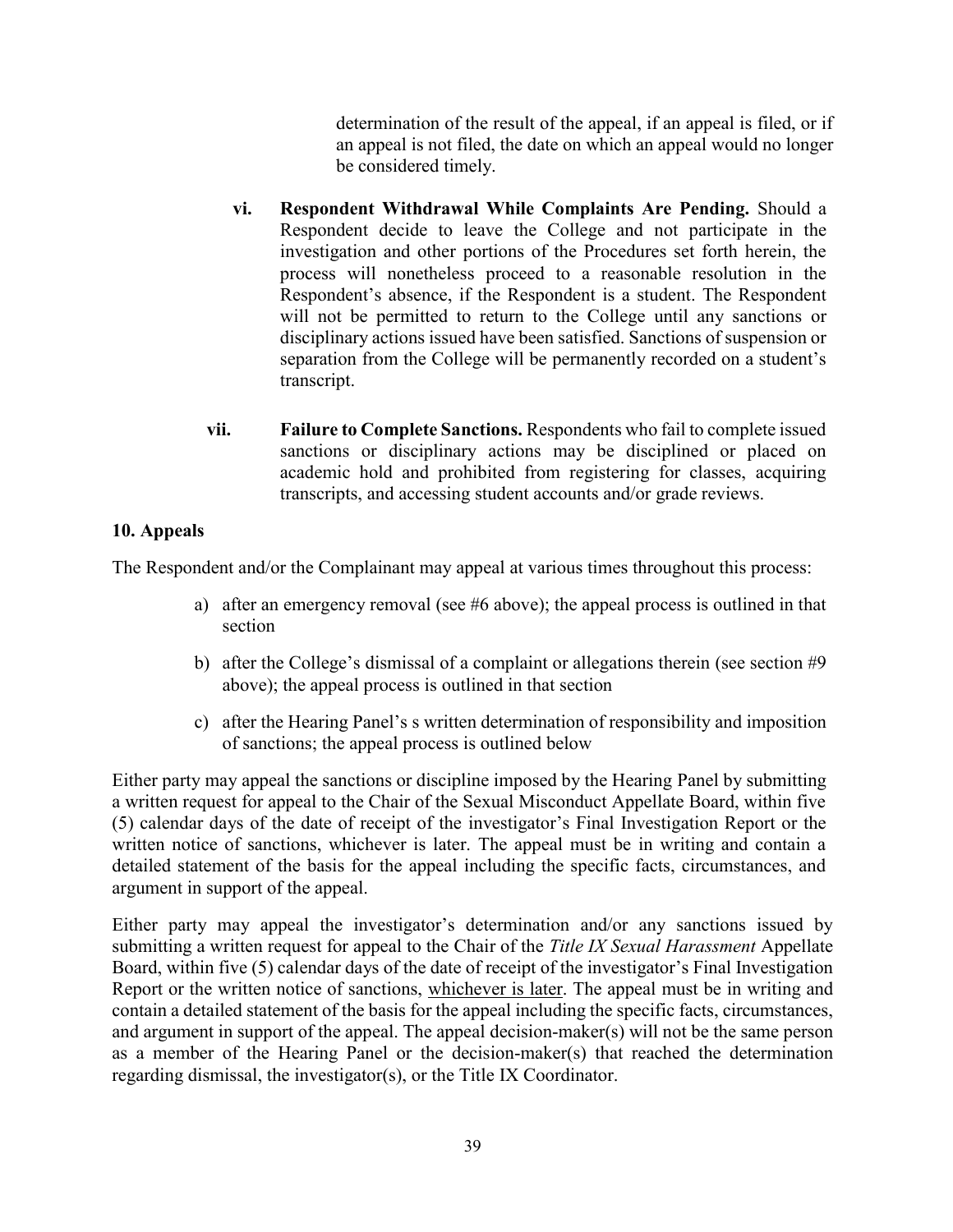The College will implement the appeal procedures equally for both parties and will use the preponderance of the evidence standard for its determination.

- i. Grounds for Appeal. Appeals will be considered on the following four grounds:
	- $\bullet$  The existence of procedural error(s) that affected the outcome;
	- Existence of new evidence which was not reasonably available at the time that the determination of responsibility was made and that could affect the outcome, including the findings and/or sanctions. Information that was known to the Complainant or Respondent during the investigation, but which he or she chose not to present, is not new;
	- Conflict of Interest or Bias: The Title IX Coordinator, Investigator(s), or a member of the Hearing Panel had a conflict of interest or bias for or against Complainants or Respondents generally or the individual Complainant or Respondent that affected the outcome of the matter; and/or
	- The sanctions imposed are substantially disproportionate to the violation.

Mere disagreement with the decision is not grounds for appeal.

- ii. Appointment of Appeal Decision-maker. Both parties will be notified simultaneously in writing of the individuals appointed to their appellate panel.
- iii. Notice to Non-Appealing Party and Other Relevant Officials**.** Upon receipt of an appeal**,**  the Appeal Decision-Maker will forward the appeal and its supporting documentation to the non-appealing party. Additionally, the Appeal Decision-maker will forward a copy of the appeal and supporting documentation to the Title IX Coordinator and other appropriate College officials.
- iv. Non-Appealing Party Response. The non-appealing party may submit a written response and supporting documentation to Appeal Decision-maker within five (5) calendar days from the date of the party's receipt of the appeal. In cases where the appeal is based upon procedural error or the existence of additional evidence not available at the time of the investigation, the Title IX Coordinator may submit to the Appeal Decision-maker any relevant clarifying information within the same timeline. In cases where the appeal is based upon disproportionality of the sanctions, the sanctioning official may submit to the Appeal Decision-maker any clarifying information within the same timeline.
- v. Burden of Proof. In any request for an appeal, the burden to demonstrate procedural error, new evidence, or disproportionate sanction lies with the party requesting the appeal.
- vi. Appeal Decision-maker Options: After considering all the relevant documentation, the Appeal Decision-maker may:
	- Deny the appeal because the reason for appeal does not fall within the stated ground for appeal, *i.e.,* procedural error, new evidence or disproportionate sanctions;
	- Uphold the original finding and/or sanction;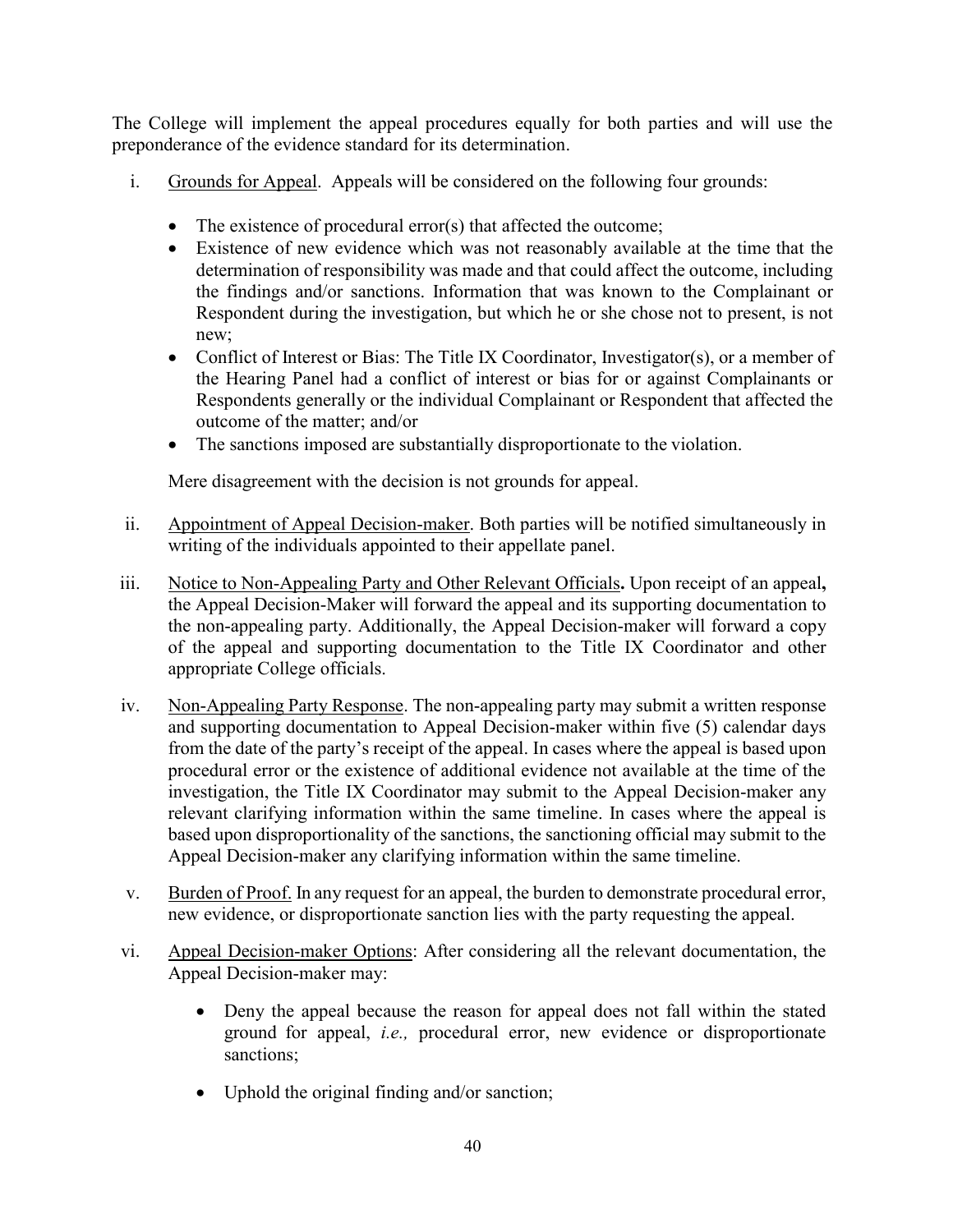- Remand the case to the Hearing Panel for reconsideration of the findings in light of new evidence or procedural error;
- Request appointment of a new investigator to conduct a new investigation where significant procedural error occurred during the course of the original investigation; or
- Refer the case back to the Hearing Panel for reconsideration of the sanction (with or without recommendations).
- vii. Final Decision. The Appeal Decision-maker will notify the parties simultaneously in writing of the outcome of the appeal, including the result of the appeal and the rationale for the result. **Appeal decisions are final**.

All appellate time periods set forth in this section can be extended as necessary for good cause by the Appeal Decision-maker with notice to the parties.

# **11. Records**

The College will maintain records relating to allegations of Prohibited Conduct under this Policy for a period of seven years. Records will be retained in accordance with the Illinois Personnel Record Review Act and all other state and federal requirements. Complaints and information gathered in the course of an investigation will be kept private to the extent permitted by law. The records shall include:

- a. Each investigation of *Title IX Sexual Harassment* under this Policy including any determination regarding responsibility and any audio or audiovisual recording of the hearing, any disciplinary sanctions imposed on the Respondent, and any remedies provided to the Complainant;
- b. Any appeal and the result therefrom;
- c. Any Informal Resolution and the result therefrom; and
- d. All materials used to train Title IX Coordinators, Investigators, Hearing Panel Members, others decision-makers, and any person who facilitates an Informal Resolution process.
- e. Records of any actions, including any supportive measures, taken in response to a report or complaint of "*Title IX Sexual Harassment*," as defined in this Policy. The College will, in each instance, document the basis for its conclusion that its response was not deliberately indifferent, and document that it has taken measures designed to restore or preserve equal access to its education program or activity. If College decides not to provide a Complainant with supportive measures, then the College will document the reasons why such a response was not clearly unreasonable in light of the known circumstances. The documentation of certain bases or measures does not limit the College in the future from providing additional explanations or detailing additional measures taken.